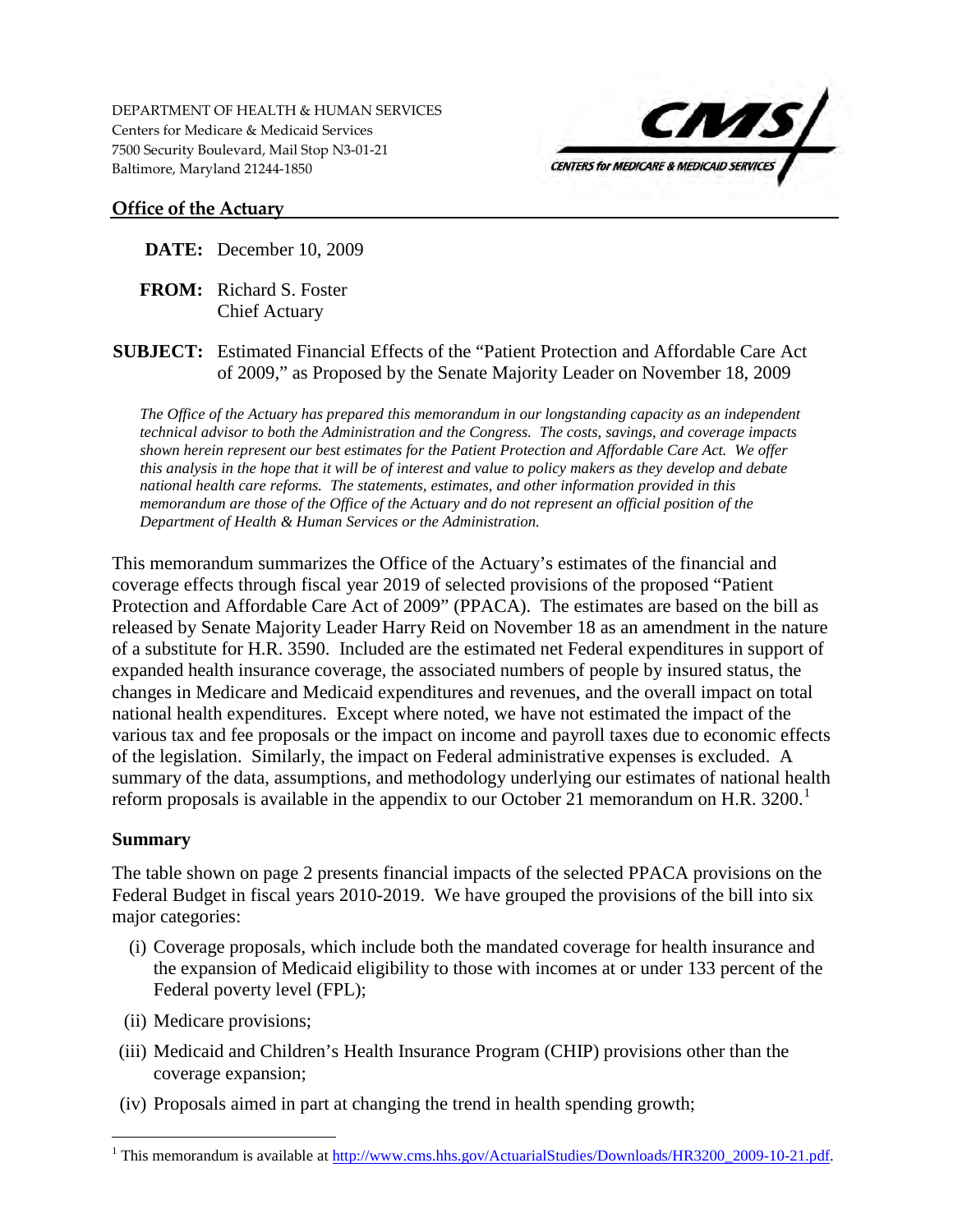- (v) The Community Living Assistance Services and Supports (CLASS) proposal; and
- (vi) Immediate health insurance reforms.

The estimated costs and savings shown in the table are based on the effective dates specified in the bill as released. Additionally, we assume that employers and individuals would take roughly 3 to 5 years to fully adapt to the insurance coverage provisions and that the enrollment of additional individuals under the Medicaid coverage expansion would be completed by the third year following enactment. Because of these transition effects and the fact that most of the coverage provisions would be in effect for only 6 of the 10 years of the budget period, the cost estimates shown in this memorandum do not represent a full 10-year cost for the proposed legislation.

|                      |        |        |        |                                             | (III DIIIIOIIS) |                    |         |         |        |                  |          |
|----------------------|--------|--------|--------|---------------------------------------------|-----------------|--------------------|---------|---------|--------|------------------|----------|
|                      |        |        |        |                                             |                 | <b>Fiscal Year</b> |         |         |        |                  | Total,   |
| Provisions           | 2010   | 2011   | 2012   | 2013                                        | 2014            | 2015               | 2016    | 2017    | 2018   | 2019             | 2010-19  |
| Total*               |        |        |        | $$16.1$ - $$1.6$ - $$18.6$ - $$35.2$ \$22.4 |                 | \$78.1             | \$83.0  | \$76.2  | \$74.5 | \$71.0           | \$365.8  |
| Coverage†            |        |        |        |                                             | 93.8            | 141.1              | 158.3   | 165.8   | 178.6  | 192.3            | 929.9    |
| Medicare             | 11.5   | 1.3    |        | $-13.4$ $-24.3$ $-60.5$                     |                 | $-52.0$            | $-66.0$ | $-80.9$ |        | $-95.8$ $-113.3$ | $-493.4$ |
| Medicaid/CHIP        | $-0.4$ | $-0.1$ | $-0.7$ | $-5.3$                                      | $-4.9$          | $-4.9$             | $-4.8$  | $-4.9$  | $-4.8$ | $-4.8$           | $-35.6$  |
| Cost trend:          |        |        |        |                                             | $-0.0$          | $-0.1$             | $-0.2$  | $-0.4$  | $-0.6$ | $-0.9$           | $-2.3$   |
| <b>CLASS</b> program |        | $-2.8$ | $-4.5$ | $-5.6$                                      | $-5.9$          | $-6.0$             | $-4.3$  | $-3.4$  | $-2.8$ | $-2.4$           | $-37.8$  |
| Immediate reforms    | 5.0    |        |        |                                             |                 |                    |         |         |        |                  | 5.0      |

#### **Estimated Federal Costs (+) or Savings (−) under Selected Provisions of the Patient Protection and Affordable Care Act of 2009**  $(1.111)$

\* Excludes Title IX revenue provisions except for 9015, certain provisions with limited impacts, and Federal administrative costs. † Includes expansion of Medicaid eligibility.

‡ Includes estimated non-Medicare Federal savings from provisions for comparative effectiveness research, prevention and wellness, fraud and abuse, and administrative simplification. Excludes impacts of other provisions that would affect cost

growth rates, such as the productivity adjustments to Medicare payment rates, which are reflected in the Medicare line.

As indicated in the table above, the provisions in support of expanding health insurance coverage (including the Medicaid eligibility changes) are estimated to cost \$930 billion through fiscal year 2019. The net savings from the Medicare, Medicaid, growth-trend, and CLASS proposals are estimated to total about \$564 billion, leaving a net cost for this period of \$366 billion before consideration of additional Federal administrative expenses and the increase in Federal revenues that would result from the excise tax on high-cost employer-sponsored health insurance coverage and other revenue provisions. (The additional Hospital Insurance payroll tax income under section 9015 of the PPACA is included in the estimated Medicare savings shown here.) The Congressional Budget Office and Joint Committee on Taxation have estimated that the total net amount of Medicare savings and additional tax and other revenues would somewhat more than offset the cost of the national coverage provisions, resulting in an overall reduction in the Federal deficit through 2019.

The chart shown on the following page summarizes the estimated impacts of the PPACA on insurance coverage. The mandated coverage provisions, which include new responsibilities for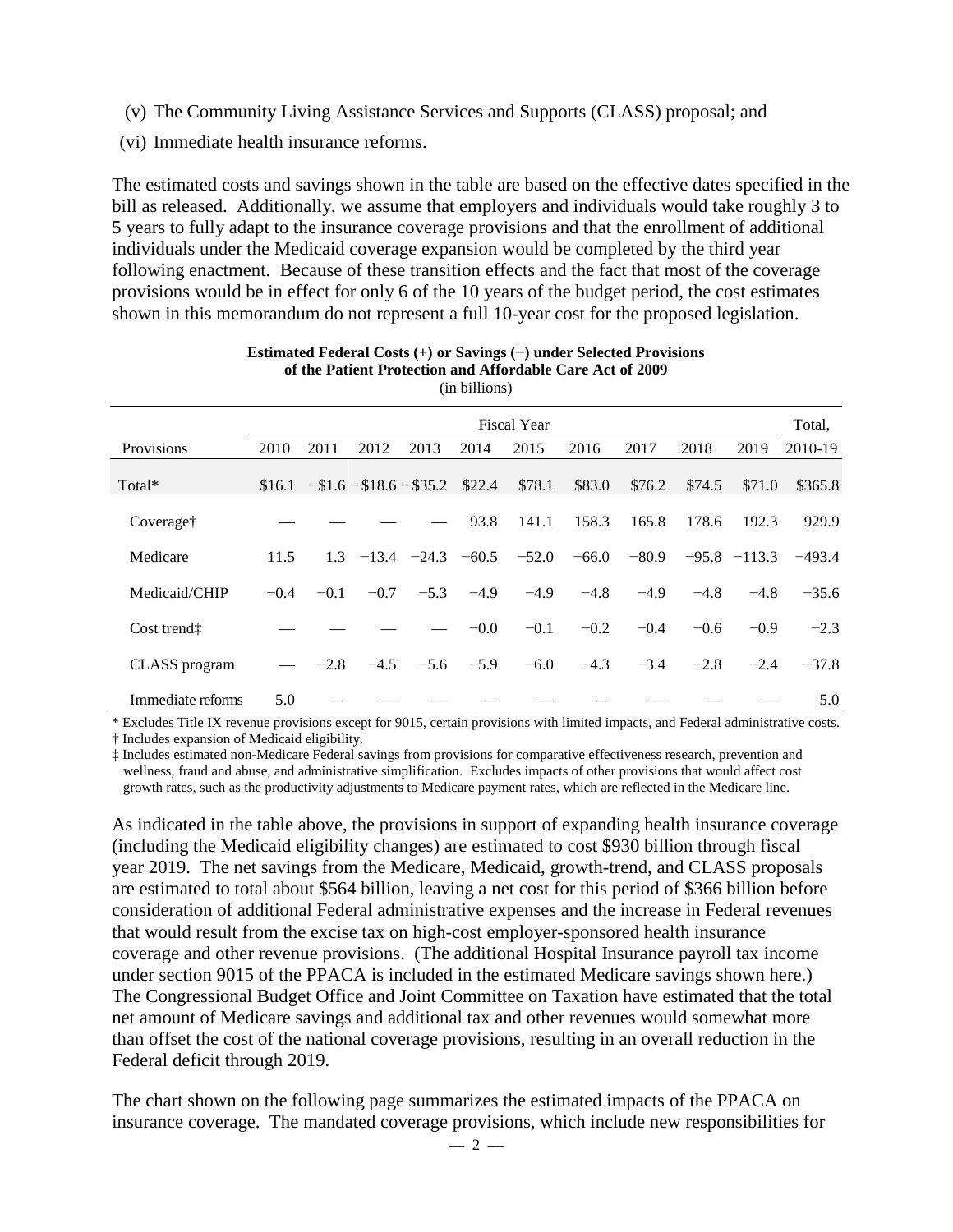both individuals and employers, and the creation of the Health Benefit Exchanges (hereafter referred to as the "Exchanges"), would lead to shifts across coverage types and a substantial overall reduction in the number of uninsured, as many of these individuals become covered through their employers, Medicaid, or the Exchanges.

By calendar year 2019, the mandates, coupled with the Medicaid expansion, would reduce the number of uninsured from 57 million, as projected under current law, to an estimated 24 million under the PPACA. The additional 33 million people who would become insured by 2019 reflect the net effect of several shifts. First, an estimated 18 million would gain primary Medicaid coverage as a result of the expansion of eligibility to all legal resident adults under 133 percent of the FPL. $^2$  $^2$  (In addition, roughly 2 million people with employer-sponsored health insurance would enroll in Medicaid for supplemental coverage.) Another 20 million persons (most of whom are currently uninsured) would receive individual insurance coverage through the newly created Exchanges, with the majority of these qualifying for Federal premium and cost-sharing subsidies, and an estimated 20 percent choosing to participate in the public insurance plan option. Finally, we estimate that the number of individuals with employer-sponsored health insurance would decrease overall by about 5 million, reflecting both gains and losses in such coverage under the PPACA.



**Estimated Effect of the Patient Protection and Affordable Care Act of 2009 on Enrollment by Insurance Coverage, 2019** (in millions)

Note: Totals across categories are not meaningful due to overlaps among categories (e.g., Medicare and Medicaid).

 $\overline{a}$ 

<span id="page-2-0"></span> $2$  This proposal would extend eligibility to two significant groups: (i) individuals who would meet current Medicaid eligibility requirements, for example as disabled adults, but who have incomes in excess of the existing State thresholds but less than 133 percent of the FPL; and (ii) people who live in households with incomes below 133 percent of the FPL but who have no other qualifying factors that make them eligible for Medicaid under current law, such as being under age 18, age 65 or older, disabled, pregnant, or parents of eligible children.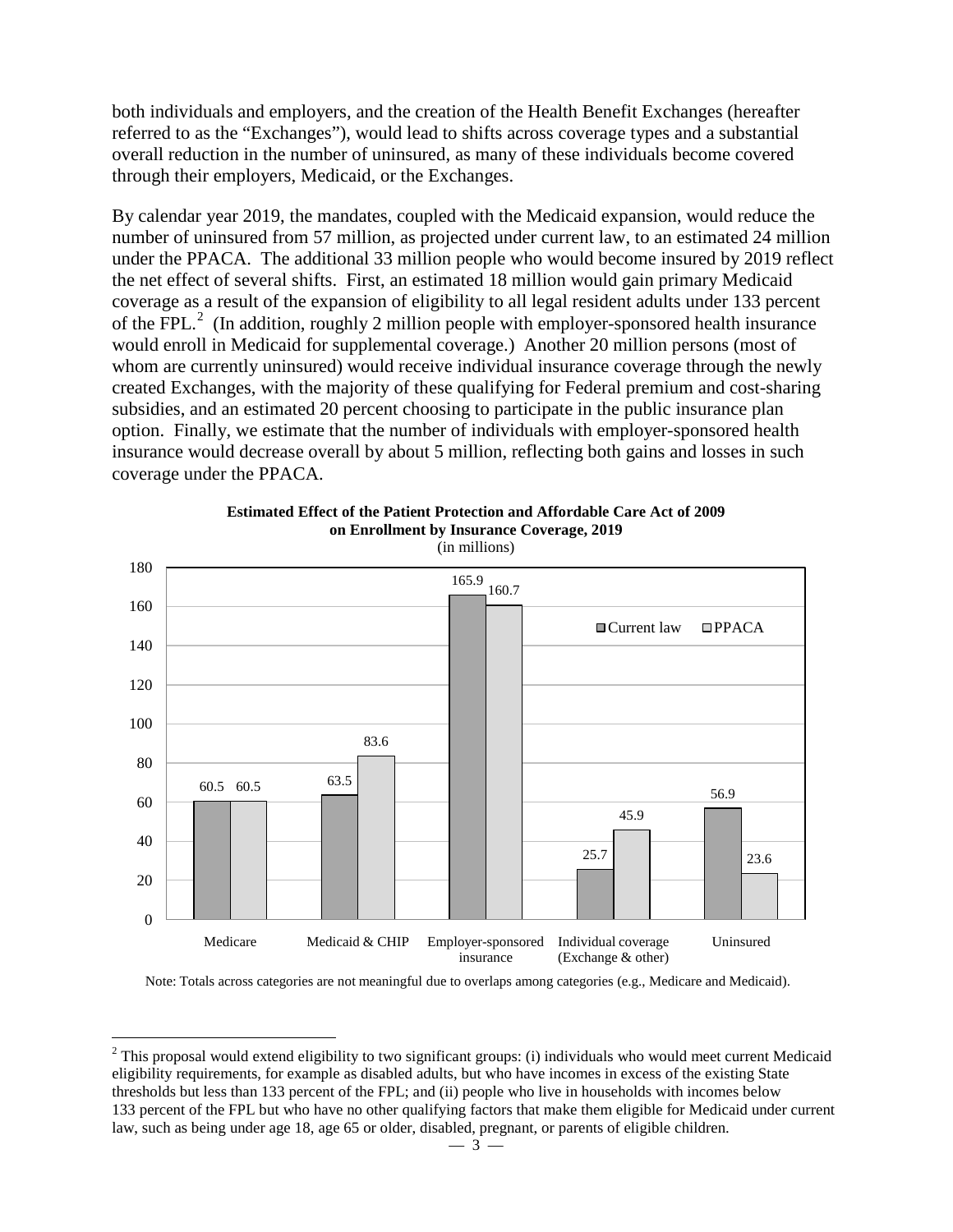As described in more detail in a later section of this memorandum, we estimate that total national health expenditures under this bill would increase by an estimated total of \$234 billion (0.7 percent) during calendar years 2010-2019, principally reflecting the net impact of (i) greater utilization of health care services by individuals becoming newly covered (or having more complete coverage), (ii) lower prices paid to health providers for the subset of those individuals who become covered by Medicaid, and (iii) lower payments and payment updates for Medicare services, together with net Medicaid savings from provisions other than the coverage expansion. Although several provisions would help to reduce health care cost growth, their impact would be more than offset through 2019 by the higher health expenditures resulting from the coverage expansions.

The actual future impacts of the PPACA on health expenditures, insured status, individual decisions, and employer behavior are very uncertain. The legislation would result in numerous changes in the way that health care insurance is provided and paid for in the U.S., and the scope and magnitude of these changes are such that few precedents exist for use in estimation. Consequently, the estimates presented here are subject to a substantially greater degree of uncertainty than is usually the case with more routine health care proposals.

The balance of this memorandum discusses these financial and coverage estimates—and their limitations—in greater detail.

## **Effects of Coverage Proposals on Federal Expenditures and Health Insurance Coverage**

### Federal Expenditure Impacts

 $\overline{a}$ 

The estimated Federal costs of the coverage provisions in the PPACA are provided in table 1, attached, for fiscal years 2010 through 2019. We estimate that Federal expenditures would increase by a net total of \$366 billion during this period—a combination of \$930 billion in net costs associated with coverage provisions, \$493 billion in net savings for the Medicare provisions, a net savings of \$36 billion for the Medicaid/CHIP provisions (excluding the expansion of eligibility), \$2 billion in savings from proposals intended to help reduce the rate of growth in health spending, \$38 billion in net savings from the CLASS proposal, and \$5 billion in costs for the immediate insurance reforms. These latter four impact categories are discussed in subsequent sections of this memorandum.

Of the estimated \$930 billion net increase in Federal expenditures related to the coverage provisions of the PPACA, about two-fifths (\$364 billion) can be attributed to expanding Medicaid coverage for all adults who make less than 133 percent of the FPL and all uninsured newborns. This cost reflects the fact that newly eligible persons would be covered with a 100-percent Federal Medical Assistance Percentage (FMAP) for the first 3 years and approximately 90 percent thereafter; that is, the Federal government would bear a significantly greater proportion of the cost of the newly eligible enrollees than is the case for current Medicaid beneficiaries.<sup>[3](#page-3-0)</sup> The remaining costs of the coverage provisions arise from the refundable tax

<span id="page-3-0"></span> $3$  The FMAP for a State for fiscal year 2017 and later would be increased by 30.3 to 34.3 percentage points, depending on the year and whether the State has already expanded coverage to certain low-income adult populations. We estimate that, once the provision is fully phased in, the average FMAP across all States would be 90 percent. In addition, the estimated cost includes new Medicaid enrollments by previously eligible individuals as a result of the publicity, enrollment assistance through the Exchanges, and reduced stigma associated with Federal assistance for health care.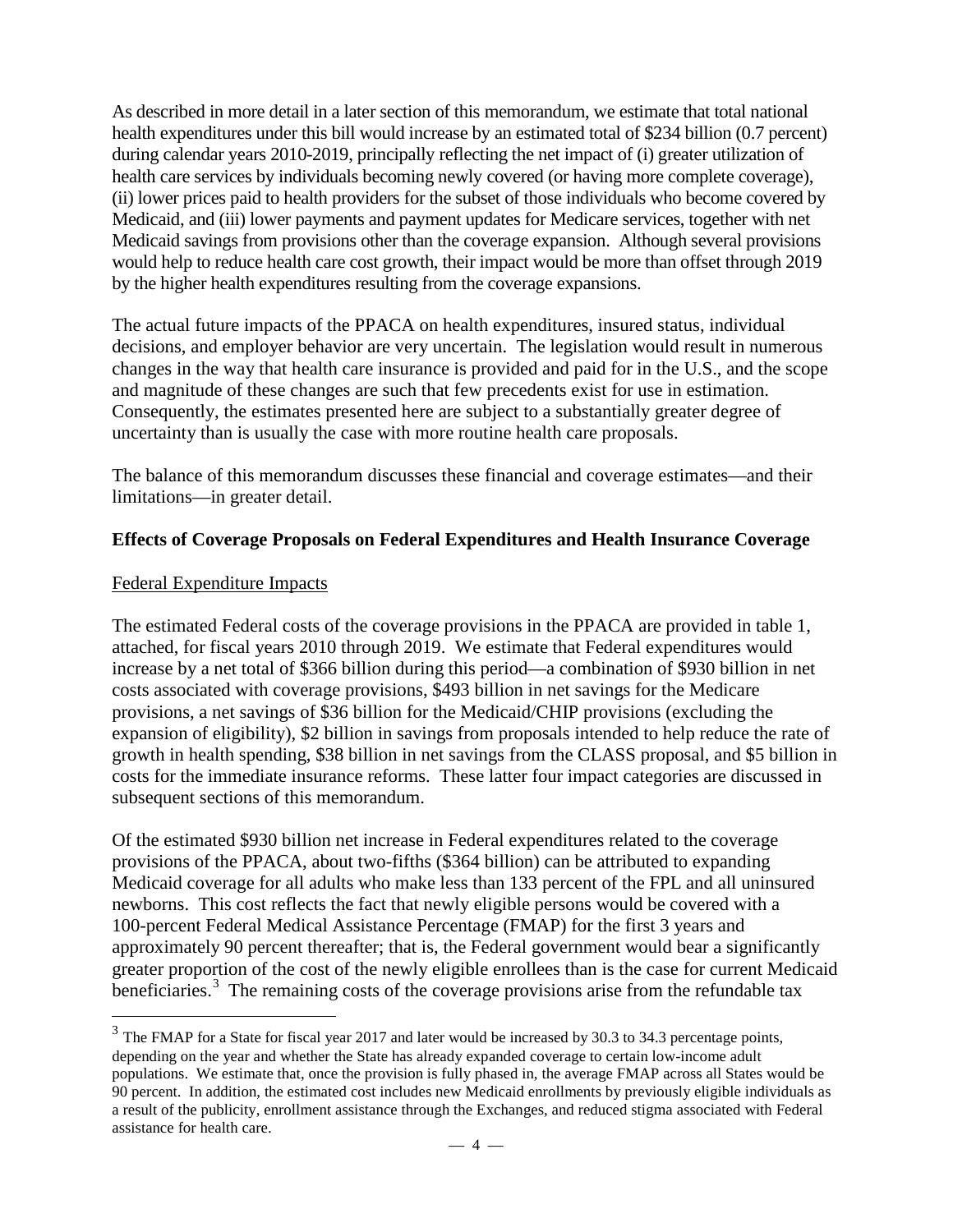credits and reduced cost-sharing requirements for low-to-middle-income enrollees purchasing health insurance through the Exchanges (\$617 billion) and credits for small employers who choose to offer insurance coverage (\$12 billion). The increases in Federal expenditures would be partially offset by the penalties paid by individuals who choose to remain uninsured and employers who opt not to offer coverage; such penalties together total \$64 billion through fiscal year 2019, reflecting the relatively low penalty amounts specified in the legislation.

The refundable premium tax credits in section 1401 of the PPACA would limit the premiums paid by individuals between 100 percent and 400 percent of the FPL to a range of 2.0 to 9.8 percent of their income and would cost an estimated \$526 billion through 2019. An estimated 28 million Exchange enrollees (80 percent) would receive these Federal premium subsidies. The cost-sharing credits would reimburse individuals and families with incomes up to 400 percent of the FPL for a portion of the amounts they pay out-of-pocket for health services, as specified in section 1402. These credits are estimated to cost \$91 billion through 2019.

The PPACA changes the basis for future Exchange premium subsidies in such a way that the reduced premiums payable by those with incomes below 400 percent of FPL would maintain the same share of total premiums over time. As a result, the Federal premium subsidies for a qualifying individual would grow at the same pace as per capita health care costs.

The PPACA specifies maximum out-of-pocket limits in 2014 equal to the corresponding maximums as defined in the Internal Revenue Code for high-deductible health plans. We estimate that these limits would be \$6,645 for an individual and \$13,290 for a family with qualified creditable coverage (including employer-sponsored health insurance). For future years, the limits are indexed to the growth in the average health insurance premium in the U.S. Under this approach, the proportion of health care costs above the out-of-pocket maximum would be relatively stable over time. For the basic "bronze" benefit plan for individuals, with an actuarial value of 60 percent, we estimate that the cost-sharing percentage applicable before the out-ofpocket maximum is reached would be about 76 percent in 2014 and later. The corresponding cost-sharing rate for family coverage is 64 percent. For the "silver" benefit package, the individual and family cost-sharing rates below the out-of-pocket maximums would be about 47 percent and 40 percent, respectively. For the more comprehensive "gold" and "platinum" benefit packages authorized through the Exchanges, these initial cost-sharing levels would be significantly lower.

Somewhat offsetting the Federal costs resulting from the coverage expansion provisions are the individual and employer penalties stipulated by the PPACA. For most individuals, there is a requirement to obtain health insurance or otherwise pay a penalty tax of \$95, \$350, and \$750 in 2014, 2015, and 2016, respectively. Amounts after 2016 would be indexed by the Consumer Price Index (CPI). We estimate that this provision would provide \$29 billion in revenue to the Federal government in fiscal years 2014-2019, taking into account the time lag associated with collecting the penalty amounts through the Federal income tax system. (A discussion of the estimated number of individuals who would choose to remain uninsured is provided below.) Additionally, for firms that do not offer health insurance and are subject to the "play or pay" penalties, we estimate that the penalties would total \$35 billion in 2014-2019.

The penalty amounts for noncovered individuals and non-offering employers would be indexed over time by the CPI and would normally increase more slowly than health care costs. As a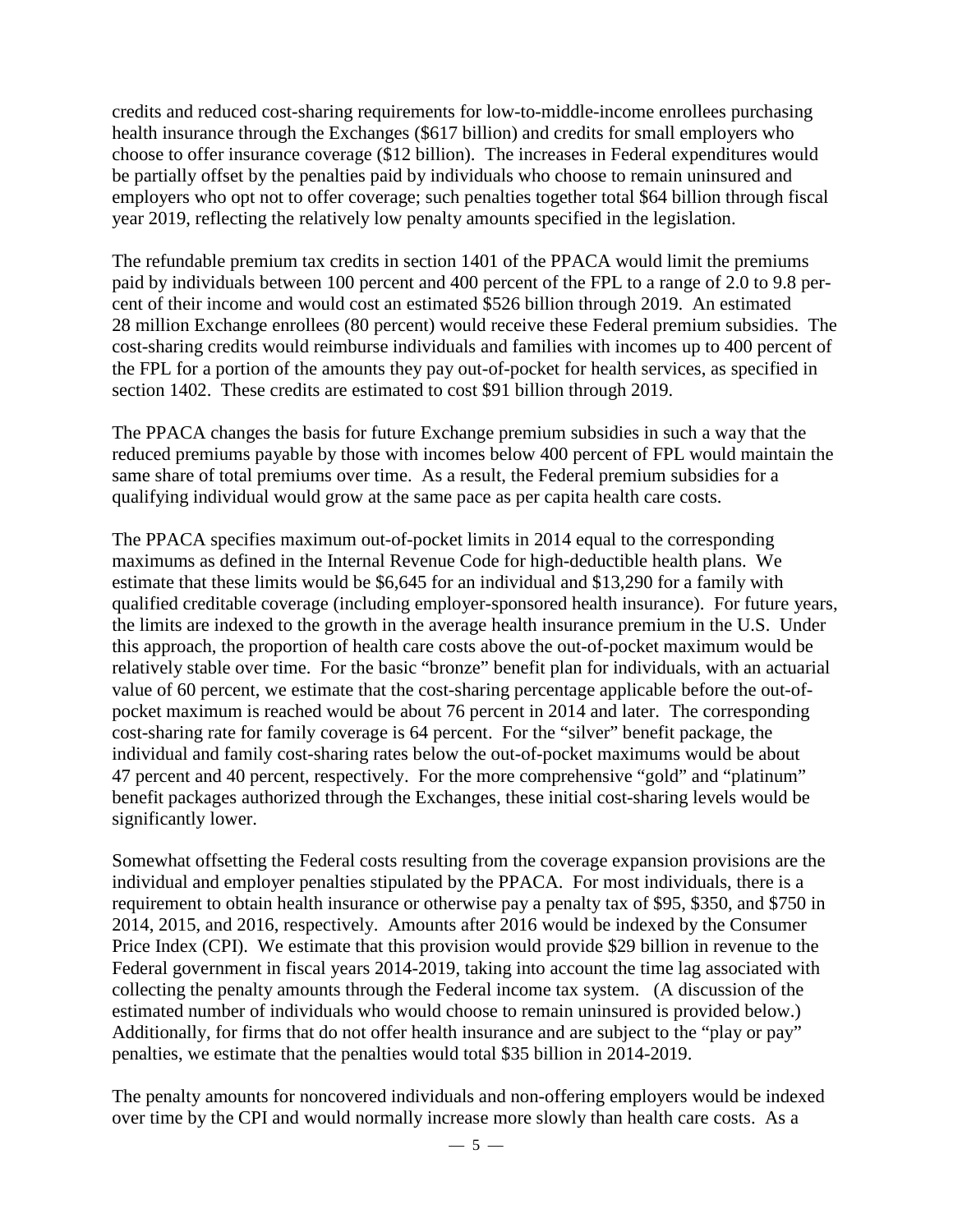result, penalty revenues for nonparticipating individuals and employers are estimated to grow more slowly than the Federal expenditures for the premium assistance credits.

### Health Insurance Coverage Impacts

The estimated effects of the PPACA on health insurance coverage are provided in table 2, attached. As summarized earlier, we believe that these effects would be quite significant. By calendar year 2019, the individual mandate, Medicaid expansion, and other provisions are estimated to reduce the number of uninsured from 57 million under current law to 24 million after the PPACA. The percentage of the U.S. population with health insurance coverage is estimated to increase from 83 percent under the current baseline to 93 percent after the changes have become fully effective.

Of the additional 33 million people who are estimated to be insured in 2019 as a result of the PPACA, a little more than one-half (18 million) would receive Medicaid coverage due to the expansion of eligibility to those adults under 133 percent of the FPL. We anticipate that the requirement in the PPACA—that the Health Benefits Exchanges help people determine which insurance plans are available, and identify whether individuals qualify for Medicaid coverage, premium subsidies, etc.—would result in a high percentage of eligible persons becoming enrolled in Medicaid. We further believe that the great majority of such persons (15 million) would become covered in the first year, 2014, with the rest covered by 2016. Another 2 million people who currently have employer-sponsored health insurance are estimated to enroll in Medicaid as a supplement to their existing coverage.

An additional 20 million people are estimated to receive health coverage in 2019 through the newly created Exchanges under the PPACA. (Another 15 million, who currently have individual health insurance policies, are also expected to switch to Exchange plans.) We modeled the choice to purchase coverage from the Exchanges as a function of individuals' and families' expected health expenditures relative to the cost of coverage if they were insured (taking account of applicable premium subsidies). We also considered the required penalty associated with the individual mandate if they chose to remain uninsured, along with other factors.<sup>[4](#page-5-0)</sup> Our model indicated that roughly 65 percent of those eligible for the Exchanges would choose to take such coverage, with the principal incentive being the level of premium assistance available. The penalty amounts for not having insurance coverage were not sufficiently large to have a sizable impact on the coverage decision. Also, in this regard, individuals or families for whom the "bronze" plan premium level (reduced by the refundable premium assistance tax credit, if applicable) would exceed 8 percent of income would not be subject to the penalty if they chose not to enroll in an Exchange plan. We estimate that this provision would exempt individuals and families with incomes between about 365 percent and 493 percent of the FPL, representing about 16 percent of the non-aged population.

<span id="page-5-0"></span> $\overline{a}$ <sup>4</sup> Such other factors include age, gender of head of household, race, children, marital status, health status, and employment status (for both the head of household and the spouse), as well as adjustments to reflect the availability of health insurance on a guaranteed-issue basis and at community-rated, group insurance premium rates. Finally, we also considered the general desire to comply with the intent of the law, even in the significant number of cases in which the penalty amount would be small or would not apply.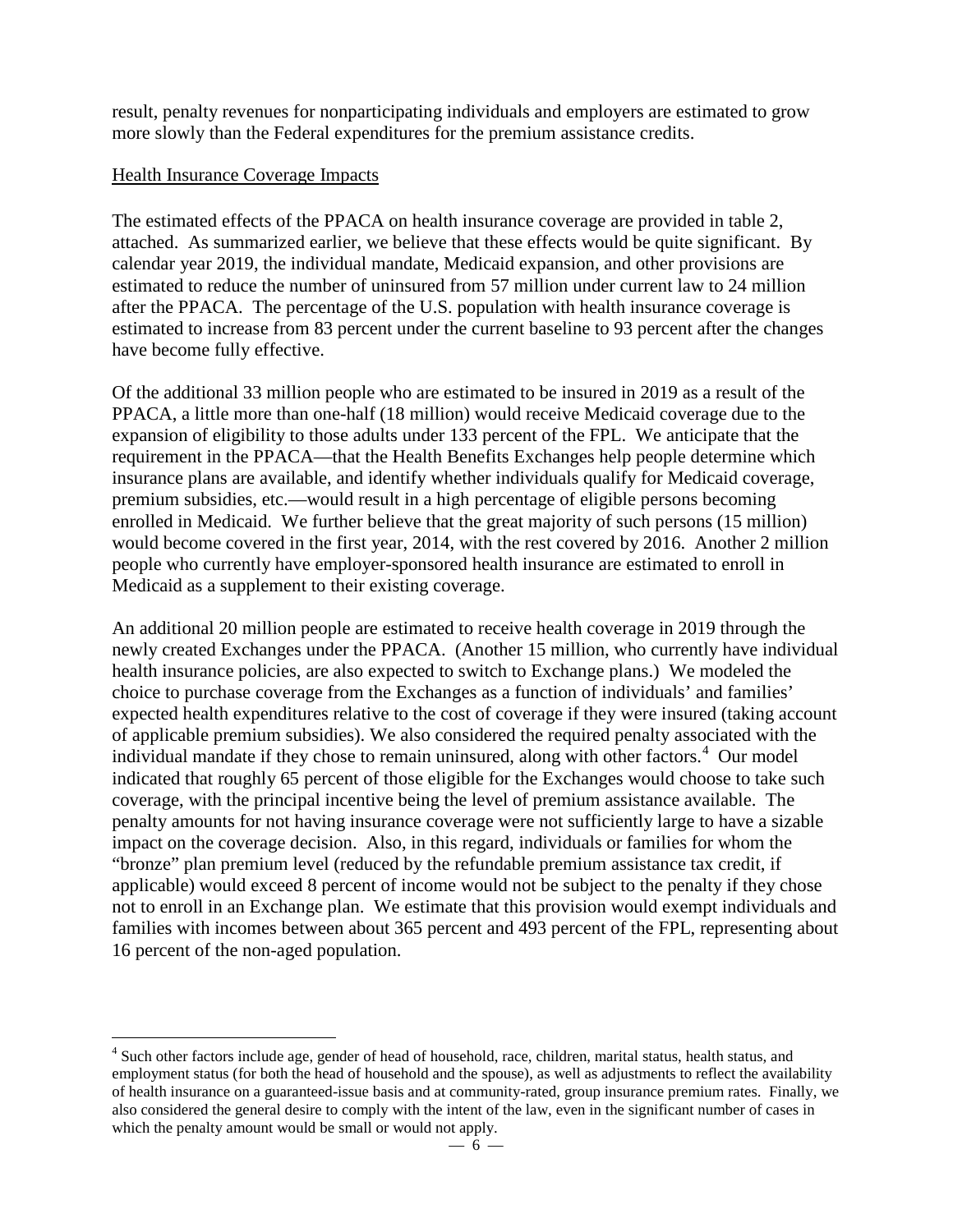The proposed legislation specifies that a Federally operated "community health insurance option" would also be available through the Exchanges, unless a State enacted legislation to prohibit this option.<sup>[5](#page-6-0)</sup> The Federal insurance plan would meet the same benefit, cost-sharing, network, and other requirements applicable to private Exchange plans and would negotiate payment rates with providers. (A State could enact a requirement for additional benefits in the public plan, beyond the essential benefits specified for a qualified plan generally, but would have to make payments on behalf of eligible individuals to defray the cost of the additional benefits.) We estimate that the public plan would have costs that were 5 percent below the average level for private plans but that the public plan premiums would be roughly 4 percent *higher* than private as a result of antiselection by enrollees.<sup>[6](#page-6-1)</sup> We further estimate that about 20 percent of the approximately 35 million people with Exchange coverage would choose the public plan option; the actual percentage could be substantially different, although the impacts on Federal costs and the number of insured persons are not especially sensitive to this percentage.

Employer-sponsored health insurance has traditionally been the largest source of coverage in the U.S., and we anticipate that it would continue to be so under the PPACA. By 2019, an estimated 12 million workers and family members would become newly covered as a result of additional employers offering health coverage and a greater proportion of workers enrolling in employer plans. However, a number of workers who currently have employer coverage would likely become enrolled in the expanded Medicaid program or receive subsidized coverage through the Exchanges. For example, some smaller employers would be inclined to terminate their existing coverage, and companies with low average salaries might find it to their—and their employees'—advantage to end their plans, thereby allowing their workers to qualify for heavily subsidized coverage through the Exchanges. Somewhat similarly, many part-time workers could obtain coverage more inexpensively through the Exchanges or by enrolling in the expanded Medicaid program. Finally, the per-worker penalties assessed on non-participating employers are very low compared to prevailing health insurance costs. As a result, the penalties would not be a significant deterrent to dropping or forgoing coverage. We estimate that such actions would collectively reduce the number of people with employer-sponsored health coverage by about 17 million, or somewhat more than the number newly covered through existing and new employer plans under the PPACA. As indicated in table 2, the total number of persons with employer coverage in 2019 is estimated to be 5 million lower under the reform package than under current law.

For the estimated 24 million people who would remain uninsured in 2019, roughly 5 million are undocumented aliens who would be ineligible for Medicaid or the Exchange coverage subsidies under the proposed legislation. The balance of 19 million would choose not to be insured and to pay the penalty (if applicable) associated with the individual mandate. For the most part, these would be individuals with relatively low health care expenses for whom the individual or family insurance premium would be significantly in excess of any penalty and their anticipated health

 $\overline{a}$ 

<span id="page-6-0"></span> $<sup>5</sup>$  We assume that four-fifths of the U.S. population would be in States that would allow the public option; the</sup> estimated Federal cost and NHE impacts under the PPACA are not sensitive to this assumption.

<span id="page-6-1"></span><sup>&</sup>lt;sup>6</sup> The lower estimated cost level for the public plan assumes that the Secretary could negotiate somewhat lower provider payment rates than those prevailing for commercial plans, in view of the larger enrollment base. Lower administrative costs—due to the economy of scale, reduced marketing costs, and lack of a margin for profit—also contribute to the difference. We anticipate, however, that the public plan would not apply utilization-management techniques as strict as those prevailing in private PPOs and HMOs, thereby offsetting much of the cost advantage. The impact of antiselection is estimated as the amount remaining after risk adjustment is applied.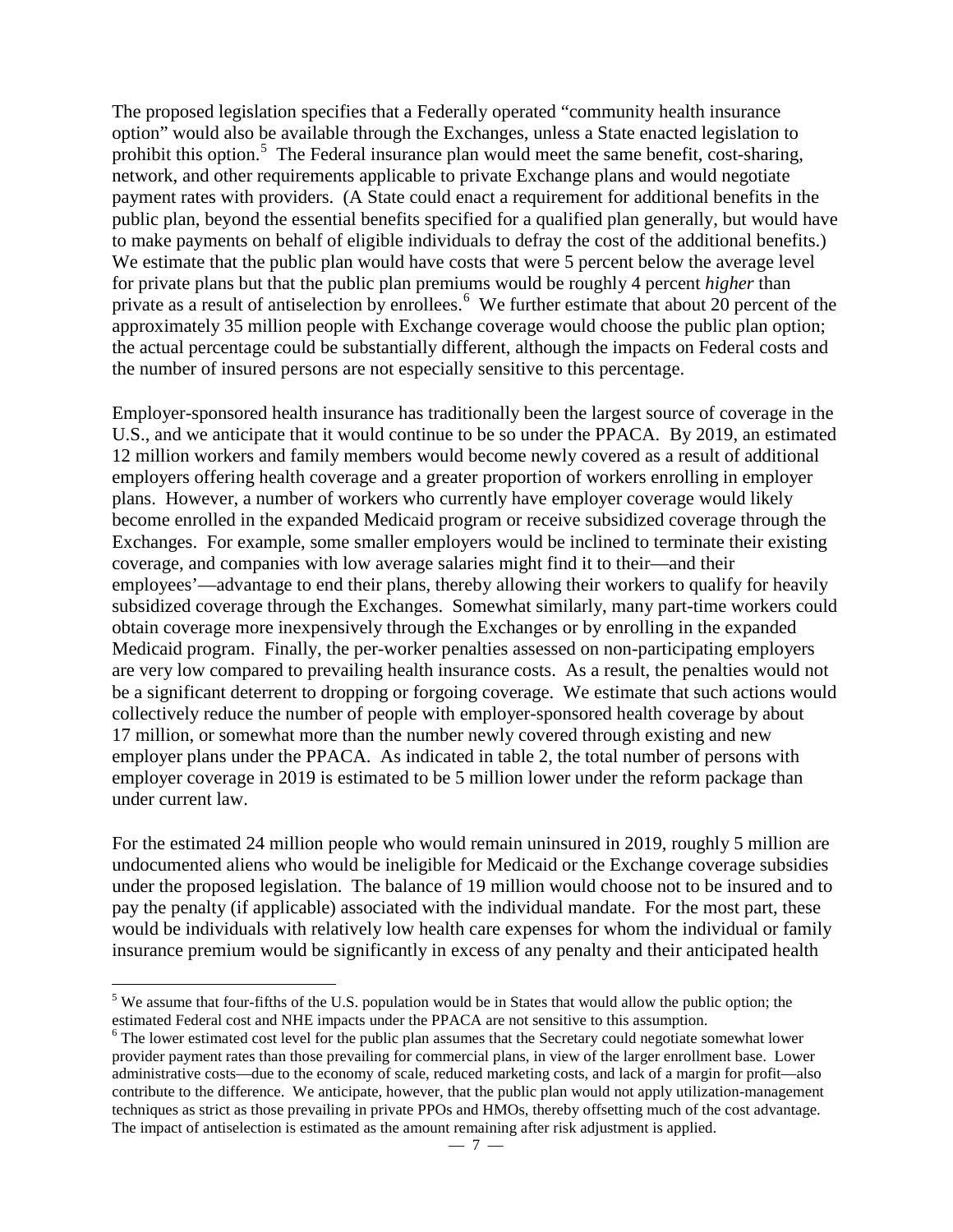benefit value. In other instances, as appears to happen under current law, some people would not enroll in their employer plans (or take advantage of the Exchange opportunities) even though it would be in their best financial interest to do so.

### **Impact on Medicare and Medicaid**

## Medicare

The estimated financial impacts of the Medicare provisions in the PPACA are provided in detail in table 3, attached, which is organized by section of the proposed legislation. Net Medicare savings are estimated to total \$493 billion for fiscal years 2010-2019. Substantial savings are attributable to provisions that would, among other changes, reduce Part A and Part B payment levels and adjust future "market basket" payment updates for productivity improvements (\$228 billion); eliminate the Medicare Improvement Fund (\$27 billion); reduce disproportionate share (DSH) payments (\$47 billion); reduce Medicare Advantage payment benchmarks and extend the authority to adjust for coding intensity (\$101 billion); freeze the income thresholds for the Part B income-related premium for 9 years (\$8 billion); implement an Independent Medicare Advisory Board together with strict Medicare expenditure growth rate targets (\$39 billion); and increase the HI payroll tax rate by 0.5 percentage point for individuals with incomes above \$200,000 and families above \$250,000 (\$38 billion). Other provisions would generate relatively smaller amounts of savings, through such means as reporting physician quality measures, reducing payments in cases involving hospital-acquired infections, reducing readmissions, refining imaging payments, increasing Part D premiums for higher-income beneficiaries, and implementing evidence-based coverage of preventive services.

These savings are slightly offset by the costs of a 1-year delay in the physician fee reductions required under the SGR formula (\$13 billion); extensions of a number of special payment provisions scheduled to expire, such as the postponement of therapy caps (\$5 billion); and improvement of preventive health services and access to primary care (\$7 billion).

Based on the estimated savings for Part A of Medicare, the assets of the Hospital Insurance trust fund would be exhausted in 2026 compared to 2017 under current law—an extension of 9 years. The combination of lower Part A costs and higher tax revenues results in a lower Federal deficit based on budget accounting rules. However, trust fund accounting considers the same lower expenditures and additional revenues as extending the exhaustion date of the HI trust fund. In practice, the improved HI financing cannot be simultaneously used to finance other Federal outlays (such as the coverage expansions) and to extend the trust fund, despite the appearance of this result from the respective accounting conventions.

It is important to note that the estimated savings shown in this memorandum for one category of Medicare proposals may be unrealistic. The PPACA would introduce permanent annual productivity adjustments to price updates for most providers (such as hospitals, skilled nursing facilities, and home health agencies), using a 10-year moving average of economy-wide productivity gains. While such payment update reductions would provide a strong incentive for providers to maximize efficiency, it is doubtful that many could improve their own productivity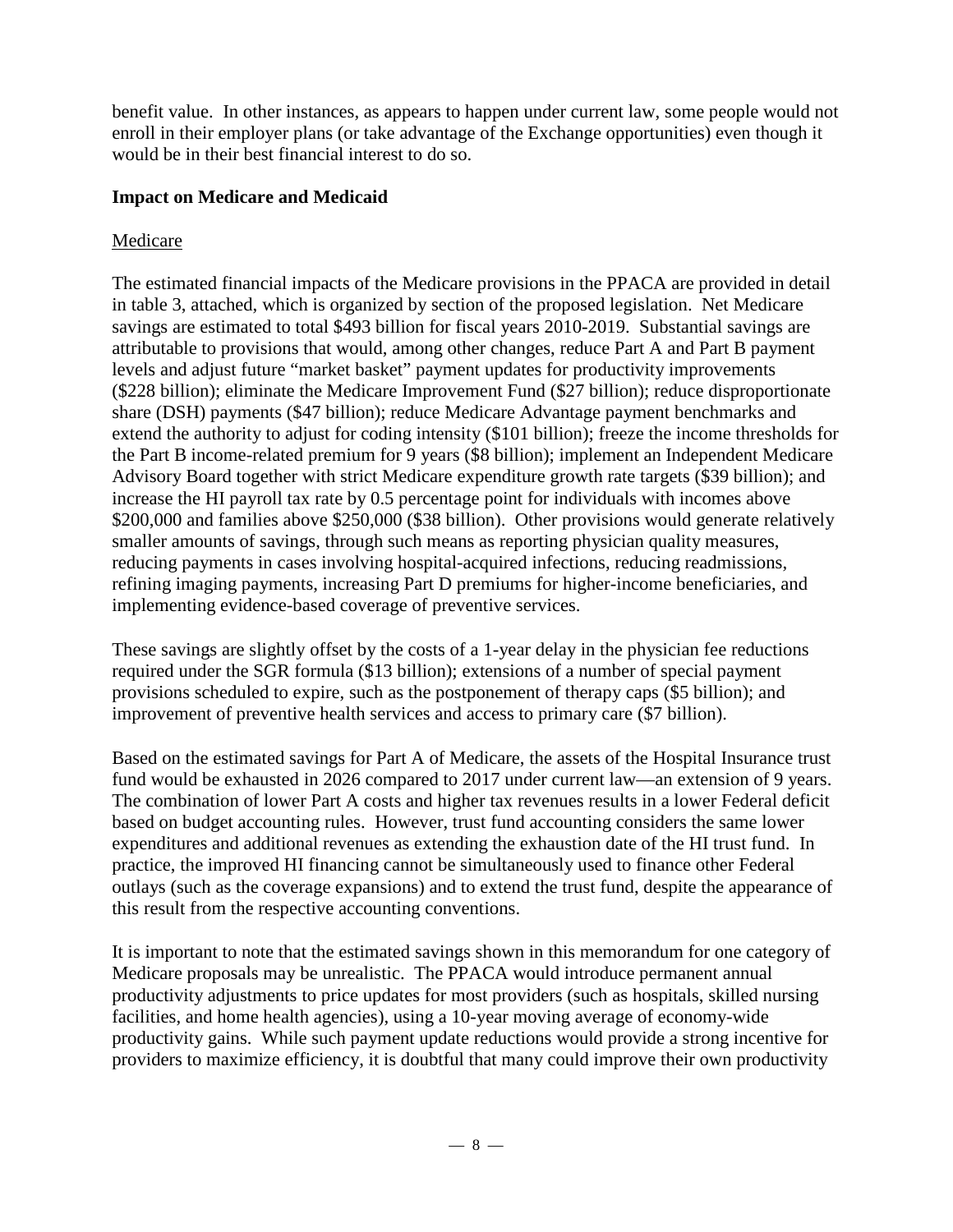to the degree achieved by the economy at large.<sup>[7](#page-8-0)</sup> Over time, a sustained reduction in payment updates, based on productivity expectations that are difficult to attain, would cause Medicare payment rates to grow more slowly than, and in a way that was unrelated to, the providers' costs of furnishing services to beneficiaries. Thus, providers for whom Medicare constitutes a substantive portion of their business could find it difficult to remain profitable and, absent legislative intervention, might end their participation in the program (possibly jeopardizing access to care for beneficiaries). Simulations by the Office of the Actuary suggest that roughly 20 percent of Part A providers would become unprofitable within the 10-year projection period as a result of the productivity adjustments.<sup>[8](#page-8-1)</sup> Although this policy could be monitored over time to avoid such an outcome, changes would likely result in smaller actual savings than shown here for these provisions.

A related concern is posed by the requirements that would be placed on the Independent Medicare Advisory Board. The Board would be charged with recommending changes to certain Medicare payment categories in an effort to prevent per-beneficiary Medicare costs from increasing faster than the average of the CPI and the CPI-medical for "implementation years" 2015 through 201[9](#page-8-2).<sup>9</sup> The Secretary of HHS would be required to implement the Board's recommendations unless the statutory process was overridden by new legislation.

Average Medicare costs per beneficiary usually increase over time as a function of (i) medicalspecific price growth, (ii) more utilization of services by beneficiaries, and (iii) greater "intensity" or average complexity of these services. In general, limiting cost growth to a level below medical price inflation alone would represent an exceedingly difficult challenge. Actual Medicare cost growth per beneficiary was below the target level in only 4 of the last 25 years, with 3 of those years immediately following the Balanced Budget Act of 1997; the impact of the BBA prompted Congress to pass legislation in 1999 and 2000 moderating many of the BBA provisions. As an additional comparison, during the last 25 years the average increase in the target growth rate has been 0.33 percent per year below the average increase in nominal GDP per capita—which is approximately the target level for the physician sustainable growth rate (SGR) payment system. Congress has overridden the SGR-based payment reductions for each of the last 7 years.

The Board's efforts would be further complicated by provisions that prohibit increases in costsharing requirements and that exempt broad categories of Medicare expenditures from

 $\overline{a}$ 

<span id="page-8-0"></span> $<sup>7</sup>$  The provision of most health services tends to be very labor-intensive. Economy-wide productivity gains reflect</sup> relatively modest improvements in the service sector together with much larger improvements in manufacturing. Except in the case of physician services, we are not aware of any empirical evidence demonstrating the medical community's ability to achieve productivity improvements equal to those of the overall economy. The Office of the Actuary's most recent analysis of hospital productivity highlights the difficulties in measurement but suggests that such productivity has been small or negligible during 1981 to 2005.<br>(See http://www.cms.hhs.gov/HealthCareFinancingReview/downloads/07-08Winterpg49.pdf.)

<span id="page-8-1"></span> $\delta$  The simulations were based on actual fiscal year 2007 Medicare and total facility margin distributions for hospitals, skilled nursing facilities, and home health agencies. Provider revenues and expenditures were projected using representative growth rates and the Office of the Actuary's best estimates of achievable productivity gains for each provider type, and holding all other factors constant. Sensitivity analysis suggested the conclusions drawn from the simulations would not change significantly under different provider behavior assumptions.

<span id="page-8-2"></span> $9$  Maximum growth rate reductions of 0.5, 1.0, and 1.25 percentage points would apply to 2015-2017, respectively, and the maximum would be 1.5 percentage points thereafter. After implementation year 2019, the target growth amount would be based on the increase in per capita GDP plus 1 percentage point.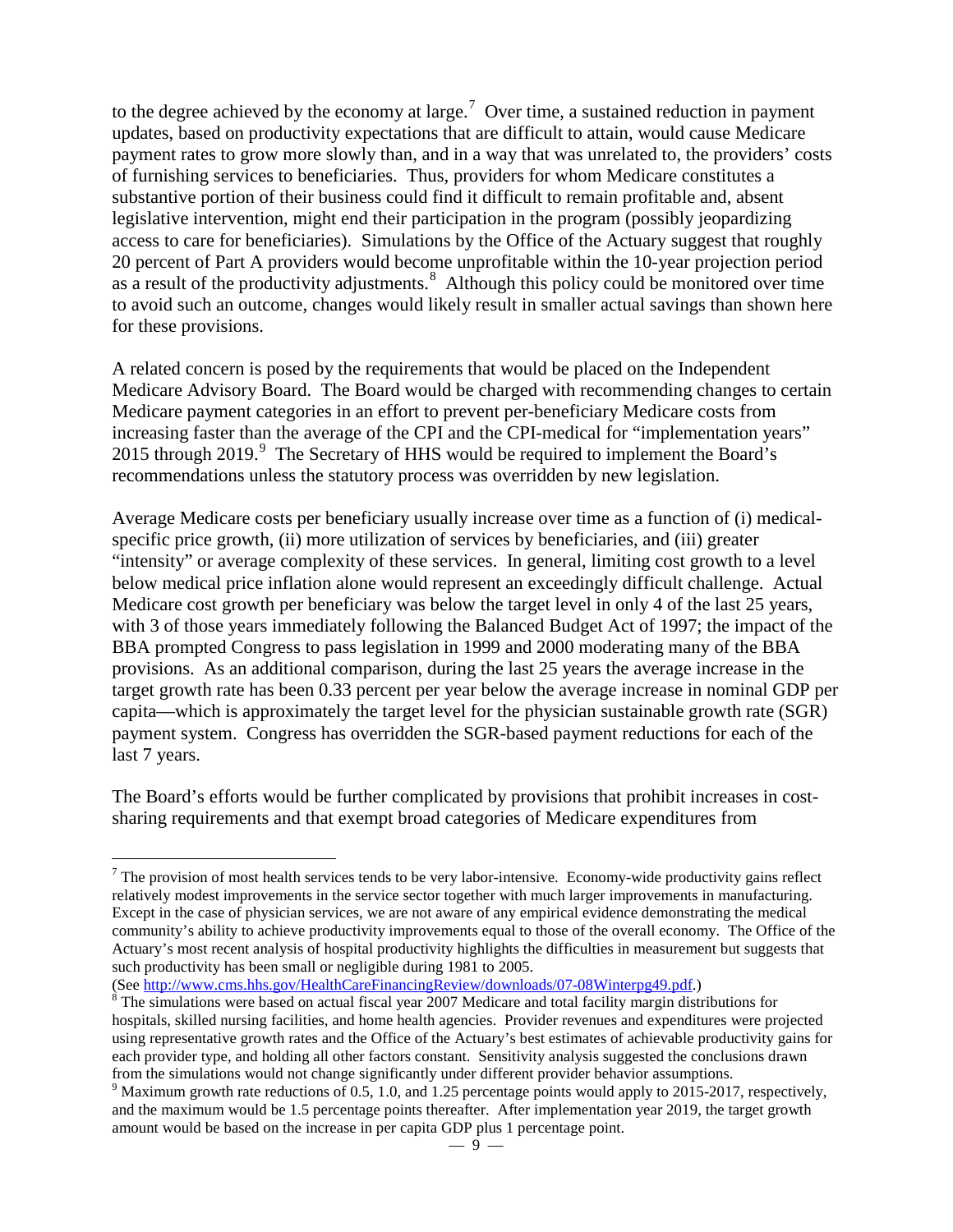consideration. The necessary savings would have to be achieved primarily through changes affecting physician services, Medicare Advantage payments, and Part D. We have estimated the savings for section 3403 under the assumption that the provision would be implemented as specified; in particular, we have not assumed that Congress would pass subsequent legislation to prevent implementation of the Board's recommendations. Although the savings from the other Medicare provisions in the PPACA are quite substantial, they would not be sufficient to meet the growth rate targets specified in conjunction with the Advisory Board. We estimate that meeting the growth rate targets in 2015-2019 would require changes that would reduce Medicare growth rates by another 0.4 percent per year, on average, in addition to the impacts of the productivity adjustments, MA and DSH reductions, and other provisions in the PPACA.

After 2019, further Advisory Board recommendations for growth rate reductions would generally not be required for two reasons. First, the other Medicare savings provisions, if permitted to continue, would reduce expenditure growth rates below the post-2019 target level based on per capita GDP growth plus 1 percent. Second, recommendations are not required if the projected Medicare growth rate is less than that for overall national health expenditures on a per capita basis. Again, the impact of the other Medicare savings provisions would result in Medicare growth rates that were less than those for total health spending. Although the Advisory Board process would not be required after 2019 based on the specific assumptions underlying these estimates, it would still serve as a brake during any periods of unusually rapid spending growth.

Section 3201 of the PPACA would transition Medicare Advantage benchmarks from their current statutory basis (generally in the range of 100 to 140 percent of fee-for-service costs) to the weighted average of the bids for each plan's service area (competitive benchmarks). Additionally, the MA rebates paid by CMS to most plans would be based on quality measures and the existence of care coordination programs, instead of the current basis equal to 75 percent of the difference between the risk-adjusted benchmark and bid. For plans offered in the two largest metropolitan areas and in certain specified counties, transitional rebate funding of \$5 billion would be available. For a minority of plans offered in "grandfathered" counties, the MA rebates would be tied to the amounts occurring in 2011, decreased by 5 percent per year beginning in 2013. Lower benchmarks would reduce MA rebates to plans and thereby result in less generous benefit packages.<sup>[10](#page-9-0)</sup> We estimate that in 2015, when the competitive benchmarks would be fully phased in, enrollment in MA plans would decrease by about 33 percent (from a projected level of 13.7 million under current law to 9.2 million under the proposal).

As noted above, the shift from current-law MA benchmarks in calendar year 2011, to competitive benchmarks with bonus payments in 2014, would result in lower rebates for non-grandfathered counties that are not eligible for transitional rebate payments. For plans in these counties, the average ratio of rebates to risk-adjusted bids is expected to be 4.4 percent in 2011, 2.7 percent in 2012, 1.2 percent in 2013, and 4.3 percent in 2014, compared to a level of 8.9 percent for 2010 under current law. The relatively low rebate for 2013 is a function of (i) the benchmark transition formula (based one-third on current law and two-thirds on the competitive bid average) and (ii) the current-law rebate formula (75 percent of the difference of the risk-adjusted benchmark and the bid). Rebates as a percentage of bids would be somewhat higher during the transition

<span id="page-9-0"></span> $\overline{a}$  $10$  MA plans use rebate revenues to reduce Medicare coinsurance requirements, add extra benefits such as vision or dental care, and/or reduce enrollee premiums for Part B or Part D of Medicare. Section 3203 (coding intensity adjustment during the payment transition) would also reduce MA plan revenues.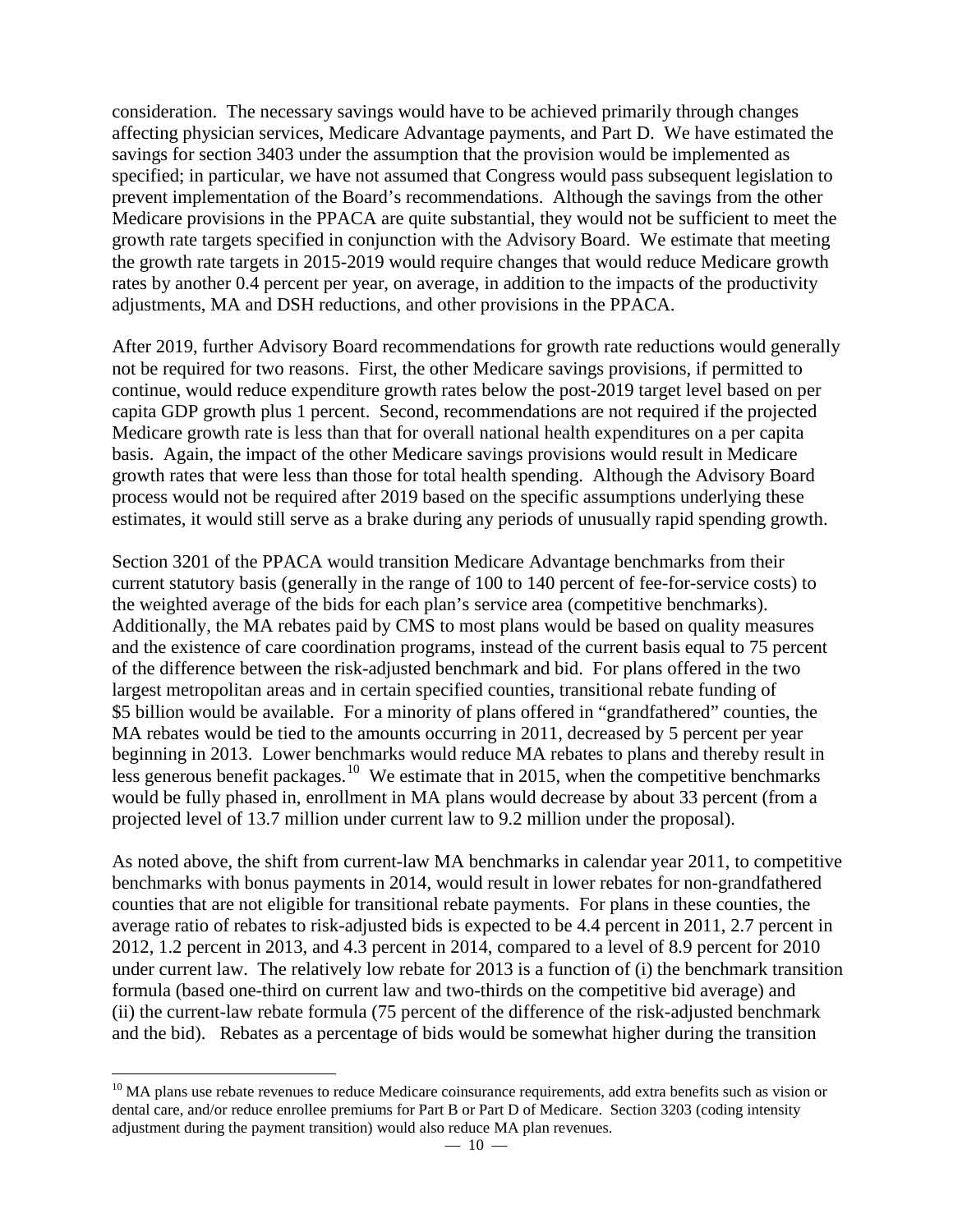period in conjunction with a change to Medicare physician payment updates; for example, with 0-percent SGR updates, the rebate percentages would be 8.6 percent in 2011, 5.9 percent in 2012, 3.1 percent in 2013, and 4.3 percent in 2014. Even so, the 2013 rebate would still be lower than the fully phased-in competitive benchmarks with bonus payments.

## Medicaid/CHIP

The estimated Federal financial effects of the Medicaid and CHIP provisions in the PPACA are shown in table 4, attached. As noted previously, the costs associated with the expansion of Medicaid eligibility to individuals and families with incomes below 133 percent of the FPL are included with the national coverage proposals shown in table 1.

The total net savings of the other Medicaid and CHIP provisions are estimated to be \$35.6 billion in fiscal years 2010-2019 and reflect numerous cost increases and decreases under the individual provisions. Proposals with significant Federal savings include higher minimum manufacturer rebates for prescription drugs (\$9.4 billion), extension of statutory rebates to drugs used by managed care enrollees (\$8.5 billion), and reductions in Medicaid DSH expenditures (\$37.8 billion). Interactions with other provisions, such as the lower Medicare Part B premiums under the PPACA, contribute an additional \$11.4 billion in reduced Medicaid outlays.

The key provisions that increase Medicaid costs are the "Community First Choice Option" and other proposals to encourage home and community-based services (\$27.1 billion).

### **Impact of Proposals on the Rate of Growth in Health Care Costs**

The PPACA includes a number of proposals that are intended, in part, to help control health care costs and to change the overall trend in health spending growth. Many of these proposals are specific to the Medicare program, as discussed previously, and their estimated financial effects are shown in table 3. While some of the Medicare proposals would have a largely one-time impact on the *level* of expenditures (for example, the shift to MA benchmarks based on the average plan bid), others would have an ongoing effect on expenditure *growth rates*. Examples of the latter include the productivity adjustments to Medicare payment updates for most categories of providers, which would reduce overall Medicare cost growth by roughly 0.6 to 0.7 percent per year, and the Independent Medicare Advisory Board process, which would further reduce growth rates during 2015-2019 by about 0.4 percent per year. As noted previously, however, the growth rate reductions from productivity adjustments are unlikely to be sustainable on a permanent annual basis.

Another provision that would tend to moderate health care cost growth rates is the excise tax on high-cost employer-sponsored health insurance coverage in section 9001 of the bill. In reaction to the tax, many employers would reduce the scope of their health benefits. The resulting reductions in covered services and/or increases in employee cost-sharing requirements would induce workers to use fewer services. Because plan benefit values would generally increase faster than the threshold amounts for defining high-cost plans (which are indexed by the CPI plus 1 percent), over time additional plans would become subject to the excise tax, prompting those employers to scale back coverage. This continuing cycle would have a moderate impact on the overall growth of expenditures for employer-sponsored plans. The expected impact of the excise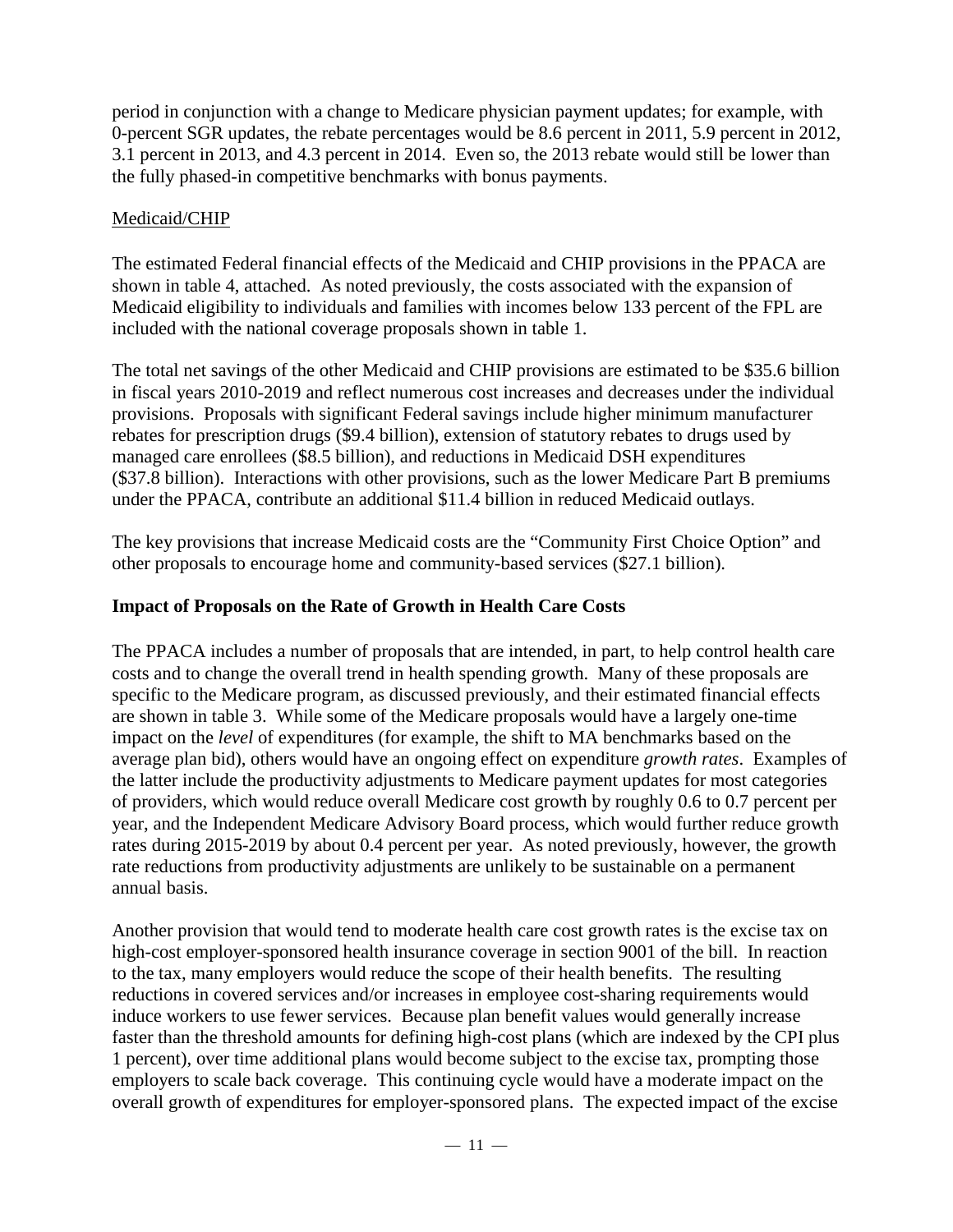tax is described in more detail in the section of this memorandum on national health expenditures.

Certain other provisions of the PPACA are also intended to help control health care costs more generally, through promotion of comparative effectiveness research, greater use of prevention and wellness measures, administrative simplification, and augmented fraud and abuse enforcement. For fiscal years 2010 through 2019, we estimate a relatively small reduction in non-Medicare Federal health care expenditures of \$2.3 billion for these provisions, all of which is associated with the comparative effectiveness research.

### Comparative Effectiveness Research

We reviewed literature and consulted experts to determine the potential cost savings that could be derived from comparative effectiveness research (CER). We found that the magnitude of potential savings varies widely depending upon the scope and influence of comparative effectiveness efforts. Small savings could be achieved through the wide availability of nonbinding research, while substantial savings could be generated by a comparative effectiveness board with authority over payment and coverage policies.

Our interpretation of the CER provisions in the PPACA, which allow the Secretary of HHS to use evidence and findings from CER within defined limits in making coverage determinations under Medicare, is consistent with a low level of influence, translating into an estimated total reduction in national health expenditures of \$8 billion for calendar years 2010 through 2019, and Federal savings of about \$4 billion for fiscal years 2010 through 2019 (including Medicare). We anticipate that such savings would develop gradually, as changes in provider practice and culture evolved over time. Expert input on this subject suggests that the full impact of comparative effectiveness research, together with dissemination and application of its results, would take many years to develop.

### Other Provisions

We show a negligible financial impact over the next 10 years for the other proposals intended to help control future health care cost growth. There is no consensus in the available literature or among experts that prevention and wellness efforts result in lower costs. Several prominent studies conclude that such provisions—while improving the quality of individuals' lives in important ways—generally increase costs overall. For example, while it is possible that savings can be achieved for many people by diagnosing diseases in early stages and promoting lifestyle and behavioral changes that reduce the risk for serious and costly illnesses, additional costs are incurred as a result of increased screenings, preventive care, and extended years of life.<sup>[11](#page-11-0)</sup>

Regarding the general fraud and abuse and administrative simplification provisions (that is, excluding the Medicare and Medicaid proposals), we find that the language as it now reads is not sufficiently specific to provide estimates.

<span id="page-11-0"></span> $\overline{a}$  $11$  Title IV in the PPACA would create a Prevention and Public Health Fund and would authorize the appropriation of \$15 billion for these purposes. We consider these expenditures to be primarily administrative in nature and thus have not included them as program costs in this memorandum.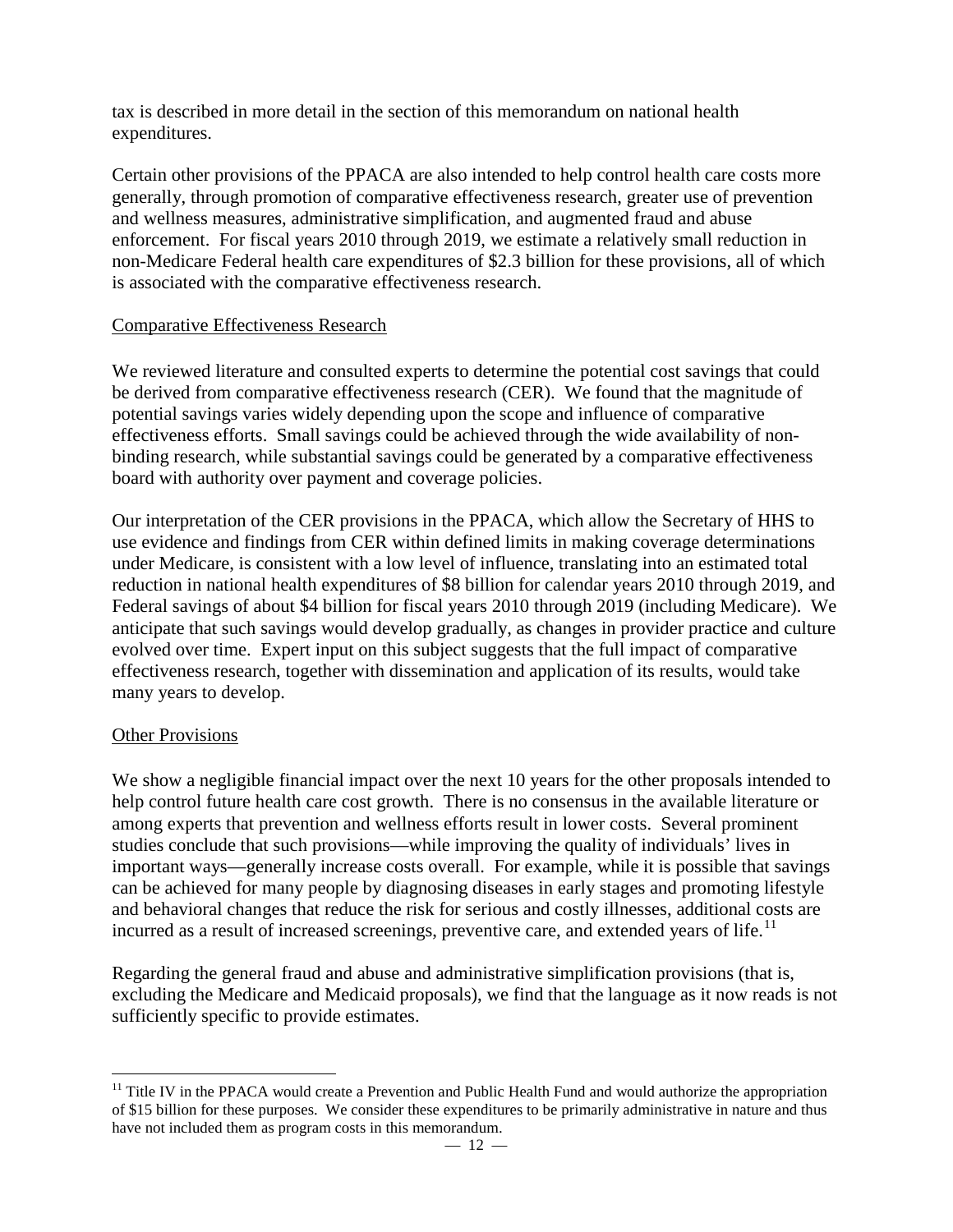### **CLASS Program**

Title VIII of the Senate bill would establish a new, voluntary, Federal insurance program providing a cash benefit if a participant were unable to perform at least two or three activities of daily living or had substantial cognitive impairment. The program would be financed by participant premiums, with no Federal subsidy. Participants would have to meet certain modest work requirements during a 5-year vesting period before becoming eligible for benefits. Benefits are intended to be used to help purchase community living assistance services and supports (CLASS) that would help qualifying beneficiaries maintain their personal and financial independence and continue living in the community. Benefits could also be used to help cover the cost of institutional long-term care.

As shown in the table on page 2, we estimate a net Federal savings for the CLASS program of \$38 billion during the first 9 years of operations—the first 5 of which are prior to the commencement of benefit payments. After 2015, as benefits were paid, the net savings from this program would decline; in 2025 and later, projected benefits exceed premium revenues, resulting in a net Federal cost in the longer term.<sup>12</sup>

We estimate that roughly 2.8 million persons would participate in the program by the third year. This level represents about 2 percent of potential participants, compared to a participation rate of 4 percent for private long-term care insurance offered through employers. Factors affecting participation in CLASS include the program's voluntary nature, the lack of a Federal subsidy, a minimal premium for students and individuals with incomes under 100 percent of the FPL (initially \$5 per month), a relatively high premium for all other participants as a result of adverse selection and the effect of subsidizing participants paying the \$5 premium, a new and unfamiliar benefit, and the availability of lower-priced private long-term care insurance for many.

Compounding this situation would be the probable participation of a significant number of individuals who would already meet the functional limitation requirements to qualify for benefits. In the sixth year of the program (2016), these participants would begin to receive benefits, along with others who had developed such limitations in the interim. We estimate that an initial average premium level of about \$240 per month would be required to adequately fund CLASS program costs for this level of enrollment, antiselection, and premium inadequacy for students and low-income participants. (Except for those paying the \$5 premium, individuals enrolling in a given year would pay a constant premium amount throughout their participation, unless trust fund deficits necessitated a premium increase. Premiums would vary by age at enrollment and by year of enrollment.)

In general, voluntary, unsubsidized, and non-underwritten insurance programs such as CLASS face a significant risk of failure as a result of adverse selection by participants. Individuals with health problems or who anticipate a greater risk of functional limitation would be more likely to

<span id="page-12-0"></span> $\overline{a}$  $12$  The CLASS program is intended to be financed on a long-range, 75-year basis through participant premiums that would fully fund benefits and administrative expenses. If this goal can be achieved, despite anticipated serious adverse selection problems (described subsequently), then annual expenditures would be met through a combination of premium income and interest earnings on the assets of the CLASS trust fund. The Federal budget impact would be the net difference between premium receipts and program outlays. Thus, the trust fund would be adequately financed in this scenario, but the Federal budget would have a net savings each year prior to 2025 and a net cost each year thereafter.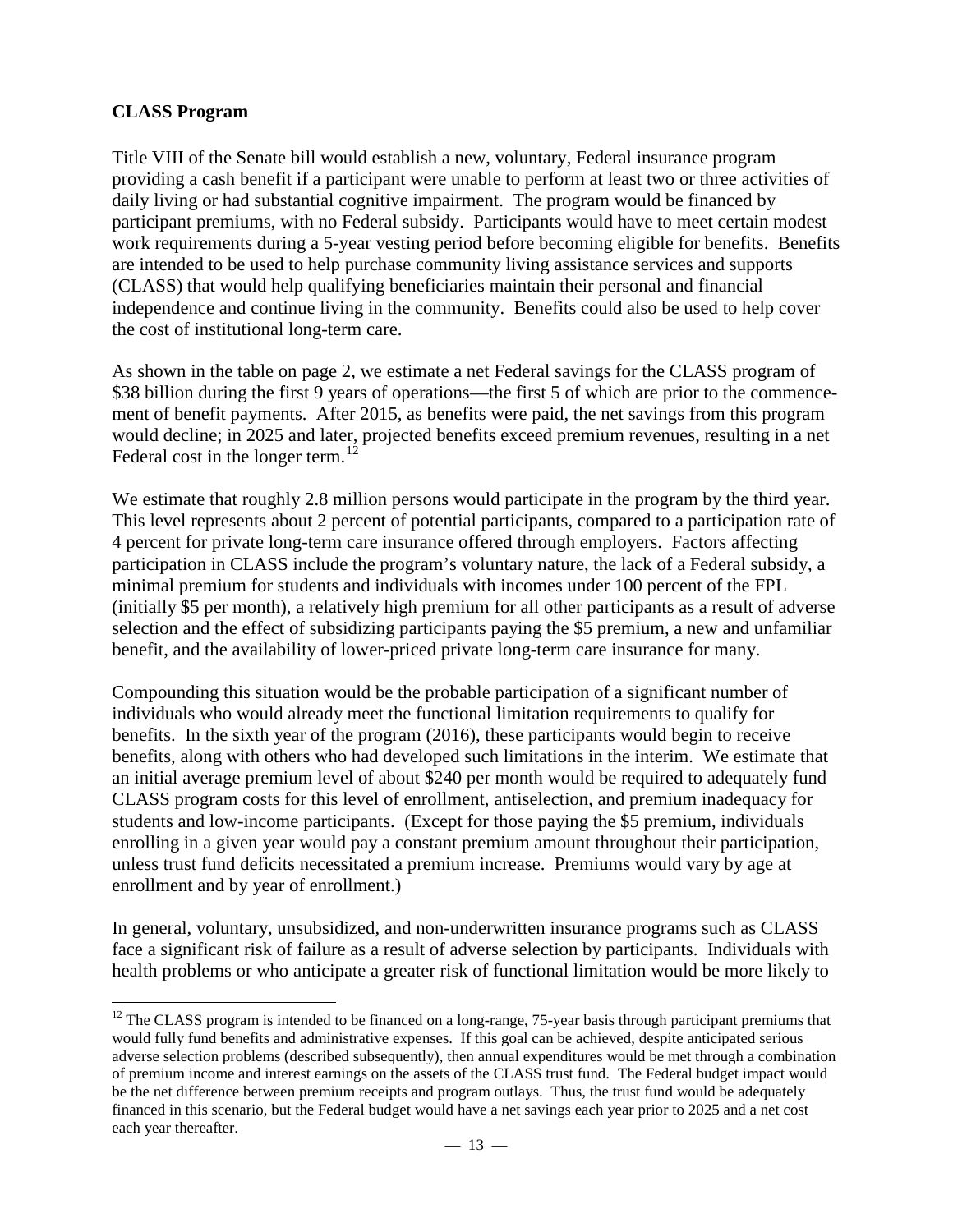participate than those in better-than-average health. Setting the premium at a rate sufficient to cover the costs for such a group further discourages persons in better health from participating, thereby leading to additional premium increases. This effect has been termed the "classic assessment spiral" or "insurance death spiral." The problem of adverse selection would be intensified by requiring participants to subsidize the \$5 premiums for students and low-income enrollees. Although Title VIII includes modest work requirements in lieu of underwriting, and specifies that the program is to be "actuarially sound" and based on "an actuarial analysis of the 75-year costs of the program that ensures solvency throughout such 75-year period," there is a very serious risk that the problem of adverse selection would make the CLASS program unsustainable. $13$ 

### **Immediate Insurance Reforms**

A number of provisions in the PPACA would have an immediate effect on insurance coverage. Most of these proposals, however, would not have a direct impact on Federal expenditures. (A discussion of their impact on national health expenditures is included in the following section of this memorandum.) Section 1101 of the PPACA authorizes the expenditure of up to \$5 billion in support of a temporary national insurance pool for high-risk individuals without other health insurance.

### **National Health Expenditure Impacts**

The estimated effects of the PPACA on overall national health expenditures (NHE) are shown in table 5. In aggregate, we estimate that for calendar years 2010 through 2019, NHE would increase by \$234 billion, or 0.7 percent, over the updated baseline projection that was released on June 29, 2009.[14](#page-13-1) Year by year, the relative increases are largest in 2016, when the coverage expansions would be fully phased in (1.6 percent), and gradually decline thereafter, as the effects of the Medicare market basket reductions compound and as the excise tax on high-cost employer health plans affects more policies, reaching 0.5 percent in 2019. The NHE share of GDP is projected to be 20.9 percent in 2019, compared to 20.8 percent under current law.

The increase in total NHE is estimated to occur primarily as a net result of the substantial expansions in coverage under the PPACA, together with the expenditure reductions for Medicare. Numerous studies have demonstrated that individuals and families with health insurance use more health services than otherwise-similar persons without insurance. Under the health reform legislation, as noted above, an estimated 33 million currently uninsured people would gain comprehensive coverage through the health insurance Exchanges, their employers, or Medicaid. The availability of coverage would typically result in a fairly substantial increase in the utilization of health care services, with a corresponding impact on total health expenditures. These higher costs would be partially offset by the sizable discounts imposed on providers by State Medicaid payment rules, as well as the significant discounts negotiated by private and public health insurance plans. We estimate that the net effect of the utilization increases and

<span id="page-13-0"></span> $\overline{a}$ <sup>13</sup> An analysis of the potential antiselection problems for the CLASS program was performed by a nonpartisan, joint workgroup of the American Academy of Actuaries and the Society of Actuaries. Their report was issued on July 22, 2009 and is available at http://www.actuary.org/pdf/health/class\_july09.pdf .<br><sup>14</sup> R. Foster and S. Heffler, "Updated and Extended National Health Expenditure Projections, 2010-2019."

<span id="page-13-1"></span>Memorandum dated June 29, 2009. Available online at [http://www.cms.hhs.gov/NationalHealthExpendData/](http://www.cms.hhs.gov/NationalHealthExpendData/Downloads/NHE_Extended_Projections.pdf) [Downloads/NHE\\_Extended\\_Projections.pdf.](http://www.cms.hhs.gov/NationalHealthExpendData/Downloads/NHE_Extended_Projections.pdf)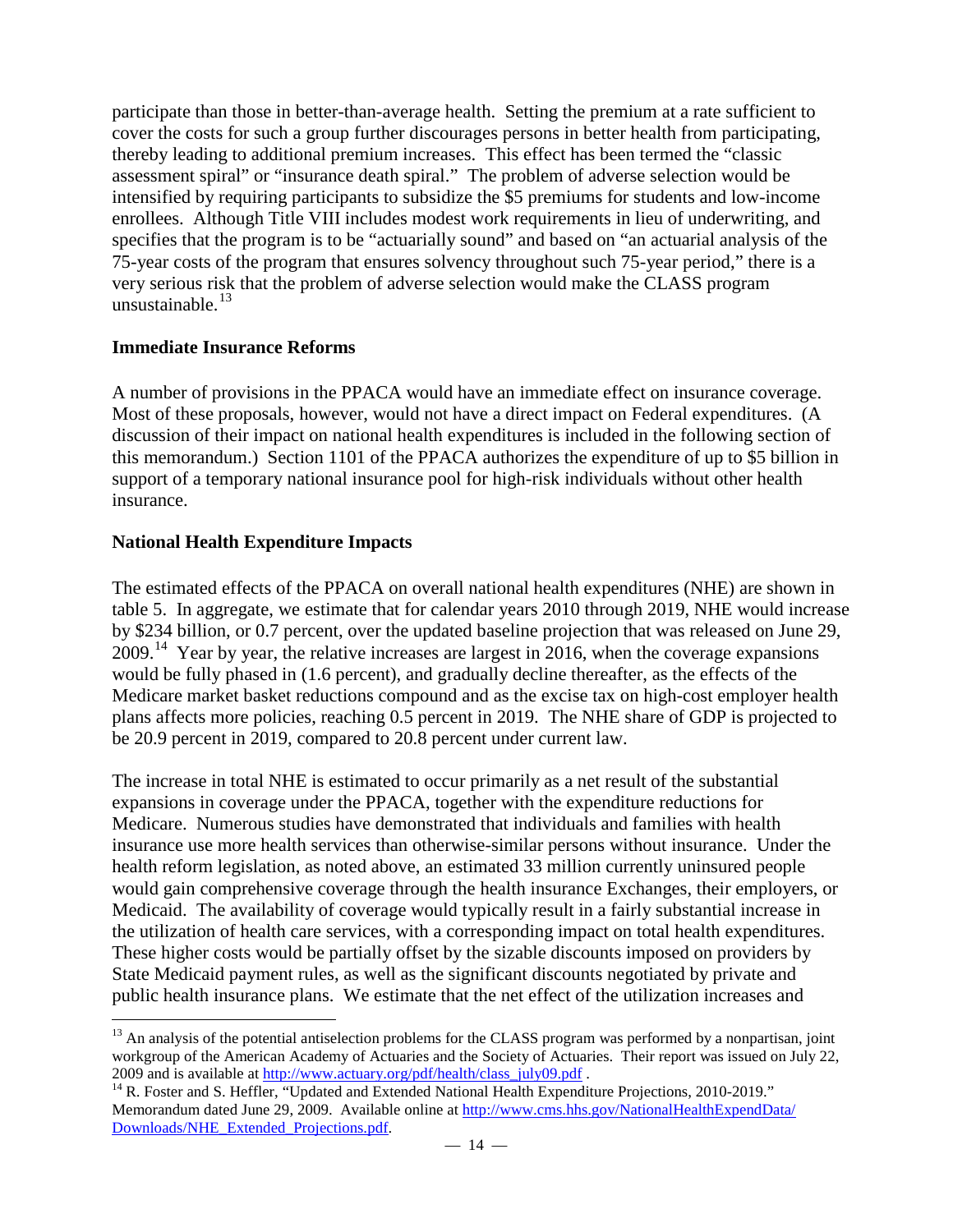price reductions arising from the coverage provisions of the PPACA would increase NHE in 2019 by about 3.3 percent.

The PPACA would also affect aggregate NHE through the Medicare and Medicaid savings provisions. We estimate that these impacts would reduce NHE by roughly 2.5 percent in 2019. The bill would have only a slight impact on the utilization of health care services by Medicare beneficiaries (subject to the caveat mentioned previously regarding possible access issues under the proposal to permanently reduce annual provider payment updates by economy-wide productivity gains).

The immediate insurance reforms in Title I would affect national health expenditures as well, although by relatively small amounts. We estimate that the creation of a national high-risk insurance pool would result in roughly 375,000 people gaining coverage in 2010, increasing national health spending by \$4 billion. By 2011 and 2012 the initial \$5 billion in Federal funding for this program would be exhausted, resulting in substantial premium increases to sustain the program; we anticipate that such increases would limit further participation. Beginning in 2010, qualified child dependents below age 26 who are uninsured would be allowed to enroll under dependent coverage. An estimated 485,000 dependent children would gain insurance coverage through their parents' private group health plans, increasing national health spending by \$0.9 billion. These impacts are expected to persist through 2013. Additionally, because this provision would not expire when the Medicaid expansion, individual mandate, and Exchanges start in 2014, we anticipate that these individuals would continue to remain covered as dependents even though they may be newly eligible for other coverage. Finally, we did not estimate NHE coverage or cost impacts for the other immediate reform provisions, such as prohibiting limitations on pre-existing conditions or elimination of lifetime aggregate benefit limits. We believe that each of these provisions would have only a relatively minor upward impact on national health spending.

Section 9001 of the PPACA would place an excise tax on employer-sponsored health insurance coverage with a benefit value above specified levels (generally \$8,500 for individuals and \$23,000 for families in 2013, adjusted in future years by growth in the CPI plus 1 percentage point).<sup>[15](#page-14-0)</sup> The tax would be 40 percent of the excess benefit value above these thresholds. We estimate that, in aggregate, affected employers would reduce their benefit packages in such a way as to eliminate about three-quarters of the current excess benefit value. The resulting higher cost-sharing requirements for employees would have an initial, significant impact on the overall level of health expenditures. Moreover, because health care costs would generally increase faster than the CPI plus 1 percent, we anticipate additional, incremental benefit coverage reductions in future years to prevent an increase in the share of employer coverage subject to the excise tax. These further adjustments would contribute to a small reduction in the growth in health care expenditures for affected employees through at least 2019.<sup>[16](#page-14-1)</sup> In 2019, these impacts would reduce total NHE by an estimated 0.3 percent.

<span id="page-14-0"></span> $\overline{a}$ <sup>15</sup> Plans in the 17 States with the highest employer health care costs would have higher thresholds over a 3-year transition period. A higher threshold would permanently apply in the case of qualified retirees and individuals in high-risk occupations.<br><sup>16</sup> As noted previously, we have not included the excise taxes under this provision in the estimated financial effects

<span id="page-14-1"></span>of the PPACA shown in this memorandum. Similarly, the indirect impacts on Federal income taxes and social insurance payroll taxes are not shown.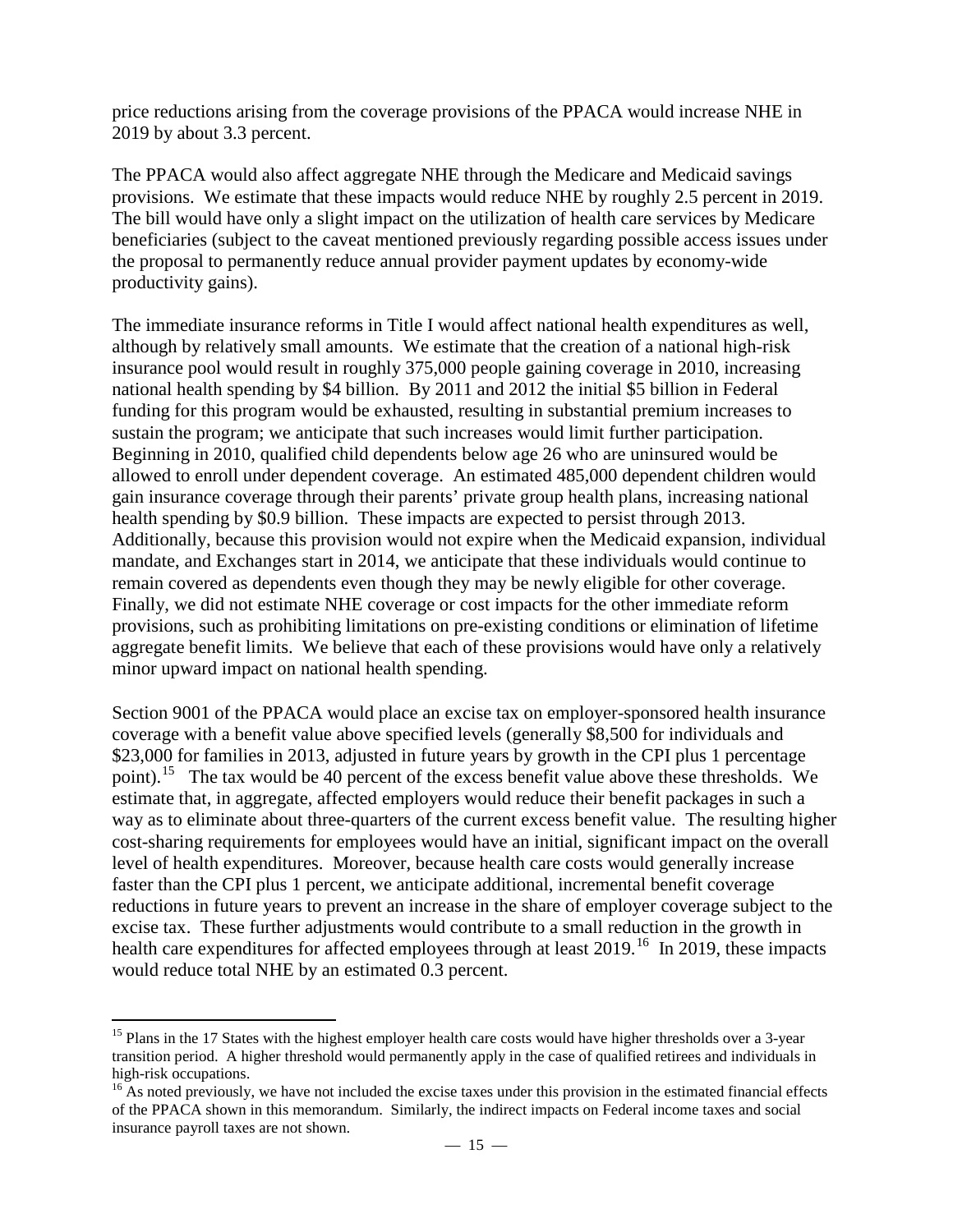Sections 9008, 9009, and 9010 would impose collective annual fees of \$2.3 billion, \$2.0 billion, and \$6.7 billion on (i) manufacturers and importers of brand-name prescription drugs, (ii) manufacturers and importers of medical devices, and (iii) health insurance plans, respectively. In each case, the total annual fee amount would be assessed on the specified industry as a whole; the share of the fee payable by any given firm in that industry would be determined based on market share and sales (for manufacturers and importers of drugs and devices) and on net premiums and third-party administrative agreement fees in the case of insurers. We anticipate that such fees would generally be passed through to health consumers in the form of higher drug and device prices and higher insurance premiums, with an associated increase of approximately \$11 billion per year in overall national health expenditures beginning in 2011.

Underlying the overall moderate effects of the PPACA on NHE would be various changes by payer. Based on the net impact of (i) the substantial coverage expansions, (ii) the significant cost-sharing subsidies for low-to-middle-income persons, (iii) the maximum out-of-pocket limitations associated with the qualified health benefit, and (iv) the increases in workers' costsharing obligations in plans affected by the excise tax on high-cost employer-sponsored health insurance coverage, we estimate that overall out-of-pocket spending would be almost unchanged by the PPACA (a net total decline of \$6 billion in calendar years 2010-2019).

Public spending would increase under the PPACA as a result of the expansion of the Medicaid program but be reduced by the net Medicare savings and other Medicaid savings from the bill. Private expenditures would decrease somewhat because of the net reduction in the number of persons with employer-sponsored health insurance and the reduced benefits in plans affected by the excise tax on high-cost employer coverage. The sizable growth in health insurance coverage through Exchange plans would also affect NHE amounts by payer, although the classification of such spending is not straightforward. Based on current law, public expenditures (principally Medicare and Medicaid) are estimated to represent 52 percent of total NHE in 2019. Under the PPACA, the public share would be between 51 and 55 percent, depending on how health expenditures by Exchange plans were classified. Similarly, expenditures from private health insurance, which are estimated to be 31 percent of NHE under current law, would fall in the range of 28 to 32 percent.<sup>17</sup>

<span id="page-15-0"></span> $\overline{a}$ <sup>17</sup> The allocation of NHE *by payer* is based on the entity that is responsible for establishing the coverage and benefit provisions and that has the primary responsibility to ensure that payment is made for health care services. (Auxiliary analyses of NHE *by sponsor* are also prepared, based on the financing of health expenditures in the U.S.) The classification of health expenditures made by Exchange plans is complicated by four factors:

<sup>(</sup>i) The Exchanges would be government entities, with a role in setting minimum benefit standards, but they would not directly provide health insurance coverage.

<sup>(</sup>ii) Exchange plans would include both the public option and a number of private health insurance plans.

<sup>(</sup>iii) The Federal government, through the refundable tax credits and cost-sharing reductions, would subsidize a significant portion of Exchange plan premiums and cost-sharing liabilities.

<sup>(</sup>iv) These subsidies would vary between zero and 95 percent from one person to another, regardless of whether the individuals were covered by the public option or private plans.

The ranges for public and private shares of NHE shown above are based on the illustrative assumptions that either all Exchange plan expenditures are "public" or they are all "private." A more precise determination of these shares will require a careful application of NHE accounting definitions and principles to this new category of payer.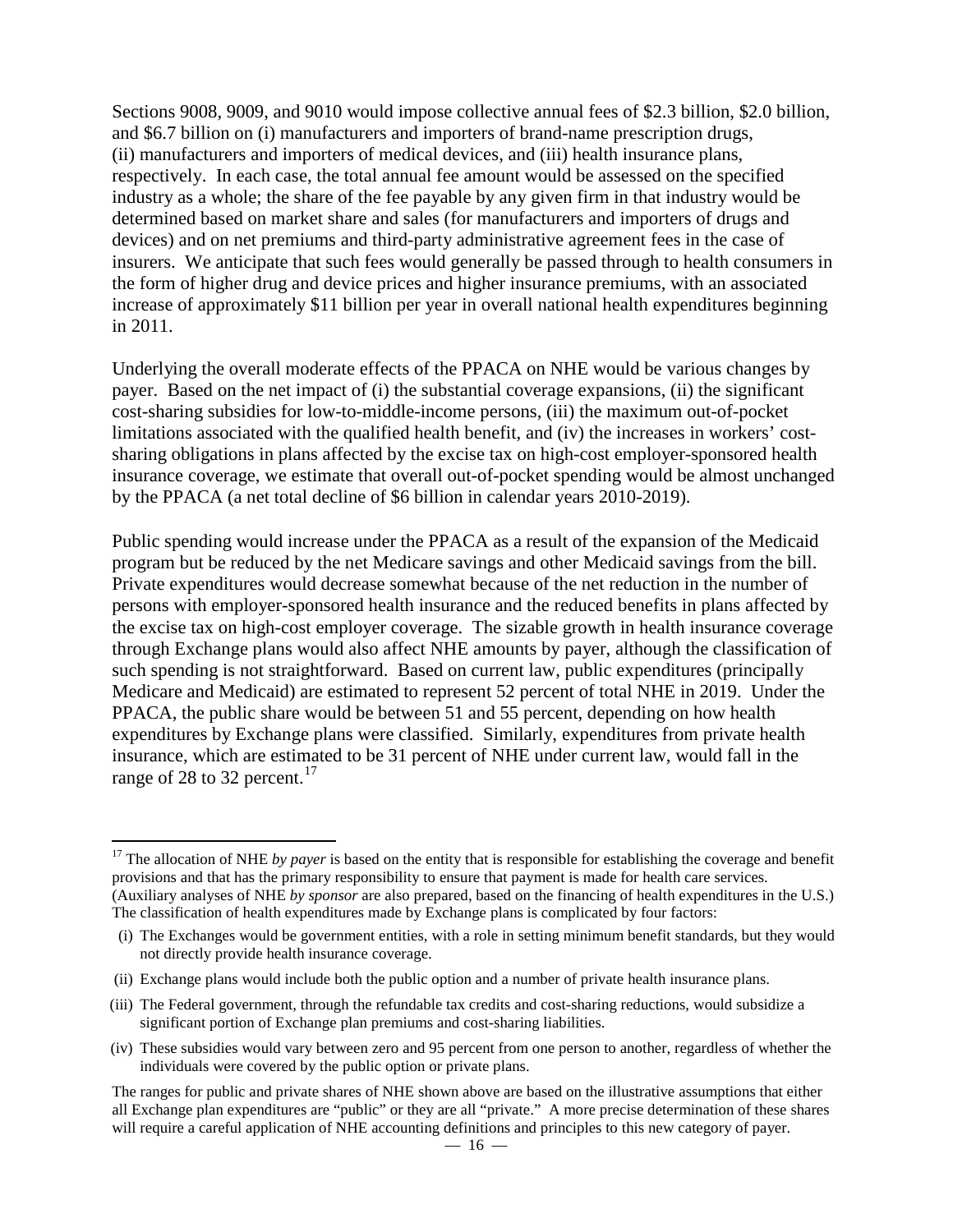### **Caveats and Limitations of Estimates**

The costs, savings, and changes in health insurance coverage presented in this memorandum represent the Office of the Actuary's best estimates for the PPACA. Although we believe that these estimates are reasonable and fairly portray the likely future effects of this comprehensive package of health care reforms, they are subject to much greater uncertainty than normal. The following caveats should be noted, and the estimates should be interpreted cautiously in view of their limitations.

- These financial and coverage impacts are based on the provisions of the PPACA as proposed by the Senate Majority Leader on November 18, 2009 and do not pertain to other versions of the bill.
- Many of the provisions, particularly the coverage proposals, are unprecedented or have been implemented only on a smaller scale (for example, at the State level). Consequently, little historical experience is available with which to estimate the potential impacts.
- The behavioral responses to changes introduced by national health reform legislation are impossible to predict with certainty. In particular, the responses of individuals, employers, insurance companies, and Exchange administrators to the new coverage mandates, Exchange options, and insurance reforms could differ significantly from the assumptions underlying the estimates presented here.
- The nominal dollar amounts of costs and savings under national health reform are sensitive to the assumed trajectory of future health cost trends. Relative measures, such as the cost as a percentage of GDP, are less sensitive.
- Due to the very substantial challenges inherent in modeling national health reform proposals, our estimates will vary from those of other experts and agencies. Differences in results from one estimating entity to another may tend to cause confusion among policy makers. These differences, however, provide a useful reminder that all such estimates are uncertain and that actual future impacts could differ significantly from the estimates of any given organization. Indeed, the future costs and coverage effects could lie outside of the range of estimates provided by the various estimators.
- The existing number of uninsured persons in the U.S. is difficult to measure, and the number of uninsured persons who are undocumented aliens is considerably more uncertain. Medicaid coverage and Exchange premium subsidies under the PPACA are not available to undocumented aliens. As a result of these measurement difficulties, the actual costs under the PPACA and the reduction in the number of uninsured persons may be somewhat higher or lower than estimated in this memorandum.
- Certain Federal costs and savings were not included in our estimates if (i) a provision would have no, or only a minor, impact; (ii) the legislative language did not provide sufficient detail with which to estimate a provision's impact; or (iii) the estimates are outside of the scope of the Office of the Actuary's expertise and will be prepared by other agencies. In particular, we did not include any Federal savings pertaining to the excise tax on high-cost employersponsored health insurance coverage, the fees on drugs, devices, and plans, and other non-Medicare revenue provisions of the PPACA, as those estimates are provided by the Department of the Treasury. Similarly, Federal administrative expenses associated with the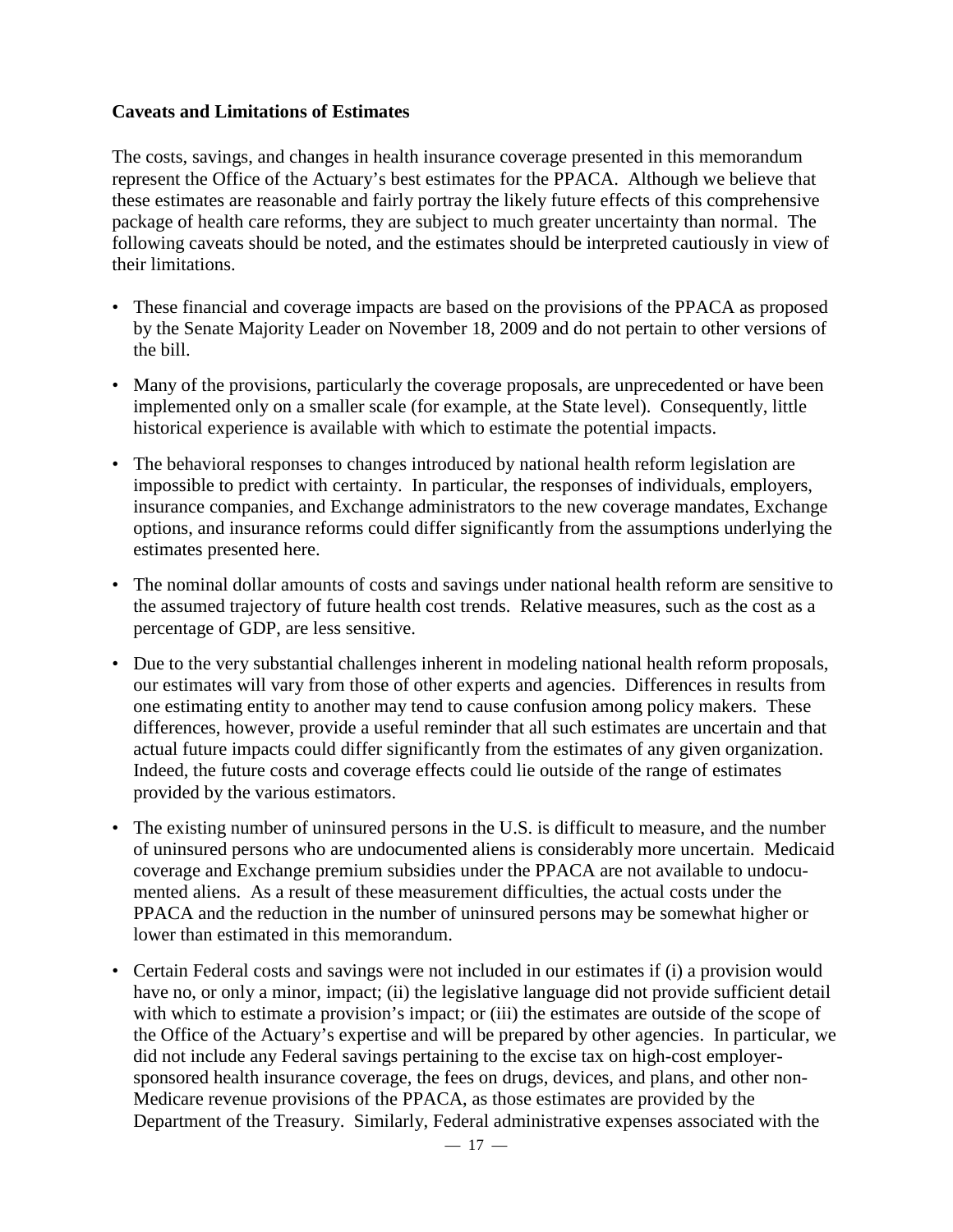PPACA are not included here and will be estimated separately. As noted previously, the Congressional Budget Office and Joint Committee on Taxation have estimated that the total amount of Medicare savings and additional excise tax and other revenues would somewhat more than offset the cost of the national coverage provisions, resulting in an overall small reduction in the Federal deficit through 2019, and probably for the following 10 years as well, if all of the provisions continued to be fully implemented.

• In estimating the financial impacts of the PPACA, we assumed that the increased demand for health care services could be met without market disruptions. In practice, supply constraints might initially interfere with providing the services desired by the additional 33 million insured persons. Price reactions—that is, providers successfully negotiating higher fees in response to the greater demand—could result in higher total expenditures or in some of this demand being unsatisfied. Alternatively, providers might tend to accept more patients who have private insurance (with relatively attractive payment rates) and fewer Medicare or Medicaid patients, exacerbating existing access problems for the latter group. Either outcome (or a combination of both) should be considered plausible and even probable.

The latter possibility is especially likely in the case of the substantially higher volume of Medicaid services, where provider payment rates are well below average. Therefore, it is reasonable to expect that a significant portion of the increased demand for Medicaid would be difficult to meet, particularly over the first few years.

We have not attempted to model that impact or other plausible supply and price effects, such as supplier entry and exit or cost-shifting towards private payers. A specific estimate of these potential outcomes is impracticable at this time, given the uncertainty associated with both the magnitude of these effects and the interrelationships among these market dynamics. We may incorporate such factors in future estimates, should we determine that they can be estimated with a reasonable degree of confidence. For now, we believe that consideration should be given to the potential consequences of a significant increase in demand for health care meeting a relatively fixed supply of health care providers and services.

- As noted in the section on Medicare estimates, reductions in payment updates to health care providers, based on economy-wide productivity gains, are unlikely to be sustainable on a permanent annual basis. If these reductions were to prove unworkable within the 10-year period 2010-2019 (as appears probable for significant numbers of hospitals, skilled nursing facilities, and home health agencies), then the actual Medicare savings from these provisions would be less than shown in this memorandum. Similarly, the further reductions in Medicare growth rates mandated for 2015 through 2019 through the Independent Medicare Advisory Board may be difficult to achieve in practice.
- In estimating the financial impact of the Medicaid eligibility expansion, we assumed that existing and new Medicaid enrollees would be appropriately classified for FMAP purposes.
- As discussed in the section on the CLASS program, we believe that there is a very serious risk that the program, as currently specified, would not be sustainable because of adverse selection.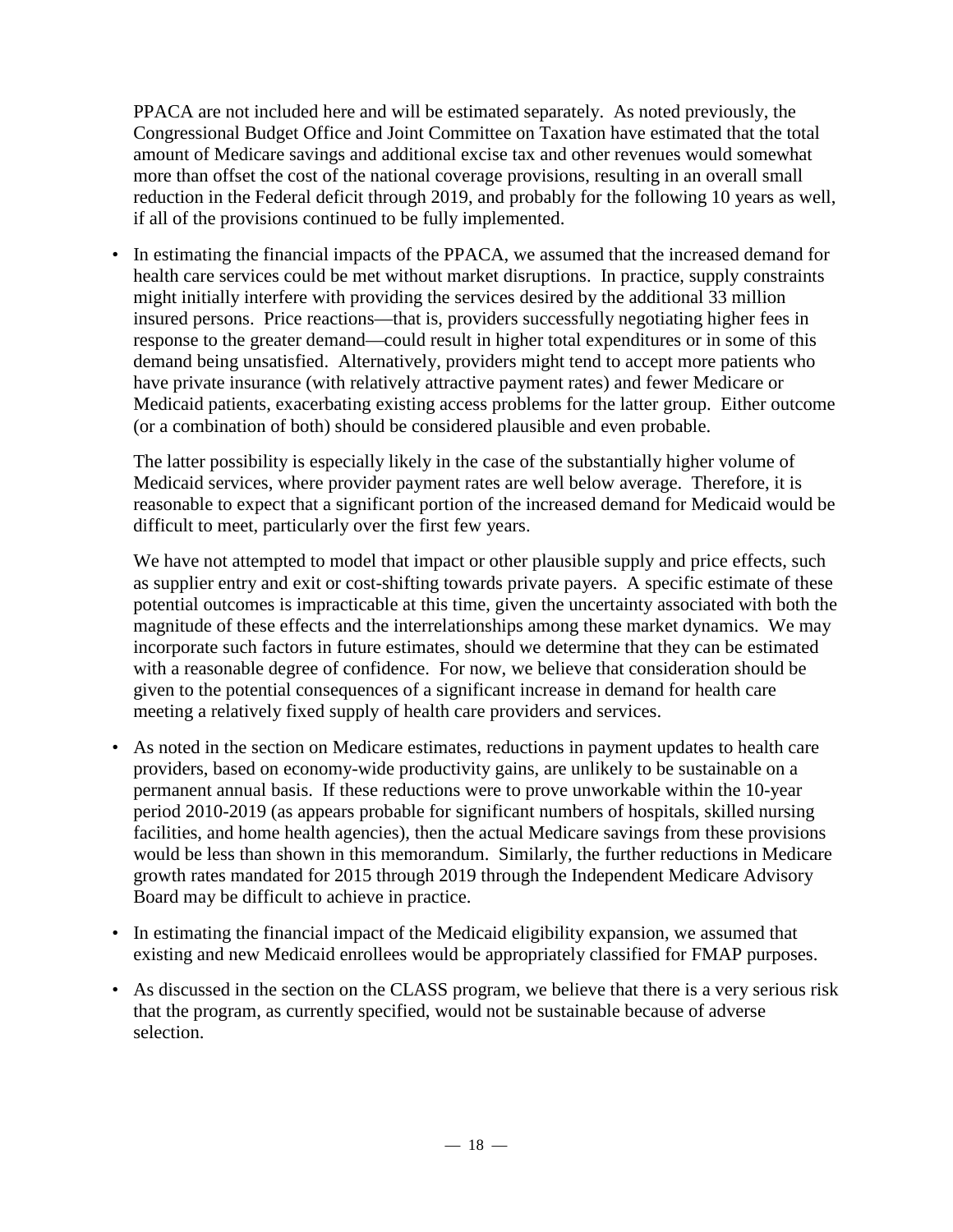## **Conclusions**

The national health care reform proposals in the Senate "Patient Protection and Affordable Care Act of 2009" would make far-reaching changes to the health sector, including mandated coverage for most people, required payments by most employers not offering insurance, expanded eligibility for Medicaid, Federal premium and cost-sharing subsidies for many individuals and families, and a new system of health benefits exchanges for facilitating coverage. Additional provisions would reduce Medicare and Medicaid outlays, add certain benefit enhancements for these programs, and combat fraud and abuse. Federal revenues would be increased through an excise tax on high-cost insurance plans; fees on drugs, devices, and health plans; and other provisions.

The Office of the Actuary at CMS has estimated the effects of the non-tax provisions of the PPACA on Federal outlays, overall national health expenditures, and health insurance coverage in the U.S. Our estimates are based on multiple data sources and what we believe are reasonable assumptions regarding individual, employer, and health plan responses to the legislation, together with analyses of the likely changes in the cost and use of health care services. Our primary estimates for the PPACA are as follows:

- The total Federal cost of the national insurance coverage provisions would be about \$930 billion during fiscal years 2013 through 2019.
- By 2019, an additional 33 million U.S. citizens and other legal residents would have health insurance coverage meeting the essential-benefit requirements.
- Total net savings in 2010-2019 from Medicare provisions would offset about \$493 billion of the Federal costs for the national coverage provisions. The non-coverage Medicaid provisions would reduce costs by about \$36 billion. Additional Federal revenues would further offset the coverage costs; however, the Office of the Actuary does not have the expertise necessary to estimate such impacts. The Congressional Budget Office and the Joint Committee on Taxation have estimated an overall reduction in the Federal budget deficit through 2019 under the PPACA.
- The proposed Community Living Assistance Services and Supports (CLASS) insurance program would produce an estimated total net savings of \$38 billion through fiscal year 2019. This result, however, is due to the initial 5-year period during which no benefits would be paid. Over the longer term, expenditures would exceed premium receipts, and there is a very serious risk that the program would become unsustainable as a result of adverse selection by participants.
- Total national health expenditures in the U.S. during 2010-2019 would increase by about 0.7 percent. The additional demand for health services could be difficult to meet initially with existing health provider resources and could lead to price increases, cost-shifting, and/or changes in providers' willingness to treat patients with low-reimbursement health coverage.
- The proposed reductions in Medicare payment updates for providers, the actions of the Independent Medicare Advisory Board, and the excise tax on high-cost employer-sponsored health insurance would have a significant downward impact on future health care cost growth rates. During 2010-2019, however, these effects would be outweighed by the increased costs associated with the expansions of health insurance coverage. Also, the longer-term viability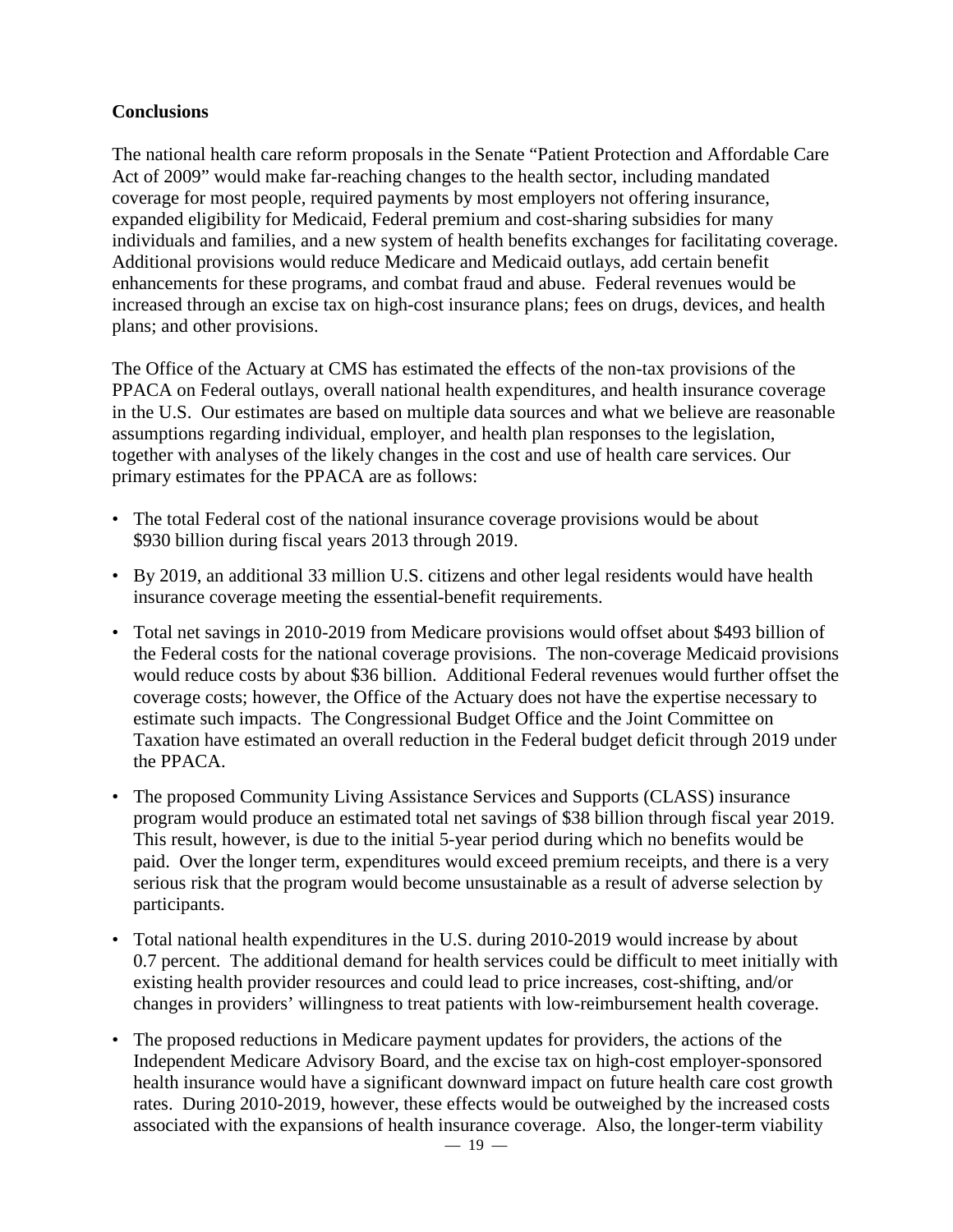of the Medicare update reductions is doubtful. Other provisions, such as comparative effectiveness research, are estimated to have relatively small effect on expenditure growth rates.

We hope that the information presented here will be of value to policy makers as they continue to develop and debate the many facets of health reform legislation.

> Richard S. Foster, FSA, MAAA Chief Actuary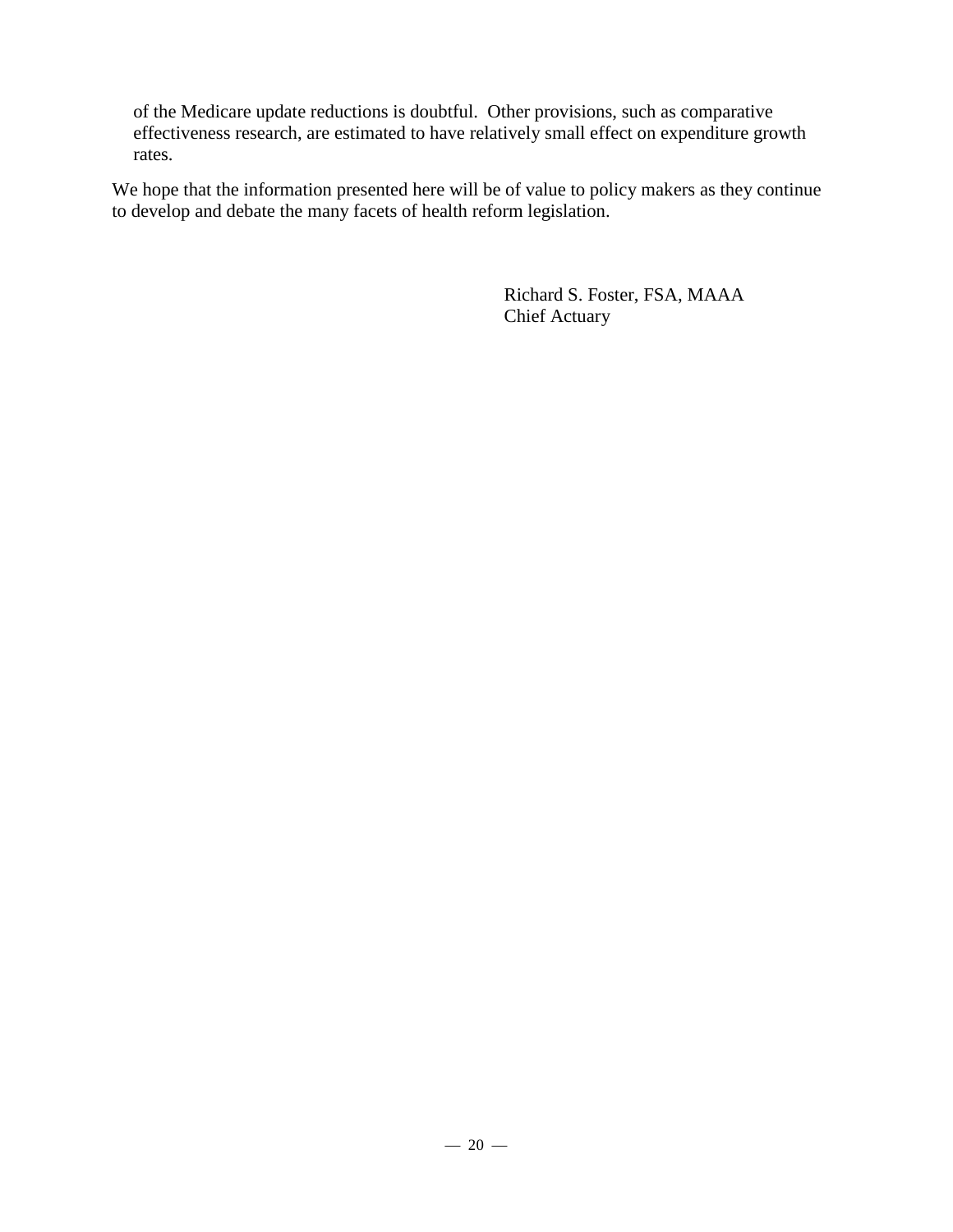### **Table 1 — Estimated Federal Costs (+) or Savings (-) under the Patient Protection and Affordable Care Act of 2009, in billions**

|                                              |                                               |                          |                          |                   |         | Fiscal Year |         |         |         |          | Total, FY |
|----------------------------------------------|-----------------------------------------------|--------------------------|--------------------------|-------------------|---------|-------------|---------|---------|---------|----------|-----------|
| Provisions                                   | 2010                                          | 2011                     | 2012                     | 2013              | 2014    | 2015        | 2016    | 2017    | 2018    | 2019     | 2010-2019 |
| Total*                                       | \$16.1                                        | $-\$1.6$                 | $-$18.6$                 | $-$ \$35.2        | \$22.4  | \$78.1      | \$83.0  | \$76.2  | \$74.5  | \$71.0   | \$365.8   |
| Coverage Provisions:                         |                                               |                          |                          |                   | 93.8    | 141.1       | 158.3   | 165.8   | 178.6   | 192.3    | 929.9     |
| Medicaid Expansion                           |                                               |                          |                          |                   | 33.0    | 51.8        | 63.7    | 67.2    | 71.7    | 76.8     | 364.3     |
| Credits:                                     |                                               |                          |                          |                   | 62.7    | 92.5        | 102.2   | 113.0   | 124.5   | 134.2    | 629.2     |
| Individual Exchange Subsidies:               |                                               |                          | $\overline{\phantom{a}}$ |                   | 58.3    | 86.4        | 100.7   | 113.0   | 124.5   | 134.2    | 617.1     |
| Refundable Premium Tax Credits               |                                               |                          | $\overline{\phantom{a}}$ |                   | 49.5    | 73.5        | 85.9    | 96.4    | 106.2   | 114.4    | 526.0     |
| Reduced Cost-Sharing Requirements            |                                               |                          |                          |                   | 8.8     | 12.8        | 14.8    | 16.6    | 18.3    | 19.8     | 91.1      |
| <b>Small Employer Credits</b>                |                                               |                          |                          | —                 | 4.4     | 6.2         | 1.6     | 0.0     | 0.0     | 0.0      | 12.1      |
| Penalties:                                   |                                               |                          |                          | —                 | $-1.9$  | $-3.2$      | $-7.7$  | $-14.4$ | $-17.7$ | $-18.7$  | $-63.7$   |
| <b>Individual Penalties</b>                  |                                               |                          | $\overline{\phantom{a}}$ |                   | 0.0     | 0.0         | $-2.6$  | $-7.4$  | $-9.2$  | $-9.6$   | $-28.7$   |
| <b>Employer Penalties</b>                    |                                               | $\frac{1}{2}$            |                          |                   | $-1.9$  | $-3.3$      | $-5.1$  | $-7.0$  | $-8.5$  | $-9.1$   | $-35.0$   |
| Medicare                                     | 11.5                                          | 1.3                      | $-13.4$                  | $-24.3$           | $-60.5$ | $-52.0$     | $-66.0$ | $-80.9$ | $-95.8$ | $-113.3$ | $-493.4$  |
| Medicaid/CHIP (Excluding Coverage Expansion) | $-0.4$                                        | $-0.1$                   | $-0.7$                   | $-5.3$            | $-4.9$  | $-4.9$      | $-4.8$  | $-4.9$  | $-4.8$  | $-4.8$   | $-35.6$   |
| Cost Trend Proposals:                        | $\qquad \qquad \overbrace{\qquad \qquad }^{}$ |                          |                          | $\hspace{0.05cm}$ | 0.0     | $-0.1$      | $-0.2$  | $-0.4$  | $-0.6$  | $-0.9$   | $-2.3$    |
| Comparative Effectiveness Research†          |                                               | $\overline{\phantom{a}}$ |                          |                   | 0.0     | $-0.1$      | $-0.2$  | $-0.4$  | $-0.6$  | $-0.9$   | $-2.3$    |
| Prevention and Wellness                      |                                               |                          |                          |                   | 0.0     | 0.0         | 0.0     | 0.0     | 0.0     | 0.0      | 0.0       |
| Fraud and Abuse                              |                                               |                          |                          |                   | 0.0     | 0.0         | 0.0     | 0.0     | 0.0     | 0.0      | 0.0       |
| Administrative Simplification                |                                               | $\hspace{0.05cm}$        |                          |                   | 0.0     | 0.0         | 0.0     | 0.0     | 0.0     | 0.0      | 0.0       |
| <b>Additional Proposals:</b>                 | 5.0                                           | $-2.8$                   | $-4.5$                   | $-5.6$            | $-5.9$  | $-6.0$      | $-4.3$  | $-3.4$  | $-2.8$  | $-2.4$   | $-32.8$   |
| <b>CLASS Program</b>                         |                                               | $-2.8$                   | $-4.5$                   | $-5.6$            | $-5.9$  | $-6.0$      | $-4.3$  | $-3.4$  | $-2.8$  | $-2.4$   | $-37.8$   |
| <b>Immediate Reforms</b>                     | 5.0                                           |                          |                          |                   |         |             |         |         |         |          | 5.0       |

\* Excludes Title IX revenue provisions except for section 9015, certain provisions with limited impacts, and Federal administrative costs.

† Excludes the Medicare impact of CER, which is included in the Medicare savings total.

Source: Centers for Medicare & Medicaid Services, Office of the Actuary. December 10, 2009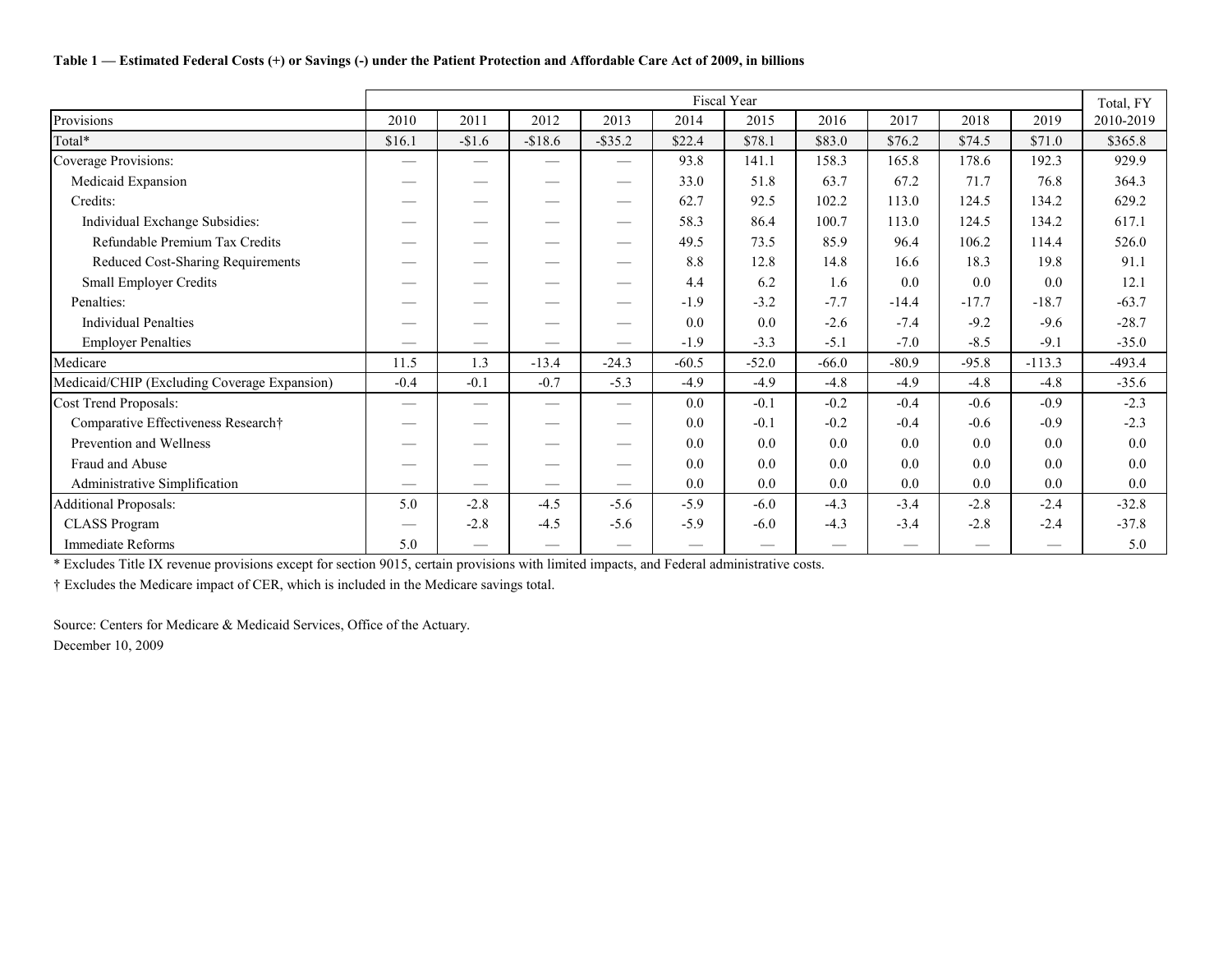#### **Table 2 — Estimated Effects of the Patient Protection and Affordable Care Act of 2009 on Enrollment by Insurance Coverage, in millions**

|                                             |       |       |       |       |       | Calendar Year |       |       |       |       |
|---------------------------------------------|-------|-------|-------|-------|-------|---------------|-------|-------|-------|-------|
| <b>Current Law Baseline</b>                 | 2010  | 2011  | 2012  | 2013  | 2014  | 2015          | 2016  | 2017  | 2018  | 2019  |
| Medicare                                    | 46.9  | 48.0  | 49.4  | 50.9  | 52.4  | 53.9          | 55.4  | 57.1  | 58.7  | 60.5  |
| Medicaid/CHIP                               | 59.2  | 60.5  | 61.6  | 62.0  | 60.6  | 60.3          | 61.1  | 61.9  | 62.7  | 63.5  |
| Other Public                                | 12.3  | 12.6  | 12.9  | 13.2  | 13.6  | 13.9          | 14.2  | 14.6  | 14.9  | 15.2  |
| Employer-sponsored Private Health Insurance | 163.8 | 163.2 | 164.5 | 165.0 | 166.1 | 166.6         | 166.4 | 166.2 | 166.0 | 165.9 |
| Other Private Health Insurance*             | 26.1  | 25.3  | 25.5  | 25.6  | 25.8  | 25.8          | 25.8  | 25.8  | 25.8  | 25.7  |
| Uninsured                                   | 48.3  | 48.6  | 47.9  | 48.1  | 50.0  | 51.7          | 53.1  | 54.4  | 55.6  | 56.9  |
| Insured Share of US Population†             | 84.4% | 84.5% | 84.8% | 84.9% | 84.4% | 84.0%         | 83.8% | 83.5% | 83.3% | 83.0% |

|                                             |       |       |       |       | Calendar Year |       |       |       |       |       |
|---------------------------------------------|-------|-------|-------|-------|---------------|-------|-------|-------|-------|-------|
| Proposed — PPACA                            | 2010  | 2011  | 2012  | 2013  | 2014          | 2015  | 2016  | 2017  | 2018  | 2019  |
| Medicare                                    | 46.9  | 48.0  | 49.4  | 50.9  | 52.4          | 53.9  | 55.4  | 57.1  | 58.7  | 60.5  |
| Medicaid/CHIP                               | 59.2  | 60.5  | 61.6  | 62.0  | 79.1          | 78.9  | 80.2  | 81.4  | 82.6  | 83.6  |
| <b>Other Public</b>                         | 12.6  | 12.6  | 12.9  | 13.2  | 13.6          | 13.9  | 14.2  | 14.6  | 14.9  | 15.2  |
| Employer-sponsored Private Health Insurance | 164.3 | 163.7 | 164.9 | 165.5 | 165.9         | 167.3 | 164.2 | 161.5 | 159.9 | 160.7 |
| Other Private Health Insurance*             | 26.1  | 25.3  | 25.5  | 25.6  | 13.3          | 13.0  | 12.5  | 12.0  | 11.6  | 11.1  |
| Exchange                                    |       |       | __    |       | 20.5          | 24.2  | 30.6  | 32.9  | 34.6  | 34.8  |
| Private Plan                                |       |       |       |       | 16.4          | 19.3  | 24.5  | 26.3  | 27.7  | 27.8  |
| Public Plan                                 |       |       |       |       | 4.1           | 4.8   | 6.1   | 6.6   | 6.9   | 7.0   |
| Uninsured                                   | 47.5  | 48.1  | 47.4  | 47.6  | 26.6          | 23.8  | 21.3  | 22.4  | 23.2  | 23.6  |
| Insured Share of US Population†             | 84.7% | 84.6% | 85.0% | 85.0% | 91.7%         | 92.6% | 93.5% | 93.2% | 93.0% | 93.0% |

|                                             |        |        |                          |        |         | Calendar Year |         |         |         |         |
|---------------------------------------------|--------|--------|--------------------------|--------|---------|---------------|---------|---------|---------|---------|
| Impact of PPACA                             | 2010   | 2011   | 2012                     | 2013   | 2014    | 2015          | 2016    | 2017    | 2018    | 2019    |
| Medicare                                    |        |        | $\overline{\phantom{a}}$ | __     | 0.0     | 0.0           | 0.0     | 0.0     | 0.0     | 0.0     |
| Medicaid/CHIP                               |        |        |                          |        | 18.4    | 18.7          | 19.1    | 19.5    | 19.9    | 20.0    |
| <b>Other Public</b>                         | 0.4    |        |                          |        | 0.0     | 0.0           | 0.0     | 0.0     | 0.0     | 0.0     |
| Employer-sponsored Private Health Insurance | 0.5    | 0.5    | 0.5                      | 0.5    | $-0.2$  | 0.7           | $-2.2$  | $-4.7$  | $-6.1$  | $-5.2$  |
| Other Private Health Insurance*             |        |        |                          |        | $-12.5$ | $-12.8$       | $-13.3$ | $-13.8$ | $-14.2$ | $-14.6$ |
| Exchange                                    |        |        | --                       | __     | 20.5    | 24.2          | 30.6    | 32.9    | 34.6    | 34.8    |
| Private Plan                                |        |        |                          |        | 16.4    | 19.3          | 24.5    | 26.3    | 27.7    | 27.8    |
| Public Plan                                 |        |        | $\overline{\phantom{a}}$ | __     | 4.1     | 4.8           | 6.1     | 6.6     | 6.9     | 7.0     |
| Uninsured                                   | $-0.9$ | $-0.5$ | $-0.5$                   | $-0.5$ | $-23.4$ | $-27.9$       | $-31.8$ | $-32.0$ | $-32.4$ | $-33.3$ |
| Insured Share of US Population†             | 0.3%   | 0.2%   | 0.2%                     | 0.2%   | 7.3%    | 8.6%          | 9.7%    | 9.7%    | $9.8\%$ | 9.9%    |

\*In the baseline, other private health insurance includes private Medicare supplemental coverage and individual coverage. In the proposal estimates, other private health insurance includes only those with Medicare supplemental coverage.

†Calculated as a proportion of total U.S. population, including unauthorized immigrants.

Source: Centers for Medicare & Medicaid Services, Office of the Actuary.

December 10, 2009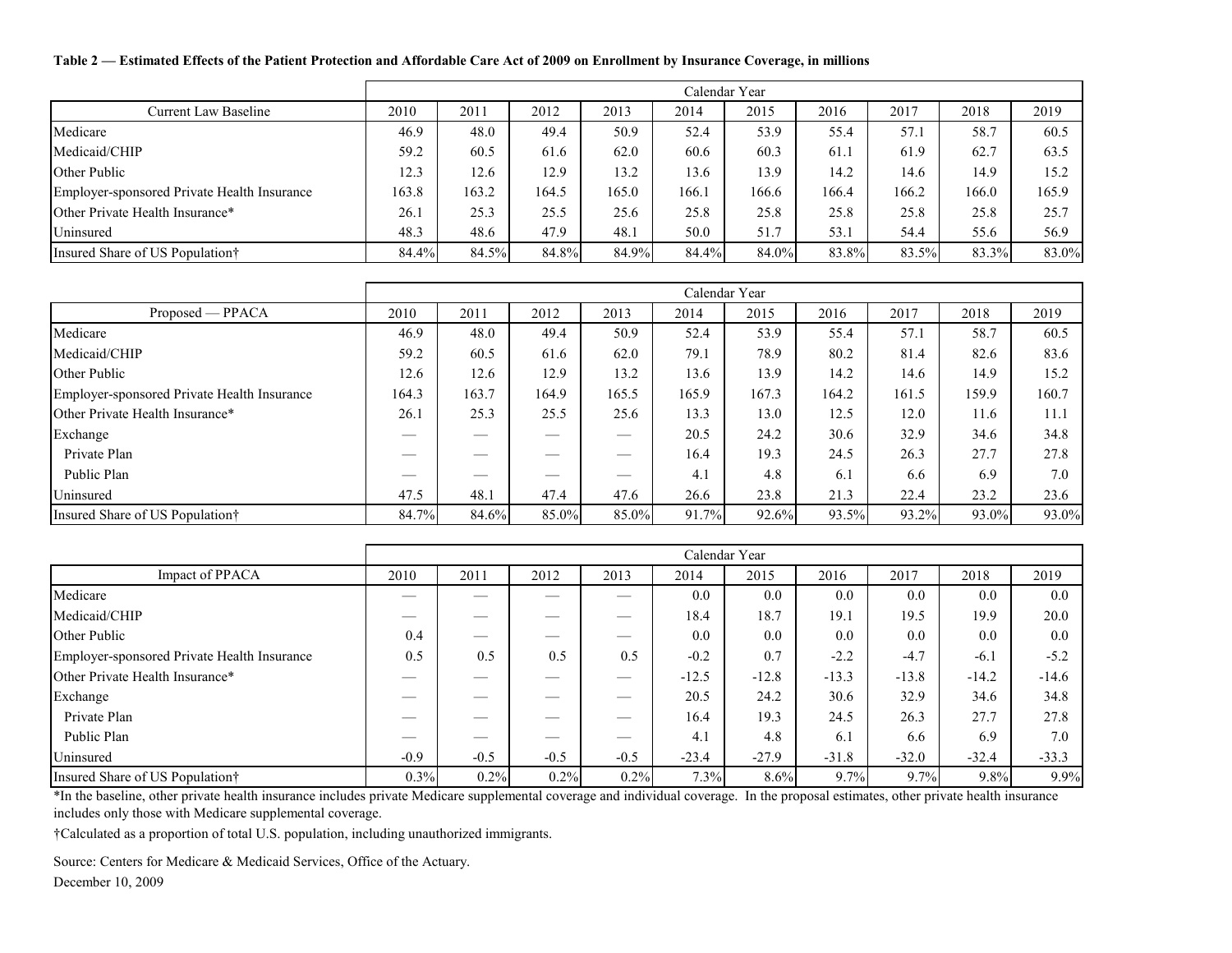|      |                                                                         |                  |                  |                  |                  | Fiscal year        |                |                |                  |                  |                  | Total.           |                    |
|------|-------------------------------------------------------------------------|------------------|------------------|------------------|------------------|--------------------|----------------|----------------|------------------|------------------|------------------|------------------|--------------------|
| Sec. | Provision                                                               | 2010             | 2011             | 2012             | 2013             | 2014               | 2015           | 2016           | 2017             | 2018             | 2019             | 2010-14          | 2010-19            |
|      |                                                                         |                  |                  |                  |                  |                    |                |                |                  |                  |                  |                  |                    |
|      |                                                                         |                  |                  |                  |                  |                    |                |                |                  |                  |                  |                  |                    |
|      | TITLE III-IMPROVING THE QUALITY AND EFFICIENCY OF HEALTH CARE           |                  |                  |                  |                  |                    |                |                |                  |                  |                  |                  |                    |
|      | SUBTITLE A-TRANSFORMING THE HEALTH CARE DELIVERY SYSTEM                 |                  |                  |                  |                  |                    |                |                |                  |                  |                  |                  |                    |
|      | PART I-LINKING PAYMENT TO QUALITY OUTCOMES IN THE MEDICARE PROGRAM      |                  |                  |                  |                  |                    |                |                |                  |                  |                  |                  |                    |
| 3001 | Hospital Value-Based Purchasing                                         | \$0              | \$0              | \$0              | \$0              | \$0                | \$0            | \$0            | \$0              | \$0              | \$0              | \$0              | \$0                |
| 3002 | Physician Quality Reporting Initiative                                  |                  | 0                | $\boldsymbol{0}$ | 210              | 120                | $-190$         | $-390$         | $-580$           | $-560$           | $-530$           | 330              | $-1,920$           |
| 3003 | Expansion of Physician Feedback Program                                 |                  | $\theta$         | $\boldsymbol{0}$ | $\theta$         | $\theta$           | $\theta$       | $\theta$       | $\mathbf{0}$     | $\mathbf{0}$     | $\overline{0}$   | $\overline{0}$   | $\left( 0 \right)$ |
|      | Quality Reporting for Long-Term Care Hospitals, Inpatient               |                  |                  |                  |                  |                    |                |                |                  |                  |                  |                  |                    |
| 3004 | Rehabilitation Hospitals, and Hospice Programs                          |                  | $\left( \right)$ | $\mathbf{0}$     | $\theta$         | $-30$              | $-30$          | $-30$          | $-30$            | $-20$            | $-20$            | $-30$            | $-160$             |
| 3005 | Quality Reporting for PPS-exempt Cancer Hospitals                       |                  | 0                | $\mathbf{0}$     | $\theta$         | $\theta$           | $\theta$       | $\Omega$       | $\overline{0}$   | $\theta$         | $\Omega$         | $\theta$         | $\overline{0}$     |
| 3006 | Value-based Purchasing for SNF and HHA                                  |                  | $\Omega$         | $\theta$         | $\theta$         |                    | $\Omega$       |                | $\overline{0}$   | $\mathbf{0}$     |                  | $\Omega$         |                    |
| 3007 | Value-based Payment Modifer under Physician Fee Schedule                |                  |                  | $\theta$         | $\Omega$         | $\Omega$           | $\theta$       | $\mathbf{0}$   | $\boldsymbol{0}$ | $\boldsymbol{0}$ |                  | $\theta$         | $\overline{0}$     |
| 3008 | Payment Adjustment for Conditions Acquired in Hospitals                 |                  |                  | $\theta$         |                  |                    | $-520$         | $-610$         | $-660$           | $-700$           | $-750$           | $\theta$         | $-3,240$           |
|      | PART II-NATIONAL STRATEGY TO IMPROVE HEALTH CARE QUALITY                |                  |                  |                  |                  |                    |                |                |                  |                  |                  |                  |                    |
| 3011 | National Strategy                                                       |                  | 0                | $\boldsymbol{0}$ | $\theta$         | $\Omega$           | $\theta$       |                | $\mathbf{0}$     | $\boldsymbol{0}$ |                  | $\Omega$         |                    |
| 3012 | Interagency Working Group on Health Care Quality                        |                  | 0                | $\theta$         |                  |                    |                |                | $\theta$         | $\boldsymbol{0}$ |                  | $\theta$         |                    |
| 3013 | <b>Quality Measure Development</b>                                      |                  |                  | $\theta$         |                  |                    |                |                | 0                | $\theta$         |                  |                  |                    |
| 3014 | <b>Quality Measurement</b>                                              |                  |                  | $\theta$         | $\Omega$         | $\theta$           | $\Omega$       |                | $\theta$         | $\boldsymbol{0}$ |                  |                  |                    |
| 3015 | Data Collection; Public Reporting                                       |                  |                  | $\theta$         |                  |                    | $\Omega$       |                | $\theta$         | $\overline{0}$   |                  | $\Omega$         |                    |
|      | PART III-ENCOURAGING DEVELOPMEN                                         |                  |                  | OF               | THE              | <b>NEW PATIENT</b> | ARE            | <b>MODELS</b>  |                  |                  |                  |                  |                    |
| 3021 | <b>CMS</b> Innovation Center                                            |                  | 0                | $\boldsymbol{0}$ | $\theta$         | $\theta$           | $\theta$       |                | 0                | $\theta$         |                  | $\Omega$         |                    |
| 3022 | Medicare Shared Savings Program                                         |                  |                  |                  |                  |                    |                |                |                  | $\Omega$         |                  |                  |                    |
| 3023 | National Pilot Program on Payment Bundling                              |                  |                  | $\theta$         |                  |                    |                |                |                  | $\Omega$         |                  |                  |                    |
| 3024 | Independence at Home Demonstration Program                              |                  | 0                | $\boldsymbol{0}$ | $\theta$         | $\theta$           | $\theta$       |                | $\theta$         | $\Omega$         |                  | $\theta$         |                    |
| 3025 | Hospital Readmissions Reduction Program                                 |                  | 0                | $\mathbf{0}$     | $-530$           | $-630$             | $-1,180$       | $-1,320$       | $-1,410$         | $-1,510$         | $-1,620$         | $-1,160$         | $-8,200$           |
| 3026 | Community-Based Care Transitions Program                                |                  |                  |                  |                  |                    |                |                |                  |                  |                  |                  |                    |
|      | Part A                                                                  |                  | 100              | 100              | 100              | 100                | 100            |                | $\boldsymbol{0}$ | $\boldsymbol{0}$ | $\bf{0}$         | 400              | 500                |
|      | Part B                                                                  |                  | 0                | $\boldsymbol{0}$ | $\theta$         | $\boldsymbol{0}$   | $\overline{0}$ |                | $\boldsymbol{0}$ | $\boldsymbol{0}$ | $\boldsymbol{0}$ | $\theta$         | $\bf{0}$           |
| 3027 | Extension of Gainsharing Demonstration                                  |                  |                  | $\theta$         | $\Omega$         | $\Omega$           | $\Omega$       |                | $\theta$         | $\Omega$         |                  | $\Omega$         | 0                  |
|      | <b>SUBTITLE B-IMPROVING MEDICARE FOR PATIENTS AND PROVIDERS</b>         |                  |                  |                  |                  |                    |                |                |                  |                  |                  |                  |                    |
|      | PART I-ENSURING BENEFICIARY ACCESS TO PHYSICIAN CARE AND OTHER SERVICES |                  |                  |                  |                  |                    |                |                |                  |                  |                  |                  |                    |
| 3101 | Increase in Physician Payment Update                                    | 9,430            | 5,690            | $-310$           | $-590$           | $-240$             | 10             | $-200$         | $-90$            | $-100$           | $-110$           | 13,980           | 13,490             |
| 3102 | Extension of Floor on Medicare Work Geographic Adjustment               | 620              | 720              | 200              | $\mathbf{0}$     | $\Omega$           | $\Omega$       |                | $\boldsymbol{0}$ | $\boldsymbol{0}$ | $\boldsymbol{0}$ | 1,540            | 1,540              |
| 3103 | Extension of Exceptions for Therapy Caps                                | 520              | 1,160            | 500              | 10               | 10                 | 20             | 20             | 20               | 20               | 20               | 2,200            | 2,300              |
| 3104 | Extension of Treatment of Certain Physician Pathology Services          | 40               | 80               | 40               | $\boldsymbol{0}$ | $\theta$           | $\mathbf{0}$   | $\theta$       | $\boldsymbol{0}$ | $\boldsymbol{0}$ | $\theta$         | 160              | 160                |
| 3105 | Extension of Ambulance Add-ons                                          | 20               | 10               | $\boldsymbol{0}$ | $\boldsymbol{0}$ |                    | $\theta$       |                | $\boldsymbol{0}$ | $\boldsymbol{0}$ |                  | 30               | 30                 |
| 3106 | Extension of Long-Term Care Hospital Provisions                         | 30               | 400              | 130              | 10               | $\theta$           | $\Omega$       | $\theta$       | $\boldsymbol{0}$ | $\boldsymbol{0}$ | $\mathbf{0}$     | 570              | 570                |
| 3107 | Extension of Physician Fee Schedule Mental Health Add-on                | 40               | 20               | $\boldsymbol{0}$ | $\boldsymbol{0}$ | $\boldsymbol{0}$   | $\theta$       | $\theta$       | $\boldsymbol{0}$ | $\boldsymbol{0}$ | $\boldsymbol{0}$ | 60               | 60                 |
|      | Permitting Physician Assistants to Order Post-Hospital                  |                  |                  |                  |                  |                    |                |                |                  |                  |                  |                  |                    |
| 3108 | <b>Extended Care Services</b>                                           | $\boldsymbol{0}$ | $\mathbf{0}$     | $\boldsymbol{0}$ | $\bf{0}$         | $\overline{0}$     | $\mathbf{0}$   | $\overline{0}$ | $\boldsymbol{0}$ | $\mathbf{0}$     | $\overline{0}$   | $\boldsymbol{0}$ | $\overline{0}$     |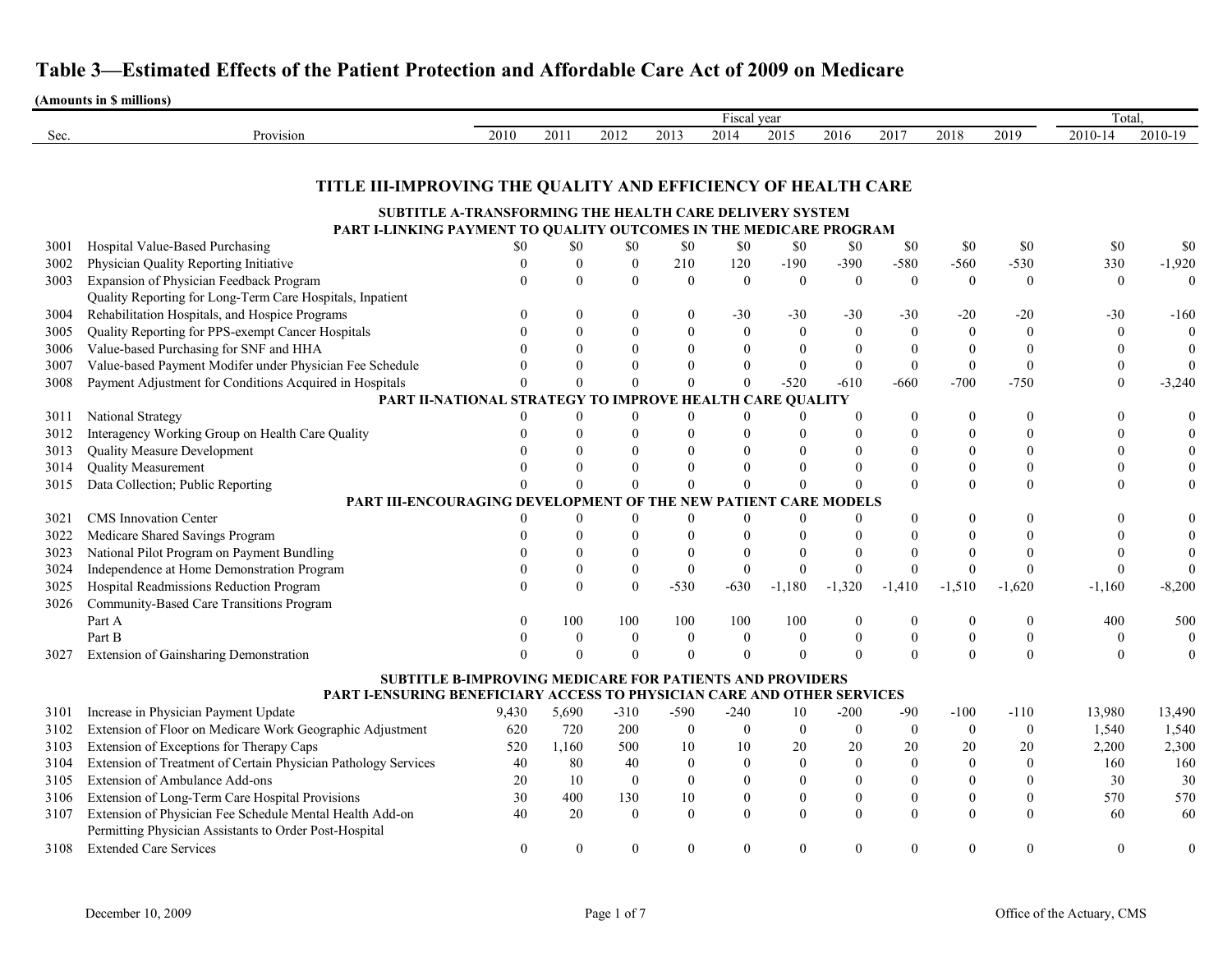|      |                                                                                                                 |                                          |                                  |                  |                  | Fiscal year        |                  |                  |                  |                  |                  | Total.       |                  |
|------|-----------------------------------------------------------------------------------------------------------------|------------------------------------------|----------------------------------|------------------|------------------|--------------------|------------------|------------------|------------------|------------------|------------------|--------------|------------------|
| Sec. | Provision                                                                                                       | 2010                                     | 2011                             | 2012             | 2013             | 2014               | 2015             | 2016             | 2017             | 2018             | 2019             | 2010-14      | 2010-19          |
|      |                                                                                                                 |                                          |                                  |                  |                  |                    |                  |                  |                  |                  |                  |              |                  |
| 3109 | Exemption of Certain Pharmacies from Accreditation Requirements                                                 | $\theta$                                 | $\mathbf{0}$                     | $\boldsymbol{0}$ | $\boldsymbol{0}$ | $\overline{0}$     | $\theta$         | $\boldsymbol{0}$ | $\bf{0}$         | $\boldsymbol{0}$ | $\theta$         | $\theta$     |                  |
| 3110 | Part B Special Enrollment for Disabled TRICARE                                                                  | $\theta$                                 | 10                               | 20               | 30               | 40                 | 40               | 40               | 40               | 50               | 50               | 100          | 320              |
| 3111 | <b>Bone Density Tests</b>                                                                                       | 20                                       | 40                               | 20               | $\mathbf{0}$     | $\theta$           | $\theta$         | $\theta$         | $\mathbf{0}$     | $\mathbf{0}$     | $\mathbf{0}$     | 80           | 80               |
| 3112 | Revision to Medicare Improvement Fund                                                                           |                                          |                                  |                  |                  |                    |                  |                  |                  |                  |                  |              |                  |
|      | Part A                                                                                                          |                                          | $\theta$                         | $\boldsymbol{0}$ | $\overline{0}$   | $-15,350$          | $\theta$         | $\theta$         | $\boldsymbol{0}$ | $\bf{0}$         | 0                | $-15,350$    | $-15,350$        |
|      | Part B                                                                                                          |                                          | $\Omega$                         | $\theta$         | $\theta$         | $-11,890$          | $\theta$         | $\theta$         | $\boldsymbol{0}$ | $\boldsymbol{0}$ | $\overline{0}$   | $-11,890$    | $-11,890$        |
| 3113 | Treatment of Certain Complex Diagnostic Lab Tests                                                               |                                          |                                  | $\theta$         | $\boldsymbol{0}$ | $\mathbf{0}$       | $\mathbf{0}$     | $\theta$         | $\boldsymbol{0}$ | $\boldsymbol{0}$ | $\overline{0}$   | $\theta$     |                  |
| 3114 | Improved Access for Certified Midwife Services                                                                  |                                          |                                  | $\theta$         | $\Omega$         | $\mathbf{0}$       | $\Omega$         | $\theta$         | $\boldsymbol{0}$ | $\mathbf{0}$     | $\theta$         | $\Omega$     |                  |
|      |                                                                                                                 |                                          | <b>PART II-RURAL PROTECTIONS</b> |                  |                  |                    |                  |                  |                  |                  |                  |              |                  |
| 3121 | Extend of Outpatient Hold Harmless Provision<br>Extend Reasonable Cost Reimbursement for Laboratory Services in | 50                                       | 20                               | $\theta$         | $\boldsymbol{0}$ | $\overline{0}$     | $\theta$         | $\mathbf{0}$     | $\boldsymbol{0}$ | $\boldsymbol{0}$ | 0                | 70           | 70               |
| 3122 | Small Rural Hospitals                                                                                           |                                          | 0                                | $\theta$         | $\boldsymbol{0}$ | $\theta$           |                  |                  | $\boldsymbol{0}$ | $\theta$         | 0                | $\theta$     |                  |
| 3123 | Extend Rural Community Hospital Demonstration Program                                                           |                                          | $\overline{0}$                   | $\mathbf{0}$     | $\boldsymbol{0}$ | $\theta$           |                  | $\Omega$         | $\overline{0}$   | $\mathbf{0}$     | $\theta$         | $\theta$     |                  |
| 3124 | Extend Medicare Dependent Hospital Program                                                                      |                                          | $\theta$                         | 100              | 10               | $\Omega$           |                  | $\Omega$         | $\theta$         | $\mathbf{0}$     | $\mathbf{0}$     | 110          | 110              |
| 3125 | Improvements to Hospital Payments for Low-volume Hospitals                                                      |                                          | 80                               | 100              | 10               | $\Omega$           |                  | $\Omega$         | $\theta$         | $\theta$         | $\theta$         | 190          | 190              |
| 3126 | Demonstration Project on Community Health Integration Models                                                    |                                          | $\theta$                         | $\boldsymbol{0}$ | $\mathbf{0}$     | $\theta$           |                  | $\theta$         | $\overline{0}$   | $\theta$         | $\mathbf{0}$     | $\Omega$     | $\boldsymbol{0}$ |
| 3127 | MEDPAC Study on Payments in Rural Areas                                                                         |                                          |                                  | $\mathbf{0}$     | $\boldsymbol{0}$ | $\Omega$           |                  | $\Omega$         | $\overline{0}$   | $\boldsymbol{0}$ | $\overline{0}$   |              |                  |
| 3128 | Technical Correction to Critical Access Hospital Services                                                       |                                          |                                  | $\boldsymbol{0}$ | $\theta$         |                    |                  | $\theta$         | $\boldsymbol{0}$ | $\boldsymbol{0}$ | $\boldsymbol{0}$ | $\theta$     |                  |
| 3129 | Medicare Rural Hospital Flexibilty Program                                                                      |                                          |                                  | $\theta$         | $\theta$         |                    |                  | $\Omega$         | $\boldsymbol{0}$ | $\theta$         | $\theta$         | $\theta$     |                  |
|      |                                                                                                                 | PART III-IMPROVING PAYMENT ACCURACY      |                                  |                  |                  |                    |                  |                  |                  |                  |                  |              |                  |
| 3131 | Payment Adjustment for Home Health Care                                                                         |                                          |                                  |                  |                  |                    |                  |                  |                  |                  |                  |              |                  |
|      | Part A                                                                                                          | 20                                       | $-220$                           | $-370$           | $-640$           | $-1,080$           | $-1,560$         | $-2,160$         | $-2,510$         | $-2,710$         | $-2,900$         | $-2,290$     | $-14,130$        |
|      | Part B                                                                                                          | 20                                       | $-260$                           | $-450$           | $-800$           | $-1,330$           | $-1,940$         | $-2,680$         | $-3,120$         | $-3,370$         | $-3,600$         | $-2,820$     | $-17,530$        |
| 3132 | Hospice Reform                                                                                                  |                                          | $\theta$                         | $\boldsymbol{0}$ | $\mathbf{0}$     | $\overline{0}$     | $\boldsymbol{0}$ | $\mathbf{0}$     | $\boldsymbol{0}$ | $\boldsymbol{0}$ | $\theta$         | $\theta$     | $\theta$         |
| 3133 | Improvement to Medicare DSH Payments                                                                            |                                          | $\theta$                         | $\boldsymbol{0}$ | $\boldsymbol{0}$ | $\boldsymbol{0}$   | $-6,250$         | $-8,500$         | $-10,230$        | $-10,810$        | $-11,370$        | $\theta$     | $-47,160$        |
| 3134 | Misvalued Codes under Physician Fee Schedule                                                                    | $\theta$                                 | $\boldsymbol{0}$                 | $\boldsymbol{0}$ | $\boldsymbol{0}$ | $\boldsymbol{0}$   | $\boldsymbol{0}$ | $\boldsymbol{0}$ | $\boldsymbol{0}$ | $\boldsymbol{0}$ | $\mathbf{0}$     | $\theta$     |                  |
| 3135 | Equipment Utilization Factor for Advanced Imaging Services                                                      | $-100$                                   | $-260$                           | $-340$           | $-420$           | $-550$             | $-620$           | $-660$           | $-700$           | $-740$           | $-770$           | $-1,670$     | $-5,160$         |
| 3136 | Revision of Payment for Power Wheelchairs                                                                       | $\boldsymbol{0}$                         | $-40$                            | $-50$            | $-50$            | $-50$              | $-60$            | $-70$            | $-70$            | $-80$            | $-80$            | $-190$       | $-550$           |
| 3137 | Hospital Wage Index Improvement                                                                                 | 260                                      | 30                               | $\boldsymbol{0}$ | $\boldsymbol{0}$ | $\boldsymbol{0}$   | $\boldsymbol{0}$ | $\boldsymbol{0}$ | $\boldsymbol{0}$ | $\boldsymbol{0}$ | $\boldsymbol{0}$ | 290          | 290              |
| 3138 | Treatment of Certain Cancer Hospitals                                                                           | $\Omega$                                 | $\Omega$                         | $\boldsymbol{0}$ | $\theta$         | $\Omega$           | $\Omega$         | $\Omega$         | $\boldsymbol{0}$ | $\theta$         | $\theta$         | $\theta$     | $\Omega$         |
| 3139 | Payment for Biosimilar Biological Products                                                                      |                                          |                                  |                  |                  |                    |                  |                  |                  |                  |                  |              |                  |
|      | Part B                                                                                                          | $\Omega$                                 | $\bf{0}$                         | $\theta$         | 10               | 20                 | $-350$           | $-810$           | $-960$           | $-1,150$         | $-1,360$         | 30           | $-4,600$         |
|      | Part D                                                                                                          |                                          | 0                                | $\theta$         | 10               | $-20$              | $-80$            | $-130$           | $-150$           | $-180$           | $-220$           | $-10$        | $-770$           |
| 3140 | Hospice Concurrent Care Demonstration                                                                           |                                          | $\bf{0}$                         | $\bf{0}$         | $\boldsymbol{0}$ | $\left( 0 \right)$ | $\Omega$         | $\boldsymbol{0}$ | $\overline{0}$   | $\overline{0}$   | $\Omega$         | $\theta$     | $\Omega$         |
| 3141 | Budget Neutrality in Calculation of Hospital Wage Index Floor                                                   |                                          |                                  | $\boldsymbol{0}$ | $\boldsymbol{0}$ | $\mathbf{0}$       |                  | $\boldsymbol{0}$ | $\boldsymbol{0}$ | $\boldsymbol{0}$ | $\overline{0}$   | $\mathbf{0}$ |                  |
| 3142 | Study on Urban Medicare-dependent Hospitals                                                                     | $\Omega$                                 |                                  | $\boldsymbol{0}$ | $\boldsymbol{0}$ |                    | $\Omega$         | $\Omega$         | $\boldsymbol{0}$ | $\mathbf{0}$     | $\mathbf{0}$     | $\mathbf{0}$ | $\boldsymbol{0}$ |
|      |                                                                                                                 | SUBTITLE C-PROVISIONS RELATING TO PART C |                                  |                  |                  |                    |                  |                  |                  |                  |                  |              |                  |
| 3201 | Medicare Advantage Payment                                                                                      |                                          |                                  |                  |                  |                    |                  |                  |                  |                  |                  |              |                  |
|      | Part A                                                                                                          | $\boldsymbol{0}$                         | -870                             | $-2,690$         | $-5,230$         | $-4,850$           | $-6,620$         | $-7,130$         | $-7,700$         | $-8,240$         | $-8,790$         | $-13,640$    | $-52,120$        |
|      | Part B                                                                                                          | $\theta$                                 | $-580$                           | $-1,770$         | $-3,440$         | $-3,150$           | $-4,370$         | $-4,840$         | $-5,350$         | $-5,940$         | $-6,440$         | $-8,940$     | $-35,880$        |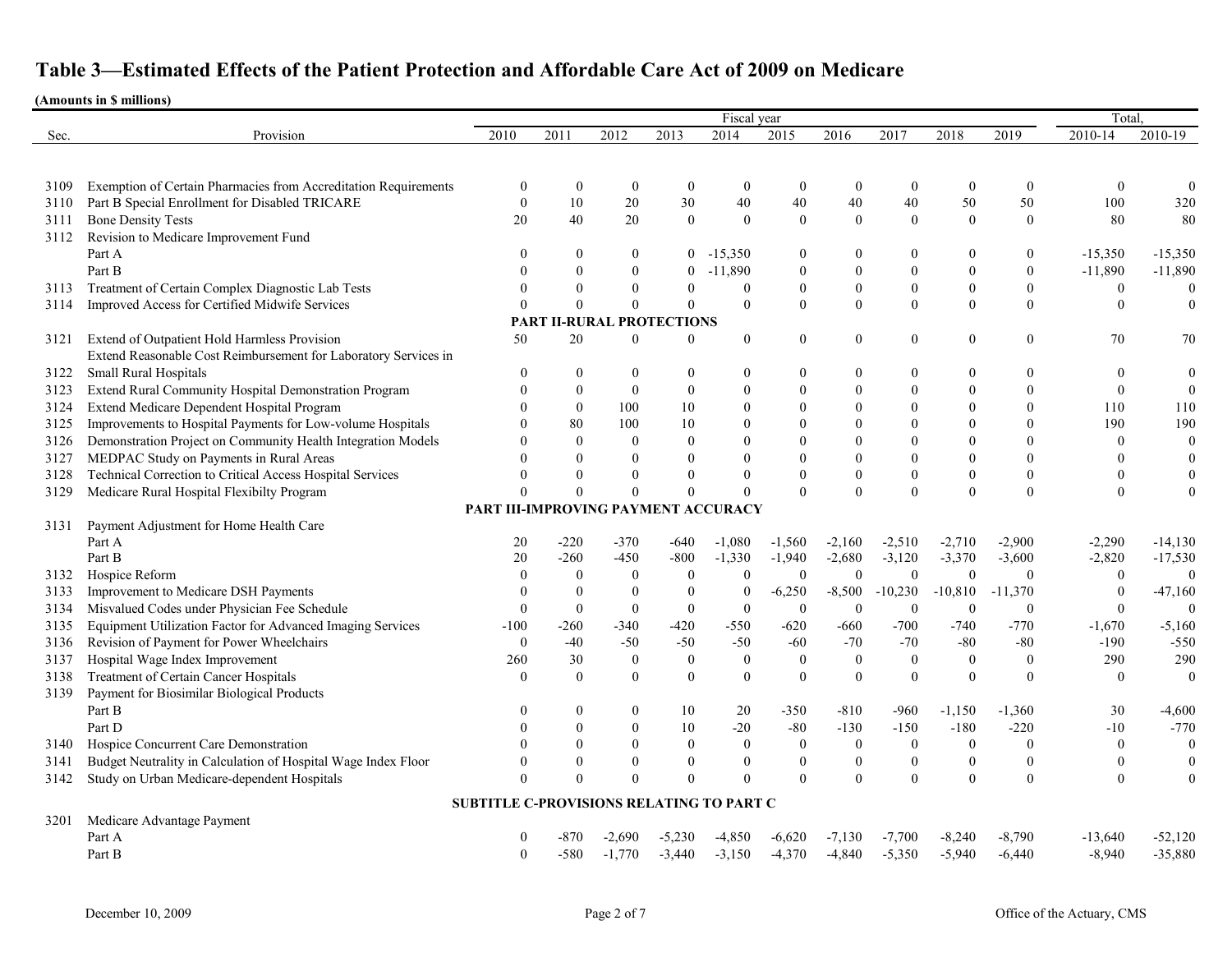|      |                                                                                     |                                                    |              |                  |                  | Fiscal year      |                  |              |                  |                  |                | Total.         |              |
|------|-------------------------------------------------------------------------------------|----------------------------------------------------|--------------|------------------|------------------|------------------|------------------|--------------|------------------|------------------|----------------|----------------|--------------|
| Sec. | Provision                                                                           | 2010                                               | 2011         | 2012             | 2013             | 2014             | 2015             | 2016         | 2017             | 2018             | 2019           | 2010-14        | 2010-19      |
|      |                                                                                     |                                                    |              |                  |                  |                  |                  |              |                  |                  |                |                |              |
| 3202 | Benefit Protection and Simplification                                               | $\Omega$                                           | ∩            | $\sqrt{ }$       | $\Omega$         |                  |                  |              | $\theta$         |                  | 0              |                |              |
| 3203 | Coding Intensity Adjustment During MA Payment Transition                            |                                                    |              |                  |                  |                  |                  |              |                  |                  |                |                |              |
|      | Part A                                                                              |                                                    | $-2,120$     | $-2,120$         | $-1,200$         | $-1,320$         | $-940$           | 0            | $\boldsymbol{0}$ |                  | 0              | $-7,700$       | $-7,700$     |
|      | Part B                                                                              |                                                    | $-1,400$     | $-1,400$         | $-790$           | $-860$           | $-620$           | $\Omega$     | $\boldsymbol{0}$ | $\theta$         | $\overline{0}$ | $-4,450$       | $-5,070$     |
| 3204 | Simplification of Annual Beneficiary Election Periods                               |                                                    | $\theta$     | $\theta$         | $\theta$         | $\theta$         | $\Omega$         |              | $\mathbf{0}$     | $\theta$         | $\theta$       | $\theta$       | $\theta$     |
| 3205 | Specialized MA Plans for Special Needs Individuals                                  |                                                    | ∩            | $\theta$         | $\Omega$         |                  |                  |              | $\mathbf{0}$     | $\Omega$         | 0              |                |              |
| 3206 | <b>Extension of Reasonable Cost Contracts</b>                                       |                                                    |              | $\Omega$         | $\theta$         |                  |                  |              | $\theta$         | $\Omega$         | $\theta$       |                |              |
| 3207 | Technical Correction to MA Private FFS Plans                                        |                                                    |              | $\Omega$         | $\theta$         |                  |                  |              | $\theta$         | $\theta$         | $\theta$       |                |              |
| 3208 | Making Senior Housing Facility Demonstration Permanent                              |                                                    | $\Omega$     | $\boldsymbol{0}$ | $\boldsymbol{0}$ |                  |                  |              | $\mathbf{0}$     | $\theta$         | $\theta$       |                |              |
| 3209 | Authority to Deny Plan Bids                                                         |                                                    | $\Omega$     | $\boldsymbol{0}$ | $\theta$         | $\Omega$         |                  | $\Omega$     | $\boldsymbol{0}$ | $\boldsymbol{0}$ | $\theta$       |                | $\theta$     |
| 3210 | Development of New Standards for Certain Medigap Plans                              |                                                    |              |                  |                  |                  |                  |              |                  |                  |                |                |              |
|      | Part A                                                                              |                                                    |              | $\boldsymbol{0}$ | $\boldsymbol{0}$ | $\theta$         | $\theta$         | 0            | $\boldsymbol{0}$ | $\boldsymbol{0}$ | $\theta$       |                |              |
|      | Part B                                                                              | $\theta$                                           | $\Omega$     | $\Omega$         | $\theta$         |                  | $-50$            | $-70$        | $-80$            | $-90$            | $-90$          | $\overline{0}$ | $-380$       |
|      | SUBTITLE D-MEDICARE PART D IMPROVEMENTS FOR PRESCRIPTION DRUG PLANS AND MA-PD PLANS |                                                    |              |                  |                  |                  |                  |              |                  |                  |                |                |              |
| 3301 | Medicare Coverage Gap Discount Program                                              | 140                                                | 150          | 130              | 150              | 170              | 190              | 230          | 230              | 240              | 290            | 740            | 1,920        |
| 3302 | Improving the Determination of Part D Low-Income Benchmarks                         | $\boldsymbol{0}$                                   | 90           | 120              | 130              | 140              | 140              | 150          | 170              | 180              | 190            | 480            | 1,310        |
| 3303 | Voluntary De Minimus Policy for Low-Income Subsidy Plans                            | $\Omega$                                           | 20           | 20               | 20               | 20               | 30               | 30           | 30               | 30               | 30             | 80             | 230          |
|      | Special Rule for Widows and Widowers Regarding Eligibility for                      |                                                    |              |                  |                  |                  |                  |              |                  |                  |                |                |              |
| 3304 | Low-Income Assistance                                                               | $\Omega$                                           | $\theta$     | $\overline{0}$   | $\mathbf{0}$     | $\Omega$         | $\Omega$         | 0            | $\boldsymbol{0}$ | $\overline{0}$   | 0              | $\theta$       | $\mathbf{0}$ |
| 3305 | Improved Information for Subsidy Eligible Individuals                               | $\Omega$                                           | $\theta$     | $\overline{0}$   | $\mathbf{0}$     |                  |                  |              | $\mathbf{0}$     | $\theta$         | $\theta$       | $\theta$       | $\theta$     |
| 3306 | Funding Outreach and Assistance of Low-Income Programs                              | 45                                                 | 45           | 45               | $\theta$         |                  |                  |              | $\theta$         |                  | $\theta$       | 135            | 135          |
| 3307 | Improving Formularies with Respect to Certain Categories or Classes                 | $\theta$                                           | $\mathbf{0}$ | $\boldsymbol{0}$ | $\overline{0}$   | $\theta$         | $\theta$         | $\Omega$     | $\mathbf{0}$     | $\theta$         | $\theta$       | $\overline{0}$ | $\theta$     |
| 3308 | Reducing the Part D Premium Subsidy for High-Income Beneficiaries                   | $\theta$                                           | $-390$       | $-590$           | $-670$           | $-760$           | $-860$           | $-980$       | $-1,110$         | $-1,260$         | $-1,430$       | $-2,410$       | $-8,050$     |
| 3309 | Elimination of Cost Sharing for Certain Dual Eligible Individuals                   |                                                    | $\theta$     | $\boldsymbol{0}$ | $\boldsymbol{0}$ | $\mathbf{0}$     | $\boldsymbol{0}$ | $\mathbf{0}$ | $\boldsymbol{0}$ | $\mathbf{0}$     | $\theta$       |                | $\theta$     |
| 3310 | Reducing Wasteful Dispensing of Outpatient Prescription Drugs                       |                                                    | $\Omega$     | $\boldsymbol{0}$ | $\mathbf{0}$     |                  |                  |              | $\boldsymbol{0}$ |                  | 0              |                |              |
| 3311 | Improved Plan Complaint System                                                      |                                                    |              | $\theta$         | $\theta$         |                  |                  |              | $\theta$         |                  | 0              |                |              |
| 3312 | Uniform Exception and Appeals Process                                               |                                                    |              | $\mathbf{0}$     | $\theta$         |                  |                  | $\Omega$     | $\boldsymbol{0}$ | $\mathbf{0}$     | $\theta$       |                |              |
| 3313 | OIG Studies and Reports                                                             |                                                    | $\Omega$     | $\boldsymbol{0}$ | $\boldsymbol{0}$ | $\boldsymbol{0}$ | $\mathbf{0}$     | $\mathbf{0}$ | $\boldsymbol{0}$ | $\overline{0}$   | $\theta$       |                |              |
| 3314 | Cost Incurred by AIDS Drug Assistance and HIS                                       |                                                    | 50           | 70               | 70               | 80               | 90               | 100          | 110              | 120              | 130            | 270            | 820          |
| 3315 | Immediate Reduction in Coverage Gap in 2010                                         | 1,050                                              | 350          | $\theta$         | $\theta$         | $\Omega$         | $\Omega$         | 0            | $\mathbf{0}$     | $\theta$         | $\mathbf{0}$   | 1,400          | 1,400        |
|      |                                                                                     |                                                    |              |                  |                  |                  |                  |              |                  |                  |                |                |              |
|      |                                                                                     | <b>SUBTITLE E-ENSURING MEDICARE SUSTAINABILITY</b> |              |                  |                  |                  |                  |              |                  |                  |                |                |              |
| 3401 | Market Basket Revisions and Productivity Adjustments                                |                                                    |              |                  |                  |                  |                  |              |                  |                  |                |                |              |
|      | <b>Skilled Nursing Faciltities</b>                                                  | $\bf{0}$                                           | $-30$        | -440             | $-1,000$         | $-1,560$         | $-2,160$         | $-2,920$     | $-3,700$         | $-4,530$         | $-5,660$       | $-3,030$       | $-22,000$    |
|      | Long-Term Care Hospitals                                                            | $-10$                                              | $-30$        | $-110$           | $-220$           | $-330$           | $-440$           | $-570$       | $-720$           | $-870$           | $-1,070$       | $-700$         | $-4,370$     |
|      | <b>Inpatient Rehabilitation Facilities</b>                                          | $-10$                                              | $-40$        | $-140$           | $-270$           | $-400$           | $-540$           | $-710$       | $-890$           | $-1,070$         | $-1,330$       | $-860$         | $-5,400$     |
|      | Hospitals Paid Under the Inpatient Prospective Payment System                       | $-280$                                             | $-880$       | $-2,850$         | $-5,320$         | $-7,910$         | $-10,650$        | $-14,180$    | $-17,780$        | $-21,590$        | $-26,760$      | $-17,240$      | $-108,200$   |
|      | <b>Inpatient Psychiatric Facilities</b>                                             | $-10$                                              | $-30$        | $-100$           | $-200$           | $-300$           | $-400$           | $-530$       | $-670$           | $-810$           | $-1,000$       | $-640$         | $-4,050$     |
|      | Hospice                                                                             | $\boldsymbol{0}$                                   | $\mathbf{0}$ | $\bf{0}$         | $-250$           | $-520$           | $-800$           | $-1,130$     | $-1,520$         | $-1,950$         | $-2,430$       | $-770$         | $-8,600$     |
|      | <b>Hospital Outpatient Services</b>                                                 | $-170$                                             | $-450$       | $-800$           | $-1,220$         | $-1,720$         | $-2,240$         | $-2,850$     | $-3,610$         | $-4,490$         | $-5,500$       | $-4,360$       | $-23,050$    |
|      | Durable Medical Equipment                                                           | $\theta$                                           | $-20$        | $-50$            | $-80$            | $-110$           | $-140$           | $-180$       | $-230$           | $-280$           | $-330$         | $-260$         | $-1,420$     |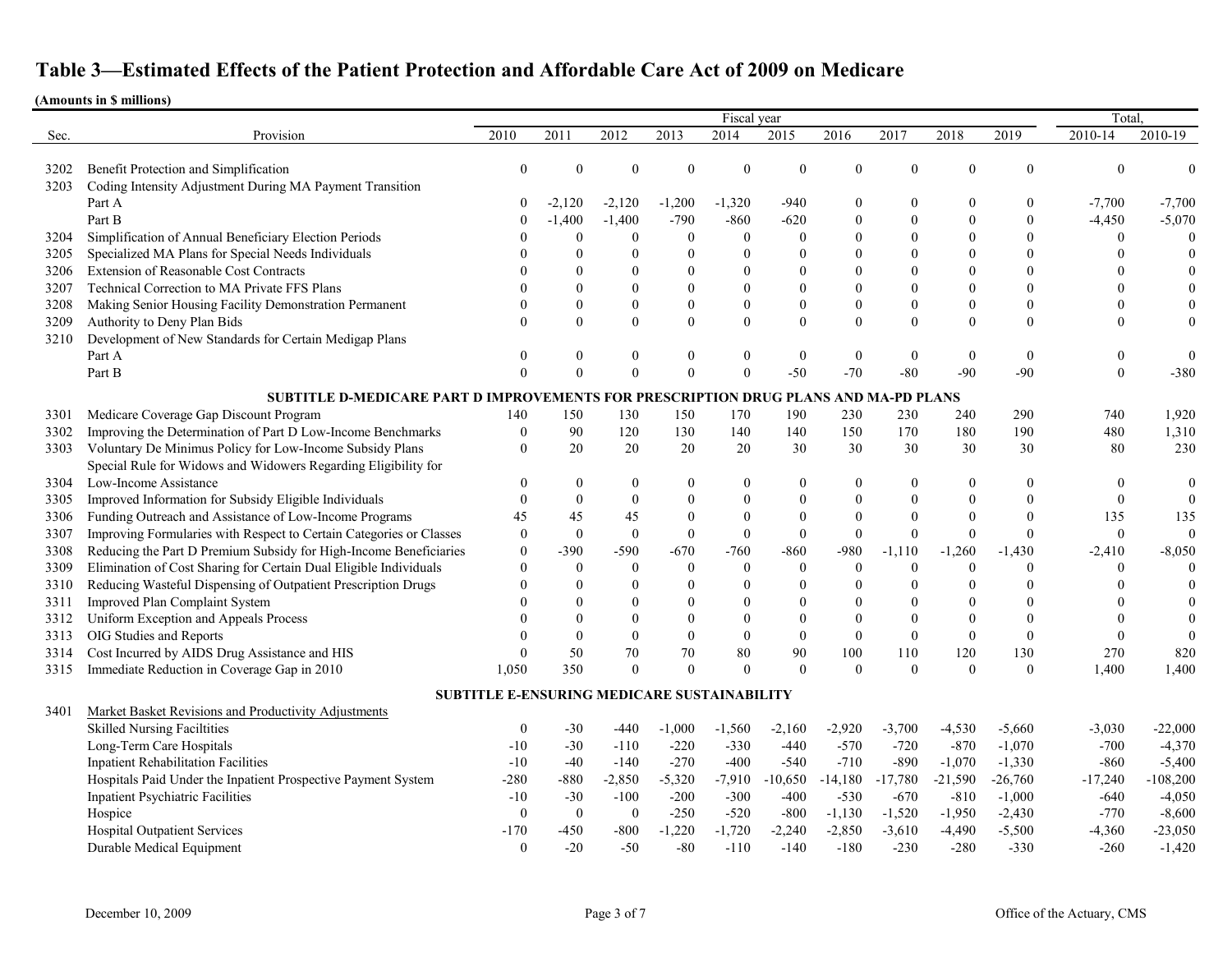|           |                                                                       |                                                  |                  |                  |                | Fiscal vear      |                    |                |                  |                  |                      | Total              |                |
|-----------|-----------------------------------------------------------------------|--------------------------------------------------|------------------|------------------|----------------|------------------|--------------------|----------------|------------------|------------------|----------------------|--------------------|----------------|
| Sec.      | Provision                                                             | 2010                                             | 2011             | 2012             | 2013           | 2014             | 2015               | 2016           | 2017             | 2018             | 2019                 | 2010-14            | 2010-19        |
|           |                                                                       |                                                  |                  |                  |                |                  |                    |                |                  |                  |                      |                    |                |
|           | All Other Part B Fee Schedules, Except Physicians' Services           | $\mathbf{0}$                                     | $-100$<br>$-60$  | $-300$<br>$-160$ | $-520$         | $-750$           | $-1,010$<br>$-320$ | $-1,310$       | $-1,680$         | $-2,100$         | $-2,600$             | $-1,670$<br>$-670$ | $-10,370$      |
|           | Home Health--Part A<br>Home Health--Part B                            | $\Omega$                                         | $-70$            | $-180$           | $-220$         | $-230$           |                    | $-480$         | $-650$<br>$-720$ | $-830$           | $-1,080$             |                    | $-4,030$       |
| 3402      | Temporary Adjustment to Calculation of Part B Premiums                |                                                  |                  |                  | $-240$         | $-260$           | $-350$             | $-530$         |                  | $-920$           | $-1,190$             | $-750$             | $-4,460$       |
|           | Part B Income (additional premiums)                                   | $\theta$                                         | $-70$            | $-190$           | $-320$         | $-510$           | $-740$             | $-990$         | $-1,320$         | $-1,700$         | $-2,300$             | $-1,090$           | $-8,140$       |
|           | Part B Benefits                                                       | $\theta$                                         | $\boldsymbol{0}$ | $\mathbf{0}$     | $-10$          | $-10$            | $-10$              | $-20$          | $-20$            | $-50$            | $-70$                | $-20$              | $-190$         |
| 3403      | Independent Medicare Advisory Board                                   |                                                  |                  |                  |                |                  |                    |                |                  |                  |                      |                    |                |
|           | Part A                                                                | $\theta$                                         | $\theta$         | $\boldsymbol{0}$ | $\bf{0}$       | $\boldsymbol{0}$ | $-880$             | $-2,100$       | $-3,650$         | $-5,720$         | $-7,830$             | $\theta$           | $-20,180$      |
|           | Part B                                                                |                                                  | $\theta$         | $\mathbf{0}$     | $\overline{0}$ | $\mathbf{0}$     | $-560$             | $-1,340$       | $-2,350$         | $-3,720$         | $-5,150$             | $\theta$           | $-13,120$      |
|           | Part D                                                                |                                                  | $\Omega$         | $\theta$         | $\theta$       | $\Omega$         | $-230$             | $-580$         | $-1,040$         | $-1,690$         | $-2,390$             | $\theta$           | $-5,930$       |
|           |                                                                       | SUBTITLE F-HEALTH CARE QUALITY IMPROVEMENTS      |                  |                  |                |                  |                    |                |                  |                  |                      |                    |                |
| 3501      | Health Care Delivery System Research                                  |                                                  | $\boldsymbol{0}$ | $\boldsymbol{0}$ | $\mathbf{0}$   | $\mathbf{0}$     | $\Omega$           | $\theta$       | $\boldsymbol{0}$ | $\boldsymbol{0}$ | 0                    | $\left($           | $\mathbf{0}$   |
| 3502      | Support Patient-Sentered Medical Home                                 |                                                  | $\Omega$         | $\theta$         | $\theta$       |                  | 0                  | $\theta$       | $\mathbf{0}$     | $\boldsymbol{0}$ | $\overline{0}$       |                    | $\overline{0}$ |
| 3503      | <b>Medication Management Services</b>                                 |                                                  | $\Omega$         | $\theta$         | $\overline{0}$ |                  | 0                  | $\overline{0}$ | $\mathbf{0}$     | $\mathbf{0}$     | 0                    |                    | $\mathbf{0}$   |
| 3504      | Regionalized Systems for Emergency Care                               |                                                  | $\Omega$         | $\theta$         | $\overline{0}$ |                  | 0                  | 0              | $\theta$         | $\overline{0}$   | 0                    |                    | $\mathbf{0}$   |
| 3505      | Trauma Care Centers                                                   |                                                  |                  | $\Omega$         | $\Omega$       |                  |                    | 0              | $\theta$         | $\Omega$         | 0                    |                    | $\overline{0}$ |
| 3506      | Shared Decisionmaking                                                 |                                                  | $\Omega$         | $\Omega$         | $\theta$       |                  |                    | 0              | $\theta$         | $\Omega$         | 0                    |                    | $\theta$       |
| 3507      | Prescription Drug Benefit and Risk Information                        |                                                  | $\Omega$         | $\theta$         | $\theta$       |                  | 0                  | 0              | $\theta$         | $\overline{0}$   | $\theta$             |                    | $\theta$       |
| 3508      | Demonstration to Integrate Quality Care and Patient Safety            |                                                  | $\Omega$         | $\mathbf{0}$     | $\mathbf{0}$   |                  |                    | 0              | $\theta$         | $\overline{0}$   | $\theta$             |                    |                |
| 3509      | Improving Woman's Health                                              |                                                  | $\theta$         | $\theta$         | $\overline{0}$ |                  |                    | 0              | $\theta$         | $\overline{0}$   | $\overline{0}$       |                    |                |
| 3510      | Patient Navigator Program                                             |                                                  | $\Omega$         | $\mathbf{0}$     | $\theta$       |                  |                    | $\theta$       | $\mathbf{0}$     | $\overline{0}$   | 0                    | $\theta$           |                |
| 3511      | Authorization of Appropriations                                       |                                                  | $\Omega$         | $\Omega$         | $\Omega$       |                  | 0                  | 0              | $\theta$         | $\Omega$         | 0                    | $\Omega$           | $\Omega$       |
|           | <b>TOTAL, TITLE III</b>                                               | 11,725                                           | 1,145            | $-13,815$        | $-23,460$      | $-56,020$        | $-47,090$          | $-60,430$      | $-74,700$        |                  | $-89,140$ $-106,060$ | $-80,425$          | $-457,845$     |
|           | TITLE IV-PREVENTION OF CHRONIC DISEASE AND IMPROVING PUBLIC HEALTH    |                                                  |                  |                  |                |                  |                    |                |                  |                  |                      |                    |                |
|           |                                                                       |                                                  |                  |                  |                |                  |                    |                |                  |                  |                      |                    |                |
|           | SUBTITLE A-MODERNINZING DISEASE PREVENTION AND PUBLIC HEALTH SYSTEMS  |                                                  |                  |                  |                |                  |                    |                |                  |                  |                      |                    |                |
| 4001-4004 |                                                                       | $\mathbf{0}$                                     | $\boldsymbol{0}$ | $\mathbf{0}$     | $\mathbf{0}$   | $\theta$         | $\overline{0}$     | 0              | $\boldsymbol{0}$ | $\boldsymbol{0}$ | 0                    | $\overline{0}$     |                |
|           | SUBTITLE B-INCREASING ACCESS TO CLINICAL PREVENTIVE SERVICES          |                                                  |                  |                  |                |                  |                    |                |                  |                  |                      |                    |                |
| 4103      | Annual Wellness Visit Providing a Personalized Plan                   | $\theta$                                         | 230              | 380              | 380            | 390              | 420                | 470            | 530              | 590              | 650                  | 1,380              | 4,040          |
| 4104      | Removing Barriers to Preventive Services                              | $\Omega$                                         | 110              | 190              | 200            | 210              | 230                | 250            | 270              | 300              | 330                  | 710                | 2,090          |
| 4105      | Evidence-Based Coverage of Preventive Services                        | $-60$                                            | $-140$           | $-160$           | $-170$         | $-170$           | $-180$             | $-200$         | $-220$           | $-240$           | $-260$               | $-700$             | $-1,800$       |
|           |                                                                       | <b>SUBTITLE C-CREATING HEALTHIER COMMUNITIES</b> |                  |                  |                |                  |                    |                |                  |                  |                      |                    |                |
| 4201-4207 |                                                                       | $\Omega$                                         | $\Omega$         | $\Omega$         | $\theta$       | $\Omega$         | $\overline{0}$     | $\theta$       | $\theta$         | $\theta$         | 0                    | $\Omega$           |                |
|           | <b>SUBTITLE D-SUPPORT FOR PREVENTION AND PUBLIC HEALTH INNOVATION</b> |                                                  |                  |                  |                |                  |                    |                |                  |                  |                      |                    |                |
| 4301-4306 |                                                                       | $\theta$                                         | $\theta$         | $\theta$         | $\theta$       |                  | $\theta$           | $\Omega$       | $\mathbf{0}$     | $\mathbf{0}$     | $\theta$             | $\theta$           |                |
|           |                                                                       | <b>SUBTITLE E-MISCELLENEOUS PROVISIONS</b>       |                  |                  |                |                  |                    |                |                  |                  |                      |                    |                |
| 4401-4402 |                                                                       | $\theta$                                         | $\Omega$         | $\Omega$         | $\overline{0}$ | $\Omega$         | $\overline{0}$     | $\theta$       | $\bf{0}$         | $\overline{0}$   | $\overline{0}$       | $\overline{0}$     |                |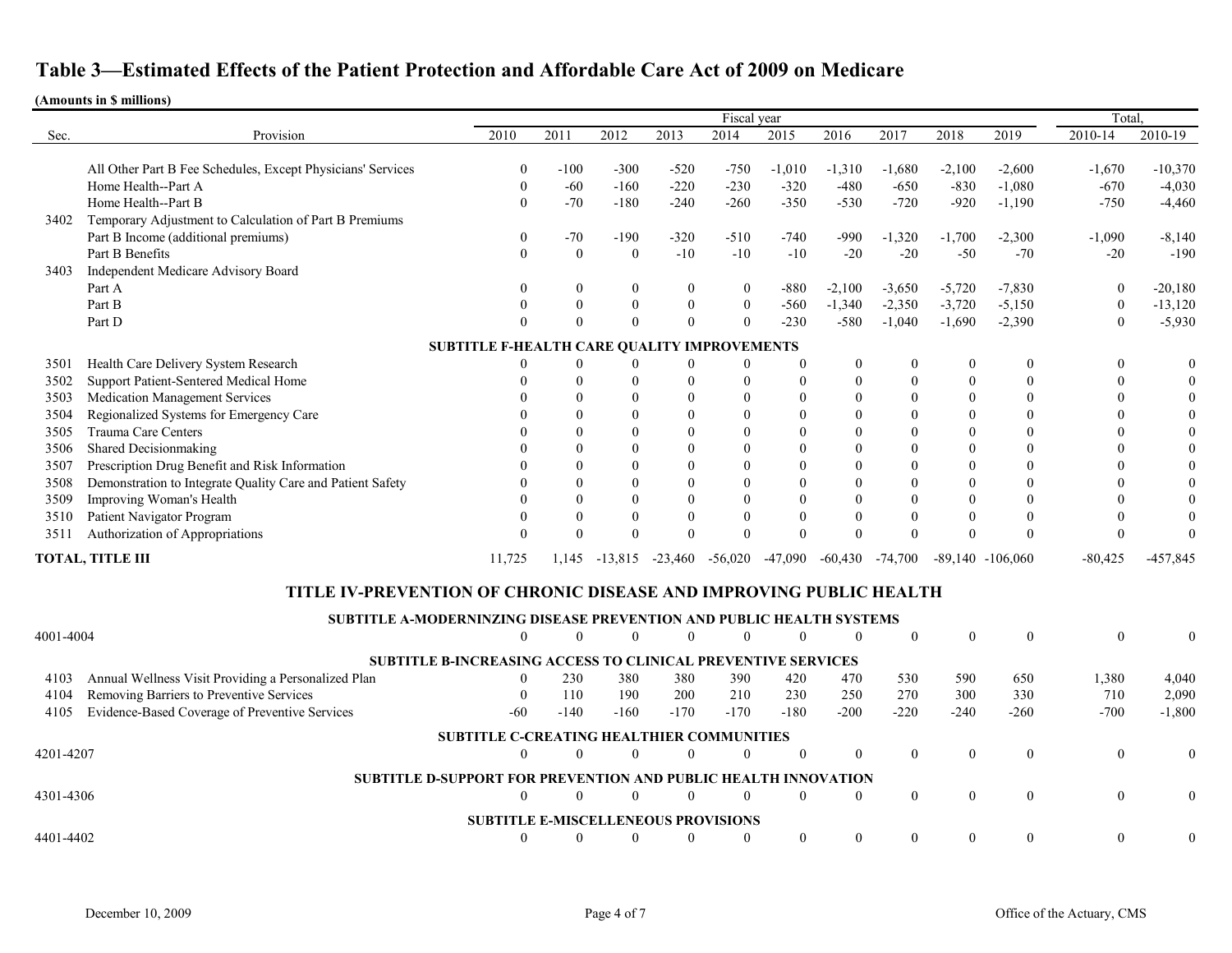|           |                                                                         |                                                       |                  |                                      |                  | Fiscal year      |                  |                  |                  |                  |                  | Total            |                  |
|-----------|-------------------------------------------------------------------------|-------------------------------------------------------|------------------|--------------------------------------|------------------|------------------|------------------|------------------|------------------|------------------|------------------|------------------|------------------|
| Sec.      | Provision                                                               | 2010                                                  | 2011             | 2012                                 | 2013             | 2014             | 2015             | 2016             | 2017             | 2018             | 2019             | 2010-14          | 2010-19          |
|           |                                                                         |                                                       |                  |                                      |                  |                  |                  |                  |                  |                  |                  |                  |                  |
|           | <b>TOTAL, TITLE IV</b>                                                  | $-60$                                                 | 200              | 410                                  | 410              | 430              | 470              | 520              | 580              | 650              | 720              | 1,390            | 4,330            |
|           |                                                                         | TITLE V-HEALTH CARE WORKFORCE                         |                  |                                      |                  |                  |                  |                  |                  |                  |                  |                  |                  |
|           |                                                                         |                                                       |                  |                                      |                  |                  |                  |                  |                  |                  |                  |                  |                  |
|           |                                                                         | <b>SUBTITLE A-PURPOSE AND DEFINITIONS</b>             |                  |                                      |                  |                  |                  |                  |                  |                  |                  |                  |                  |
| 5001-5002 |                                                                         | $\theta$                                              | $\Omega$         | $\theta$                             | $\mathbf{0}$     | $\mathbf{0}$     | $\overline{0}$   | $\theta$         | $\boldsymbol{0}$ | $\boldsymbol{0}$ | $\mathbf{0}$     | $\mathbf{0}$     |                  |
|           |                                                                         | SUBTITLE B-INNOVATIONS IN HEALTH CARE WORKFORCE       |                  |                                      |                  |                  |                  |                  |                  |                  |                  |                  |                  |
| 5101-5103 |                                                                         | $\theta$                                              | $\Omega$         | $\mathbf{0}$                         | $\boldsymbol{0}$ | $\theta$         | $\theta$         | $\theta$         | $\boldsymbol{0}$ | $\boldsymbol{0}$ | $\boldsymbol{0}$ | $\boldsymbol{0}$ | 0                |
|           | <b>SUBTITLE C- INCREASING THE SUPPLY OF THE HEALTH CARE WORKFORCE</b>   |                                                       |                  |                                      |                  |                  |                  |                  |                  |                  |                  |                  |                  |
| 5201-5210 |                                                                         | $\theta$                                              | 0                | $\theta$                             | $\boldsymbol{0}$ | $\mathbf{0}$     | $\mathbf{0}$     | $\Omega$         | $\bf{0}$         | $\mathbf{0}$     | $\overline{0}$   | $\boldsymbol{0}$ |                  |
|           | <b>SUBTITLE D-EHANCING HEALTH CARE WORKFORCE EDUCATION AND TRAINING</b> |                                                       |                  |                                      |                  |                  |                  |                  |                  |                  |                  |                  |                  |
| 5301-5315 |                                                                         | $\mathbf{0}$                                          | $\Omega$         | $\theta$                             | $\boldsymbol{0}$ | $\boldsymbol{0}$ | $\mathbf{0}$     | $\Omega$         | $\overline{0}$   | $\boldsymbol{0}$ | $\overline{0}$   | $\mathbf{0}$     | $\theta$         |
|           | <b>SUBTITLE E-SUPPORTING THE EXISTING HEALTH CARE WORKFORCE</b>         |                                                       |                  |                                      |                  |                  |                  |                  |                  |                  |                  |                  |                  |
| 5401-5405 |                                                                         | $\boldsymbol{0}$                                      | 0                | $\mathbf{0}$                         | $\boldsymbol{0}$ | $\mathbf{0}$     | $\mathbf{0}$     |                  | $\overline{0}$   | $\mathbf{0}$     | $\theta$         | $\mathbf{0}$     | 0                |
|           | SUBTITLE F-STRENGTHENING PRIMARY CARE AND OTHER WORKFORCE IMPROVEMENTS  |                                                       |                  |                                      |                  |                  |                  |                  |                  |                  |                  |                  |                  |
| 5501      | Expanding Access to Primary Care/General Surgery Services               | $\boldsymbol{0}$                                      | 170              | 260                                  | 260              | 260              | 270              | 110              | $\bf{0}$         | $\boldsymbol{0}$ | $\overline{0}$   | 950              | 1,330            |
| 5502      | Medicare Federally Qualified Health Center Improvements                 |                                                       | 10               | 20                                   | 20               | 20               | 20               | 20               | 20               | 20               | 20               | 70               | 170              |
| 5503      | Distribution of Additional Residency Positions                          |                                                       | $\theta$         | $\mathbf{0}$                         | $\theta$         | $\mathbf{0}$     | $\theta$         | $\overline{0}$   | $\overline{0}$   | $\mathbf{0}$     | $\theta$         | $\theta$         | $\boldsymbol{0}$ |
| 5504      | Counting Resident Time in Outpatient Setting                            |                                                       | 0                | $\theta$                             | $\Omega$         | $\Omega$         | $\Omega$         | $\theta$         | $\Omega$         | $\theta$         |                  |                  | $\boldsymbol{0}$ |
| 5505      | Rules for Counting Resident Time for Didactic/Scholarly Activities      |                                                       | 0                | $\Omega$                             |                  |                  |                  |                  |                  | $\Omega$         |                  |                  | $\theta$         |
| 5506      | Preservation of Resident Cap Positions                                  |                                                       |                  | $\Omega$                             |                  |                  |                  |                  |                  | $\theta$         |                  |                  |                  |
| 5507      | Demonstration to Address Health Professions Workforce Needs             |                                                       | 0                | $\theta$                             |                  | $\theta$         |                  |                  |                  | $\theta$         |                  |                  |                  |
| 5508      | Increasing Teaching Capacity                                            |                                                       |                  | $\mathbf{0}$                         |                  | $\theta$         |                  |                  | $\theta$         | $\boldsymbol{0}$ |                  | $\theta$         | $\boldsymbol{0}$ |
| 5509      | Graduate Nurse Education Demonstration Program                          |                                                       |                  | $\theta$                             |                  | $\Omega$         | $\Omega$         |                  | $\boldsymbol{0}$ | $\theta$         | $\theta$         | $\theta$         | $\theta$         |
|           |                                                                         | SUBTITLE G-IMPROVING ACCESS TO HEALTH CARE SERVICES   |                  |                                      |                  |                  |                  |                  |                  |                  |                  |                  |                  |
| 5601-5605 |                                                                         | $\theta$                                              | $\Omega$         | $\theta$                             | $\theta$         | $\Omega$         | $\theta$         | $\theta$         | $\boldsymbol{0}$ | $\boldsymbol{0}$ | $\boldsymbol{0}$ | $\boldsymbol{0}$ | $\theta$         |
|           |                                                                         |                                                       |                  | <b>SUBTITLE H-GENERAL PROVISIONS</b> |                  |                  |                  |                  |                  |                  |                  |                  |                  |
|           | 5701 Reports                                                            | $\theta$                                              |                  | $\overline{0}$                       | $\boldsymbol{0}$ | $\Omega$         | $\theta$         | $\theta$         | $\overline{0}$   | $\boldsymbol{0}$ | $\overline{0}$   | $\theta$         | $\left($         |
|           | <b>TOTAL, TITLE V</b>                                                   | $\theta$                                              | 180              | 280                                  | 280              | 280              | 290              | 130              | 20               | 20               | 20               | 1,020            | 1,500            |
|           |                                                                         | TITLE VI-TRANSPARENCY AND PROGRAM INTEGRITY           |                  |                                      |                  |                  |                  |                  |                  |                  |                  |                  |                  |
|           |                                                                         | SUBTITLE A-PHYSICIAN OWNERSHIP AND OTHER TRANSPARENCY |                  |                                      |                  |                  |                  |                  |                  |                  |                  |                  |                  |
|           | Limitation on Medicare Exception to the Prohibition on Certain          |                                                       |                  |                                      |                  |                  |                  |                  |                  |                  |                  |                  |                  |
| 6001      | Physician Referrals for Hospitals                                       |                                                       | $\bf{0}$         | $\boldsymbol{0}$                     |                  |                  |                  |                  | $\boldsymbol{0}$ | $\theta$         |                  | $\boldsymbol{0}$ | $\theta$         |
| 6002      | Transparency Reports on Physician Ownership                             | $\mathbf{0}$                                          | $\boldsymbol{0}$ | $\boldsymbol{0}$                     | $\boldsymbol{0}$ | $\boldsymbol{0}$ | $\boldsymbol{0}$ | $\boldsymbol{0}$ | $\boldsymbol{0}$ | $\boldsymbol{0}$ | $\boldsymbol{0}$ | $\boldsymbol{0}$ | $\boldsymbol{0}$ |
| 6003      | Disclosure Requirements for in-Office Ancillary Services                | $\boldsymbol{0}$                                      | $\mathbf{0}$     | $\boldsymbol{0}$                     | $\boldsymbol{0}$ | $\boldsymbol{0}$ | $\boldsymbol{0}$ | $\bf{0}$         | $\boldsymbol{0}$ | $\boldsymbol{0}$ | $\boldsymbol{0}$ | $\boldsymbol{0}$ | $\mathbf{0}$     |
| 6004      | Prescription Drug Sample Transparency                                   | $\theta$                                              | $\overline{0}$   | $\mathbf{0}$                         | $\boldsymbol{0}$ | $\mathbf{0}$     | $\overline{0}$   | $\mathbf{0}$     | $\boldsymbol{0}$ | $\boldsymbol{0}$ | $\mathbf{0}$     | $\boldsymbol{0}$ | $\boldsymbol{0}$ |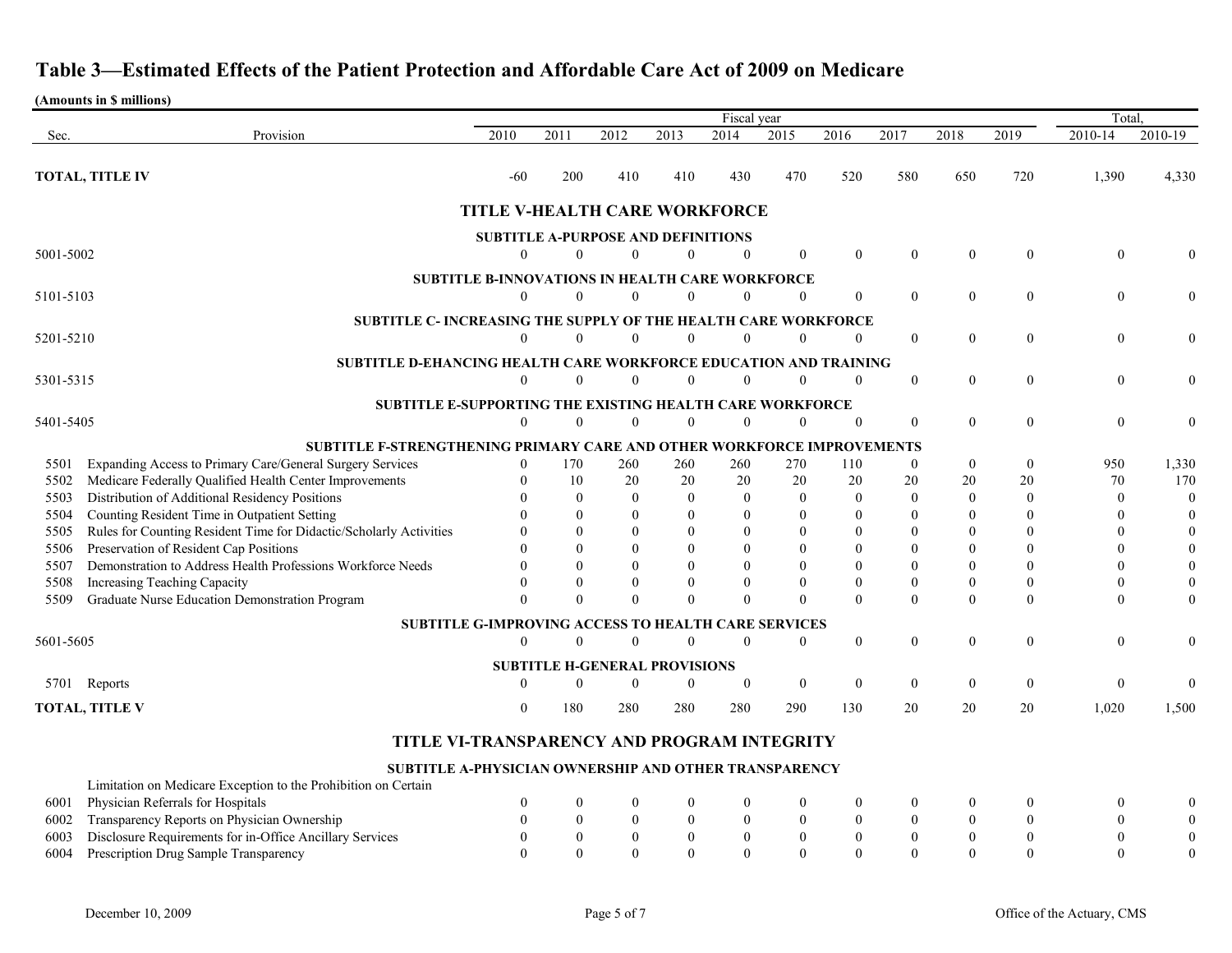|           | Fiscal year                                                                                                                       |                                               |                  |                  |                  |                  |                  |                  |                  |                  | Total,           |                  |                  |
|-----------|-----------------------------------------------------------------------------------------------------------------------------------|-----------------------------------------------|------------------|------------------|------------------|------------------|------------------|------------------|------------------|------------------|------------------|------------------|------------------|
| Sec.      | Provision                                                                                                                         | 2010                                          | 2011             | 2012             | 2013             | 2014             | 2015             | 2016             | 2017             | 2018             | 2019             | 2010-14          | 2010-19          |
|           |                                                                                                                                   |                                               |                  |                  |                  |                  |                  |                  |                  |                  |                  |                  |                  |
| 6005      | Pharmacy Benefit Managers Transparency Requirements                                                                               | $\mathbf{0}$                                  | $\Omega$         | $\theta$         | $\theta$         | $\theta$         | $\mathbf{0}$     | $\mathbf{0}$     | $\mathbf{0}$     | $\mathbf{0}$     | $\overline{0}$   | $\overline{0}$   |                  |
|           | <b>SUBTITLE B-NURSING HOME TRANSPARENCY AND IMPROVEMENT</b>                                                                       |                                               |                  |                  |                  |                  |                  |                  |                  |                  |                  |                  |                  |
| 6101-6121 |                                                                                                                                   | $\mathbf{0}$                                  | $\theta$         | $\theta$         | $\theta$         | $\Omega$         | 0                | $\Omega$         | $\theta$         | $\theta$         |                  | $\Omega$         |                  |
|           | SUBTITLE C-NATIONWIDE PROGRAM FOR BACKGROUND CHECKS ON DIRECT PATIENT ACCESS EMPLOYEES OF LONG-TERM CARE FACILITIES AND PROVIDERS |                                               |                  |                  |                  |                  |                  |                  |                  |                  |                  |                  |                  |
| 6201      | Nationwide Program for Background Checks                                                                                          | $\theta$                                      | 0                |                  | $\theta$         | $\theta$         | 0                | $\Omega$         | $\theta$         | $\mathbf{0}$     | $\boldsymbol{0}$ | $\overline{0}$   | $\mathbf{0}$     |
|           |                                                                                                                                   |                                               |                  |                  |                  |                  |                  |                  |                  |                  |                  |                  |                  |
|           |                                                                                                                                   | SUBTITLE D-PATIENT CENTERED OUTCOMES RESEARCH |                  |                  |                  |                  |                  |                  |                  |                  |                  |                  |                  |
| 6301      | <b>Patient Centered Outcomes Research</b>                                                                                         | $\theta$                                      | $\boldsymbol{0}$ | $\boldsymbol{0}$ | $\boldsymbol{0}$ | $\boldsymbol{0}$ | $\theta$         | $\boldsymbol{0}$ | $\boldsymbol{0}$ | $\boldsymbol{0}$ | $\boldsymbol{0}$ | $\boldsymbol{0}$ |                  |
| 6302      | Federal Coordinating Council for CER                                                                                              | $\theta$                                      | $\boldsymbol{0}$ | $\Omega$         | $\boldsymbol{0}$ | $\boldsymbol{0}$ | $\boldsymbol{0}$ | $\overline{0}$   | $\boldsymbol{0}$ | $\mathbf{0}$     | $\boldsymbol{0}$ | $\mathbf{0}$     | $\overline{0}$   |
|           | SUBTITLE E-MEDICARE, MEDICAID, AND CHIP PROGRAM INTEGRITY                                                                         |                                               |                  |                  |                  |                  |                  |                  |                  |                  |                  |                  |                  |
| 6401      | Provider Screening and Other Enrollment Requirements                                                                              |                                               |                  |                  |                  |                  |                  |                  |                  |                  |                  |                  |                  |
|           | Part A                                                                                                                            | $\boldsymbol{0}$                              | $\boldsymbol{0}$ | $\boldsymbol{0}$ | $\boldsymbol{0}$ | $\boldsymbol{0}$ | $\boldsymbol{0}$ | $\bf{0}$         | $\boldsymbol{0}$ | $\boldsymbol{0}$ | $\bf{0}$         | $\bf{0}$         | $\mathbf{0}$     |
|           | Part B                                                                                                                            | $-10$                                         | $-20$            | $-20$            | $-30$            | $-30$            | $-30$            | $-30$            | $-30$            | $-40$            | $-40$            | $-110$           | $-280$           |
| 6402      | <b>Enhanced Program Integrity Provisions</b>                                                                                      |                                               |                  |                  |                  |                  |                  |                  |                  |                  |                  |                  |                  |
|           | Part A                                                                                                                            | $\boldsymbol{0}$                              | $\boldsymbol{0}$ | $-10$            | $-20$            | $-30$            | $-30$            | $-30$            | $-40$            | $-40$            | $-40$            | $-60$            | $-240$           |
|           | Part B                                                                                                                            | $\boldsymbol{0}$                              | $\boldsymbol{0}$ | $-10$            | $-10$            | $-20$            | $-20$            | $-20$            | $-20$            | $-20$            | $-20$            | $-40$            | $-140$           |
| 6403      | Elimination of Duplication between Data Banks                                                                                     |                                               |                  |                  |                  |                  |                  |                  |                  |                  |                  |                  |                  |
|           | Part A                                                                                                                            | $\boldsymbol{0}$                              | $\boldsymbol{0}$ | $\boldsymbol{0}$ | $\boldsymbol{0}$ | $\boldsymbol{0}$ | $\boldsymbol{0}$ | $\boldsymbol{0}$ | $\boldsymbol{0}$ | $\boldsymbol{0}$ | $\boldsymbol{0}$ | $\boldsymbol{0}$ | $\theta$         |
|           | Part B                                                                                                                            | $\boldsymbol{0}$                              | $\boldsymbol{0}$ | $\mathbf{0}$     | $\boldsymbol{0}$ | $\boldsymbol{0}$ | $\mathbf{0}$     | $\boldsymbol{0}$ | $\boldsymbol{0}$ | $\mathbf{0}$     | $\mathbf{0}$     | $\overline{0}$   | $\boldsymbol{0}$ |
|           | Maximum Period for Submission of Medicare Claims to Not More                                                                      |                                               |                  |                  |                  |                  |                  |                  |                  |                  |                  |                  |                  |
| 6404      | Than 12 Months                                                                                                                    |                                               |                  |                  |                  |                  |                  |                  |                  |                  |                  |                  |                  |
|           | Part A                                                                                                                            | $\boldsymbol{0}$                              | 60               | 70               | 70               | 80               | 80               | 90               | 100              | 100              | 110              | 280              | 760              |
|           | Part B                                                                                                                            | $\theta$                                      | 50               | 50               | 50               | 50               | 60               | 60               | 70               | 70               | 80               | 200              | 540              |
| 6405      | Physicians Required to Be Enrolled Physicians                                                                                     |                                               |                  |                  |                  |                  |                  |                  |                  |                  |                  |                  |                  |
|           | Part A                                                                                                                            | $-10$                                         | $-20$            | $-20$            | $-20$            | $-30$            | $-30$            | $-30$            | $-30$            | $-30$            | $-40$            | $-100$           | $-260$           |
|           | Part B                                                                                                                            | $-30$                                         | $-50$            | $-50$            | $-50$            | $-60$            | $-60$            | $-60$            | $-70$            | $-70$            | $-80$            | $-240$           | $-580$           |
| 6406      | Documentaion on Referrals to Programs at High Risk of Waste and<br>Abuse                                                          |                                               |                  |                  |                  |                  |                  |                  |                  |                  |                  |                  |                  |
|           | Part A                                                                                                                            | $\boldsymbol{0}$                              | $\boldsymbol{0}$ | $\boldsymbol{0}$ | $\boldsymbol{0}$ | $\boldsymbol{0}$ | $\boldsymbol{0}$ | $\boldsymbol{0}$ | $\boldsymbol{0}$ | $\boldsymbol{0}$ | $\boldsymbol{0}$ | $\boldsymbol{0}$ |                  |
|           | Part B                                                                                                                            | $\boldsymbol{0}$                              | $\boldsymbol{0}$ | $\boldsymbol{0}$ | $\mathbf{0}$     | $\boldsymbol{0}$ | $\mathbf{0}$     | $\overline{0}$   | $\boldsymbol{0}$ | $\mathbf{0}$     | $\boldsymbol{0}$ | $\boldsymbol{0}$ |                  |
|           | Face to Face Encounter with Patient Required Before Physician May                                                                 |                                               |                  |                  |                  |                  |                  |                  |                  |                  |                  |                  |                  |
| 6407      | Certify for HHA or DME                                                                                                            |                                               |                  |                  |                  |                  |                  |                  |                  |                  |                  |                  |                  |
|           | Part A                                                                                                                            | $-50$                                         | $-70$            | $-70$            | $-80$            | $-80$            | $-90$            | $-100$           | $-100$           | $-110$           | $-120$           | $-350$           | $-870$           |
|           | Part B                                                                                                                            | $-70$                                         | $-110$           | $-120$           | $-130$           | $-140$           | $-150$           | $-160$           | $-170$           | $-180$           | $-190$           | $-570$           | $-1,420$         |
| 6408      | <b>Enhanced Penalties</b>                                                                                                         |                                               |                  |                  |                  |                  |                  |                  |                  |                  |                  |                  |                  |
|           | Part A                                                                                                                            | $\boldsymbol{0}$                              | $\boldsymbol{0}$ | $\boldsymbol{0}$ | $\boldsymbol{0}$ | $\boldsymbol{0}$ | $\mathbf{0}$     | $\boldsymbol{0}$ | $\boldsymbol{0}$ | $\boldsymbol{0}$ | $\theta$         | $\boldsymbol{0}$ | $\theta$         |
|           | Part B                                                                                                                            | $\mathbf{0}$                                  | $\mathbf{0}$     | $\overline{0}$   | $\mathbf{0}$     | $\boldsymbol{0}$ | $\mathbf{0}$     | $\theta$         | $\boldsymbol{0}$ | $\mathbf{0}$     | $\overline{0}$   | $\overline{0}$   | $\mathbf{0}$     |
| 6409      | Medicare Self-referral Disclosure Protocal                                                                                        |                                               |                  |                  |                  |                  |                  |                  |                  |                  |                  |                  |                  |
|           | Part A                                                                                                                            | $\mathbf{0}$                                  | $\mathbf{0}$     | $\overline{0}$   | $\boldsymbol{0}$ | $\mathbf{0}$     | $\mathbf{0}$     | $\theta$         | $\boldsymbol{0}$ | $\boldsymbol{0}$ | $\boldsymbol{0}$ | $\overline{0}$   | $\overline{0}$   |
|           | Part B                                                                                                                            | $\Omega$                                      | $\theta$         | $\mathbf{0}$     | $\mathbf{0}$     | $\mathbf{0}$     | $\theta$         | $\theta$         | $\boldsymbol{0}$ | $\mathbf{0}$     | $\mathbf{0}$     | $\overline{0}$   | $\overline{0}$   |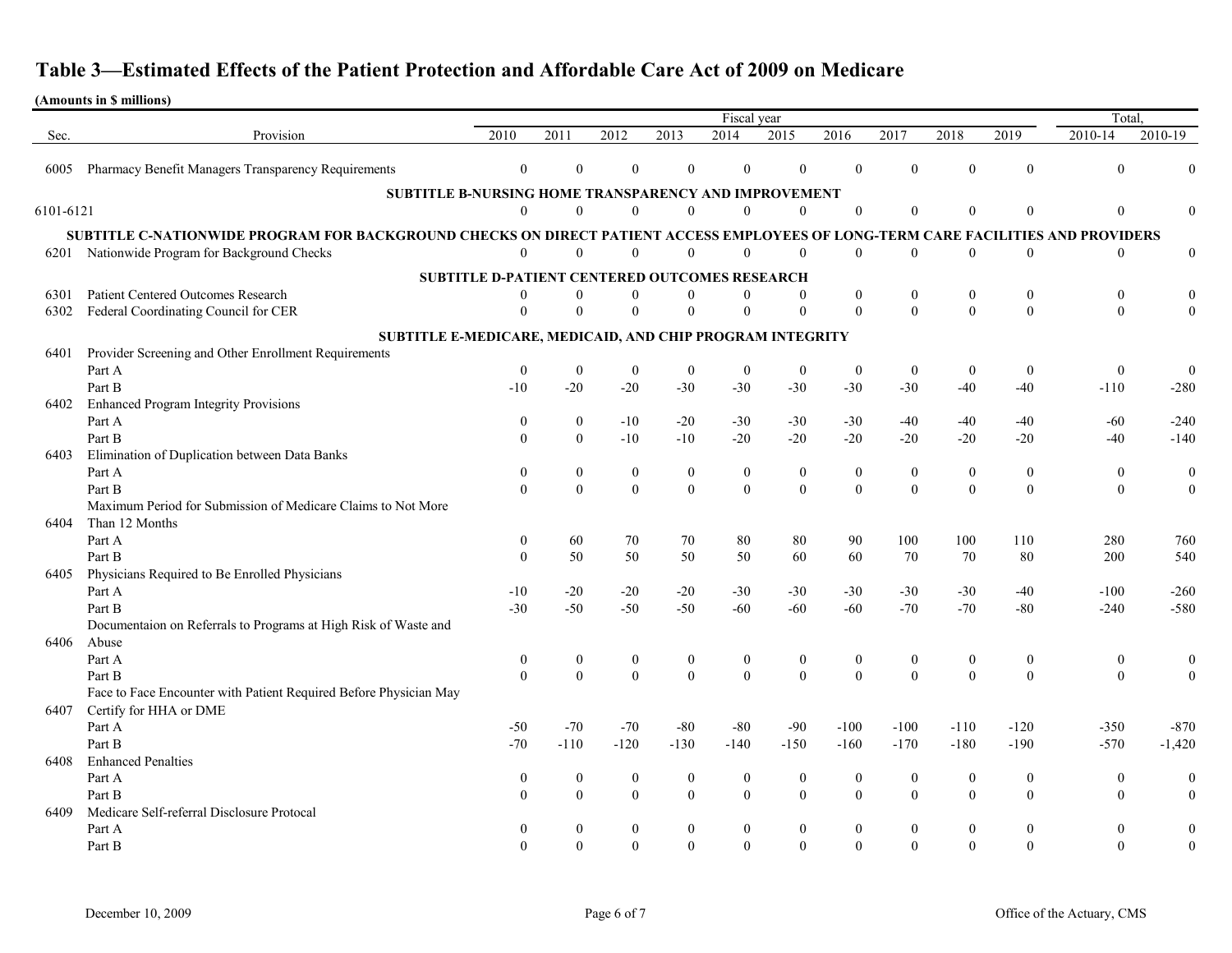#### **(Amounts in \$ millions)**

|      |                                                                         | Fiscal year  |                                     |                  |                  |                  |                    |                  |                  |                  |                      | Total.           |                  |
|------|-------------------------------------------------------------------------|--------------|-------------------------------------|------------------|------------------|------------------|--------------------|------------------|------------------|------------------|----------------------|------------------|------------------|
| Sec. | Provision                                                               | 2010         | 2011                                | 2012             | 2013             | 2014             | 2015               | 2016             | 2017             | 2018             | 2019                 | 2010-14          | 2010-19          |
|      |                                                                         |              |                                     |                  |                  |                  |                    |                  |                  |                  |                      |                  |                  |
|      | Adjustments to DME, Prosthetics, Orthotics, and Supplies                |              |                                     |                  |                  |                  |                    |                  |                  |                  |                      |                  |                  |
| 6410 | <b>Competitive Acquisition Program</b>                                  |              |                                     |                  |                  |                  |                    |                  |                  |                  |                      |                  |                  |
|      | Part A                                                                  | $\mathbf{0}$ | $\bf{0}$                            | $\boldsymbol{0}$ | $\boldsymbol{0}$ | $\mathbf{0}$     | $\mathbf{0}$       | $\boldsymbol{0}$ | $\boldsymbol{0}$ | $\theta$         | $\Omega$             | $\theta$         | $\theta$         |
|      | Part B                                                                  | $\mathbf{0}$ | $-10$                               | $-20$            | $-20$            | $-20$            | $-20$              | $-80$            | $-120$           | $-130$           | $-140$               | $-70$            | $-560$           |
| 6411 | Expansion of Recovery Audit Contractor (RAC) program                    |              |                                     |                  |                  |                  |                    |                  |                  |                  |                      |                  |                  |
|      | Part A                                                                  |              | $-20$                               | $-30$            | $-40$            | $-40$            | $-40$              | $-50$            | $-50$            | $-50$            | $-60$                | $-130$           | $-380$           |
|      | Part B                                                                  |              | $\mathbf{0}$                        | $-10$            | $-10$            | $-10$            | $-10$              | $-10$            | $-10$            | $-10$            | $-10$                | $-30$            | $-80$            |
|      | Part D                                                                  |              | $-10$                               | $-20$            | $-30$            | $-30$            | $-30$              | $-30$            | $-40$            | $-40$            | $-50$                | $-90$            | $-280$           |
|      | SUBTITLE G-ADDITIONAL PROGRAM INTEGRITY PROVISIONS                      |              |                                     |                  |                  |                  |                    |                  |                  |                  |                      |                  |                  |
| 6601 | Prohibition on false Statements and Representations                     | $\Omega$     | $\mathbf{0}$                        | $\boldsymbol{0}$ | $\boldsymbol{0}$ | $\overline{0}$   | $\theta$           | $\theta$         | $\boldsymbol{0}$ | $\theta$         | $\theta$             | $\bf{0}$         | $\boldsymbol{0}$ |
| 6602 | <b>Clarifying Definition</b>                                            |              | $\theta$                            | $\overline{0}$   | $\theta$         | $\Omega$         | 0                  | $\theta$         | $\mathbf{0}$     | $\theta$         | $\theta$             | $\Omega$         | $\overline{0}$   |
| 6603 | Development of Model Uniform Report Form                                |              | $\theta$                            | $\mathbf{0}$     | $\theta$         | $\Omega$         | $\Omega$           | $\theta$         | $\theta$         | $\overline{0}$   | $\theta$             | $\Omega$         | $\mathbf{0}$     |
| 6604 | Applicability of State Law to Combat Fraud and Abuse                    |              | $\Omega$                            | $\mathbf{0}$     | $\theta$         | $\Omega$         | $\Omega$           | $\theta$         | $\Omega$         | $\theta$         | $\Omega$             | $\Omega$         | $\theta$         |
| 6605 | Administrative Summary Cease and Desist Orders                          |              | $\theta$                            | $\boldsymbol{0}$ | $\boldsymbol{0}$ | $\boldsymbol{0}$ | $\boldsymbol{0}$   | $\theta$         | $\boldsymbol{0}$ | $\boldsymbol{0}$ | $\theta$             | $\theta$         | $\mathbf{0}$     |
| 6606 | MEWA Plan Registration                                                  |              | $\Omega$                            | $\boldsymbol{0}$ | $\mathbf{0}$     | $\overline{0}$   | $\theta$           | $\Omega$         | $\boldsymbol{0}$ | $\Omega$         | $\theta$             | $\theta$         | $\mathbf{0}$     |
|      |                                                                         |              |                                     |                  |                  |                  |                    |                  |                  |                  |                      |                  |                  |
| 6607 | Permitting Evidentiary Privilege and Confidential Communications        | $\Omega$     | $\theta$                            | $\boldsymbol{0}$ | $\theta$         | $\theta$         | $\theta$           | $\Omega$         | $\boldsymbol{0}$ | $\boldsymbol{0}$ | $\boldsymbol{0}$     | $\boldsymbol{0}$ | $\theta$         |
|      |                                                                         |              | <b>SUBTITLE H-ELDER JUSTICE ACT</b> |                  |                  |                  |                    |                  |                  |                  |                      |                  |                  |
| 6701 | Short Title of Subtitle                                                 |              | $\bf{0}$                            | $\boldsymbol{0}$ | $\boldsymbol{0}$ | $\boldsymbol{0}$ | $\overline{0}$     | $\boldsymbol{0}$ | $\boldsymbol{0}$ | $\boldsymbol{0}$ | $\boldsymbol{0}$     | $\boldsymbol{0}$ | $\overline{0}$   |
| 6702 | Definitions                                                             |              | $\boldsymbol{0}$                    | $\boldsymbol{0}$ | $\boldsymbol{0}$ | $\theta$         | $\theta$           | $\boldsymbol{0}$ | $\boldsymbol{0}$ | $\boldsymbol{0}$ | $\boldsymbol{0}$     | $\boldsymbol{0}$ | $\overline{0}$   |
| 6703 | <b>Elder Justice</b>                                                    |              | $\Omega$                            | $\overline{0}$   | $\theta$         | $\Omega$         | $\Omega$           | $\Omega$         | $\theta$         | $\Omega$         | $\Omega$             | $\theta$         | $\overline{0}$   |
|      | SUBTITLE I-SENSE OF THE SENATE REGARDING MEDICAL                        |              |                                     |                  |                  |                  | <b>MALPRACTICE</b> |                  |                  |                  |                      |                  |                  |
| 6801 | Sesense of the Senate Regarding Medical Malpractice                     | $\Omega$     | $\mathbf{0}$                        | $\bf{0}$         | $\boldsymbol{0}$ | $\overline{0}$   | $\boldsymbol{0}$   | $\mathbf{0}$     | $\boldsymbol{0}$ | $\boldsymbol{0}$ | $\mathbf{0}$         | $\mathbf{0}$     | $\theta$         |
|      | <b>TOTAL, TITLE VI</b>                                                  | $-170$       | $-200$                              | $-260$           | $-320$           | $-360$           | $-370$             | $-450$           | $-510$           | $-550$           | $-600$               | $-1,310$         | $-3,790$         |
|      |                                                                         |              |                                     |                  |                  |                  |                    |                  |                  |                  |                      |                  |                  |
|      |                                                                         |              | <b>TITLE IX-REVENUE PROVISIONS</b>  |                  |                  |                  |                    |                  |                  |                  |                      |                  |                  |
| 9015 | Additional hospital insurance tax on high-income taxpayers <sup>1</sup> | $\Omega$     | $\theta$                            | 0                | $-1,203$         | $-4,823$         | $-5,311$           | $-5,802$         | $-6,281$         | $-6,800$         | $-7,341$             | $-6,026$         | $-37,561$        |
|      |                                                                         |              |                                     |                  |                  |                  |                    |                  |                  |                  |                      |                  |                  |
|      |                                                                         |              |                                     |                  |                  |                  |                    |                  |                  |                  |                      |                  |                  |
|      | TOTAL IMPACT, III-VI and IX                                             | 11,495       | 1,325                               | $-13.385$        | $-24,293$        | $-60,493$        | $-52,011$          | $-66,032$        | $-80,891$        |                  | $-95,820$ $-113,261$ | $-85,351$        | -493,366         |
|      |                                                                         |              |                                     |                  |                  |                  |                    |                  |                  |                  |                      |                  |                  |

<sup>1</sup> Preliminary estimate, prepared by the Office of the Chief Actuary, Social Security Administration.

Notes: The provisions affecting Medicare Part B are net of premium offset.

The Medicare provisions that affect fee-for-service benefits also reflect interactions with payments to managed care plans.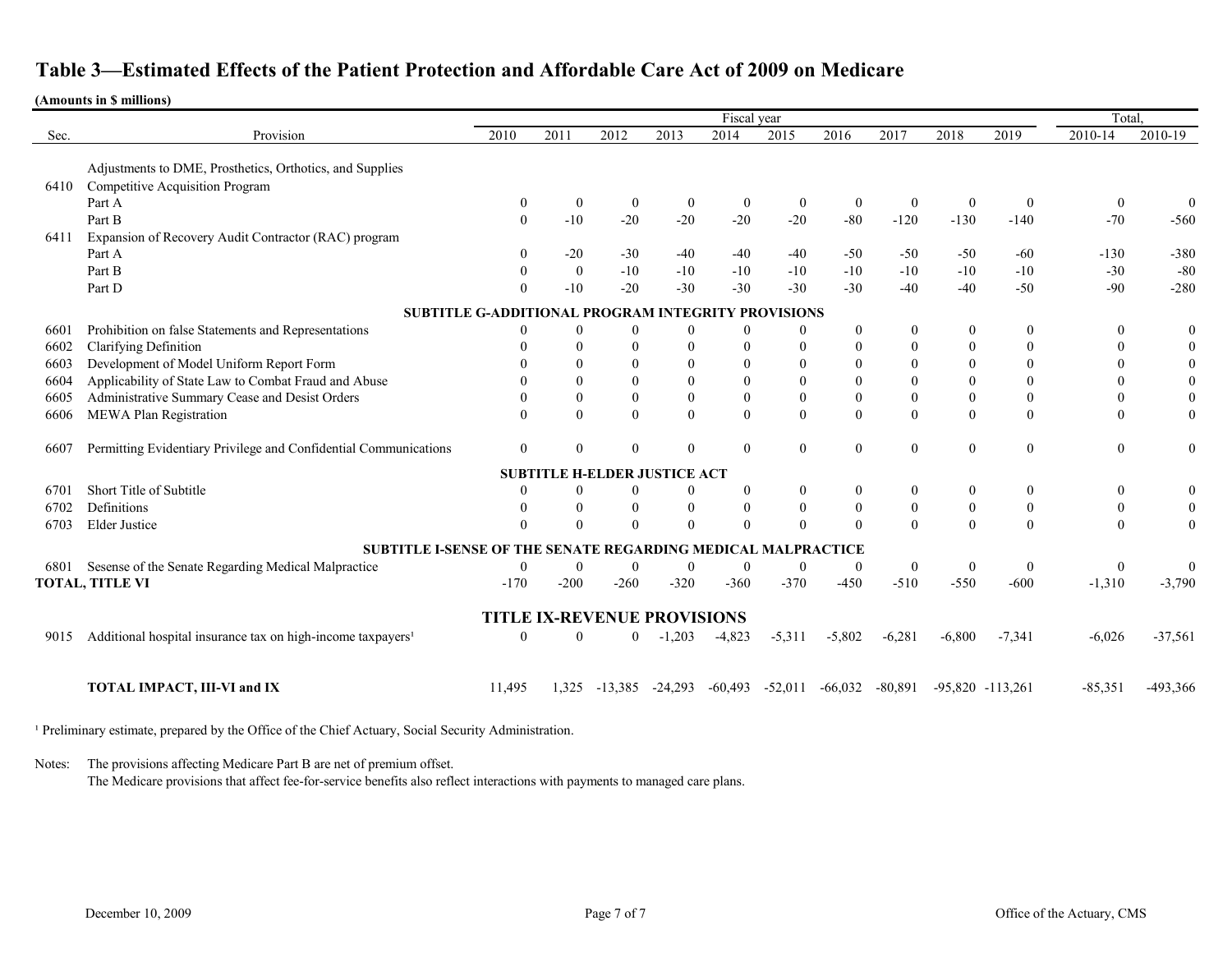|         |                                                                         |                                               |                  |                  |                  |                  | Fiscal Year      |                  |                  |                  |                  | Total,           |                  |
|---------|-------------------------------------------------------------------------|-----------------------------------------------|------------------|------------------|------------------|------------------|------------------|------------------|------------------|------------------|------------------|------------------|------------------|
| Sec.    | Provision                                                               | 2010                                          | 2011             | 2012             | 2013             | 2014             | 2015             | 2016             | 2017             | 2018             | 2019             | 2010-14          | 2010-19          |
|         | <b>TITLE II-ROLE OF PUBLIC PROGRAMS</b>                                 |                                               |                  |                  |                  |                  |                  |                  |                  |                  |                  |                  |                  |
|         |                                                                         | <b>Subtitle A-Improved Access to Medicaid</b> |                  |                  |                  |                  |                  |                  |                  |                  |                  |                  |                  |
| 2001    | Medicaid coverage for the lowest income populations                     | 1/                                            | 1/               |                  | 1/               | 1/               | 1/               | 1/               | 1/               | 1/               | 1/               | 1/               |                  |
| 2002    | Income eligibility for nonelderly determined using modified gross       | 1/                                            | 1/               | 1/               | 1/               | 1/               | 1/               | 1/               | 1/               | 1/               | 1/               | 1/               |                  |
| 2003    | Requirement to offer premium assistance for employer-sponsored          |                                               |                  |                  |                  |                  |                  |                  |                  |                  |                  |                  |                  |
|         | insurance                                                               | 1/                                            | 1/               | 1/               | 1/               | 1/               | 1/               | 1/               | 1/               | 1/               | 1/               |                  |                  |
| 2004    | Medicaid coverage for former foster care children                       | 1/                                            | 1/               | 1/               | 1/               | 1/               | 1/               | 1/               | 1/               | 1/               | 1/               |                  |                  |
| 2005    | Payments to territories                                                 | \$0                                           | \$100            | \$104            | \$108            | \$593            | \$634            | \$677            | \$723            | \$772            | \$823            | \$906            | \$4,535          |
| 2006    | Special adjustment to FMAP for major disaster recovery                  | $\theta$                                      | 255              | 90               | $\boldsymbol{0}$ | $\boldsymbol{0}$ | $\boldsymbol{0}$ | $\boldsymbol{0}$ | $\mathbf{0}$     | $\overline{0}$   | $\mathbf{0}$     | 345              | 345              |
| 2007    | Medicaid Improvement Fund rescission                                    | $\Omega$                                      | $\Omega$         | $\mathbf{0}$     | $\theta$         | $-100$           | $-150$           | $-150$           | $-150$           | $-150$           | $\theta$         | $-100$           | $-700$           |
|         |                                                                         | <b>Subtitle B-Enhanced Support for CHIP</b>   |                  |                  |                  |                  |                  |                  |                  |                  |                  |                  |                  |
| 2101    | Additional federal financial participation for CHIP                     | $\Omega$                                      | 0                |                  | $\bf{0}$         | $\bf{0}$         | $\boldsymbol{0}$ | $\boldsymbol{0}$ | $\boldsymbol{0}$ | $\boldsymbol{0}$ | $\boldsymbol{0}$ | $\boldsymbol{0}$ | $\boldsymbol{0}$ |
| 2102    | Technical corrections                                                   | $\Omega$                                      | $\Omega$         | $\theta$         | $\mathbf{0}$     | $\Omega$         | $\Omega$         | $\overline{0}$   | $\theta$         | $\Omega$         | $\Omega$         | $\boldsymbol{0}$ | $\mathbf{0}$     |
|         |                                                                         | <b>Subtitle C-Enrollment Simplification</b>   |                  |                  |                  |                  |                  |                  |                  |                  |                  |                  |                  |
| 2201    | Enrollment simplificiation and coordination with State health insurance |                                               |                  |                  |                  |                  |                  |                  |                  |                  |                  |                  |                  |
|         | exchanges                                                               | 1/                                            |                  |                  | 1/               | 1/               | 1/               | 1/               | 1/               | 1/               | 1/               | 1/               | 1/               |
| 2202    | Permitting hospitals to make presumptive eligibility determinations for |                                               |                  |                  |                  |                  |                  |                  |                  |                  |                  |                  |                  |
|         | all Medicaid eligible populations                                       | 1/                                            | 1/               | 1/               | 1/               | 1/               | 1/               | 1/               | 1/               | 1/               | 1/               | 1/               | 1/               |
|         | <b>Subtitle D-Improvements to Medicaid services</b>                     |                                               |                  |                  |                  |                  |                  |                  |                  |                  |                  |                  |                  |
| 2301    | Coverage for freestanding birth center services                         | $\theta$                                      | $\overline{0}$   | $\mathbf{0}$     | $\boldsymbol{0}$ | $\overline{0}$   | $\overline{0}$   | $\boldsymbol{0}$ | $\boldsymbol{0}$ | $\boldsymbol{0}$ | $\boldsymbol{0}$ | $\boldsymbol{0}$ | $\boldsymbol{0}$ |
| 2302    | Concurrent care for children                                            | 15                                            | 15               | 15               | 15               | 20               | 20               | 20               | 25               | 25               | 25               | 80               | 195              |
| 2303    | State eligibility option for family planning services                   |                                               | $\theta$         | $\theta$         | $-2$             | $-4$             | -6               | $-9$             | $-12$            | $-15$            | $-18$            | $-5$             | $-65$            |
| 2304    | Clarification of definition of medical assistance                       | $\Omega$                                      | $\theta$         | $\Omega$         | $\Omega$         | $\Omega$         | $\Omega$         | $\overline{0}$   | $\mathbf{0}$     | $\Omega$         | $\Omega$         | $\boldsymbol{0}$ | $\mathbf{0}$     |
|         | Subtitle E-New State Options for Long-term Services & Supports          |                                               |                  |                  |                  |                  |                  |                  |                  |                  |                  |                  |                  |
| 2401    | Community First Choice Option                                           | $\theta$                                      | 772              | 599              | 1,207            | 1,642            | 2,337            | 2,935            | 3,687            | 4,166            | 4,705            | 4,221            | 22,050           |
| 2402    | Removal of barriers to providing home and community-based services      | 25                                            | 50               | 80               | 120              | 170              | 190              | 215              | 240              | 270              | 300              | 445              | 1,660            |
| 2403    | Money Follows the Person Rebalancing Demonstration                      | $\mathbf{0}$                                  | $\boldsymbol{0}$ | 450              | 450              | 450              | 450              | 450              | $\boldsymbol{0}$ | $\overline{0}$   | $\mathbf{0}$     | 1,350            | 2,250            |
| 2404    | Protection for recipients of home and community-based services against  |                                               |                  |                  |                  |                  |                  |                  |                  |                  |                  |                  |                  |
|         | spousal impoverishment                                                  | $\mathbf{0}$                                  | $\overline{0}$   | $\mathbf{0}$     | $\boldsymbol{0}$ | 125              | 190              | 215              | 240              | 270              | 75               | 125              | 1,115            |
| 2405    | Funding to expand State Aging and Disability Resource Centers           | 10                                            | 10               | 10               | 10               | 10               | $\boldsymbol{0}$ | $\boldsymbol{0}$ | $\boldsymbol{0}$ | $\boldsymbol{0}$ | $\boldsymbol{0}$ | 50               | 50               |
| 2406    | Sense of the Senate regarding long-term care                            | $\Omega$                                      | $\Omega$         | $\Omega$         | $\overline{0}$   | $\boldsymbol{0}$ | $\theta$         | $\boldsymbol{0}$ | $\theta$         | $\Omega$         | $\Omega$         | $\boldsymbol{0}$ | $\boldsymbol{0}$ |
|         | <b>Subtitle F-Medicaid Prescription Drug Coverage</b>                   |                                               |                  |                  |                  |                  |                  |                  |                  |                  |                  |                  |                  |
| 2501(a) | Increase minimum rebate percentage for brand drugs                      | $-370$                                        | $-750$           | $-780$           | $-820$           | $-860$           | $-910$           | -960             | $-1,020$         | $-1,080$         | $-1,150$         | $-3,580$         | $-8,700$         |
| 2501(b) | Increase rebate percentage for generic drugs                            | $-30$                                         | $-60$            | $-60$            | $-60$            | $-60$            | $-70$            | $-70$            | $-80$            | $-80$            | $-90$            | $-270$           | $-660$           |
| 2501(c) | Extension of prescription drug discounts to enrollees of Medicaid       |                                               |                  |                  |                  |                  |                  |                  |                  |                  |                  |                  |                  |
|         | managed care organizations                                              | $-580$                                        | $-720$           | $-720$           | $-770$           | $-820$           | $-870$           | $-930$           | $-990$           | $-1,040$         | $-1,100$         | $-3,610$         | $-8,540$         |
| 2501(d) | Rebates on new drug formulations                                        | $-280$                                        | $-260$           | $-260$           | $-270$           | $-280$           | $-300$           | $-320$           | $-340$           | $-360$           | $-380$           | $-1,350$         | $-3,050$         |
| 2501(e) | Maximum rebate amount                                                   | $\boldsymbol{0}$                              | $\boldsymbol{0}$ | $\bf{0}$         | $\boldsymbol{0}$ | $\boldsymbol{0}$ | $\mathbf{0}$     | $\boldsymbol{0}$ | $\boldsymbol{0}$ | $\boldsymbol{0}$ | $\boldsymbol{0}$ | $\boldsymbol{0}$ | $\mathbf{0}$     |
| 2501(f) | Conforming Amendment                                                    | $\theta$                                      | $\boldsymbol{0}$ |                  | $\boldsymbol{0}$ | $\boldsymbol{0}$ | $\boldsymbol{0}$ | $\boldsymbol{0}$ | $\boldsymbol{0}$ | $\overline{0}$   | $\boldsymbol{0}$ | $\mathbf{0}$     | $\boldsymbol{0}$ |
| 2502    | Elimination of exclusion of coverage of certain drugs                   | $\boldsymbol{0}$                              | $\boldsymbol{0}$ | $\boldsymbol{0}$ | $\boldsymbol{0}$ | 25               | 30               | 30               | 40               | 45               | 45               | 25               | 215              |
| 2503    | Providing adequate pharmacy reimbursement                               | $\boldsymbol{0}$                              | 140              | 280              | 295              | 310              | 330              | 350              | 370              | 390              | 415              | 1,025            | 2,880            |

## **Table 4— Estimated Impacts of the Patient Protection and Affordable Care Act of 2009 on Medicaid and CHIP (in millions)**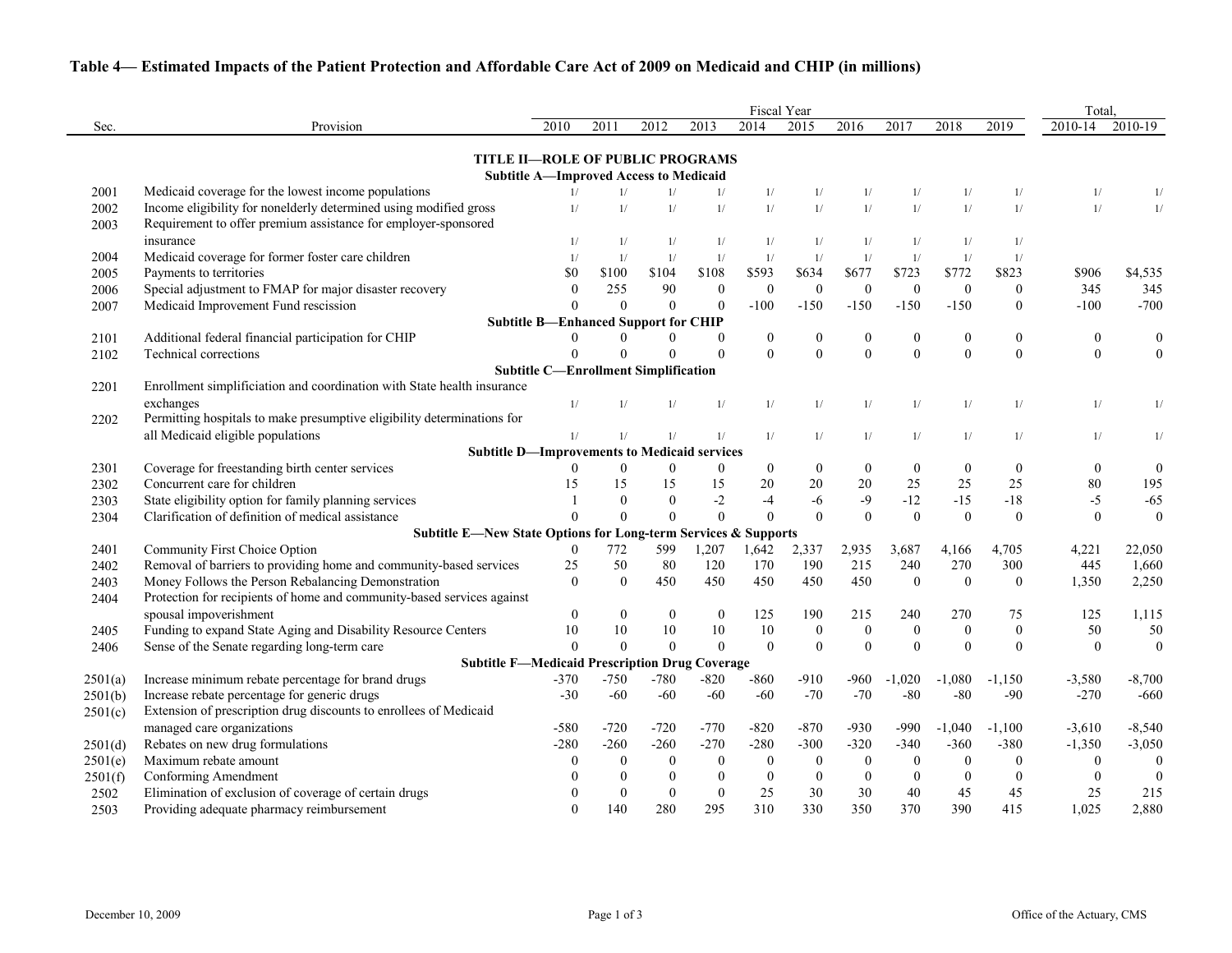# **Table 4— Estimated Impacts of the Patient Protection and Affordable Care Act of 2009 on Medicaid and CHIP (in millions)**

|         |                                                                                                                                  |                                            |      |                  |                |                  |                  | Fiscal Year                |                  |                  |                  |                | Total.           |                  |
|---------|----------------------------------------------------------------------------------------------------------------------------------|--------------------------------------------|------|------------------|----------------|------------------|------------------|----------------------------|------------------|------------------|------------------|----------------|------------------|------------------|
| Sec.    | Provision                                                                                                                        | 2010                                       | 2011 | 2012             |                | 2013             | 2014             | 2015                       | 2016             | 2017             | 2018             | 2019           | 2010-14          | 2010-19          |
|         | <b>Subtitle G-Medicaid Disproportionate Share Hospital Payments</b>                                                              |                                            |      |                  |                |                  |                  |                            |                  |                  |                  |                |                  |                  |
| 2551    | Disproportionate share hospital payments                                                                                         | $\Omega$                                   |      |                  | $\overline{0}$ |                  |                  | $-4,890$ $-5,120$ $-5,310$ | $-5,430$         | $-5,550$         | $-5,670$         | $-5,800$       | $-10,010$        | $-37,770$        |
|         |                                                                                                                                  | <b>Subtitle H-Dual Eligibles</b>           |      |                  |                |                  |                  |                            |                  |                  |                  |                |                  |                  |
| 2601    | 5-year period for demonstration projects                                                                                         | $\Omega$                                   |      | 0                | $\Omega$       | $\theta$         | $\mathbf{0}$     |                            | $\boldsymbol{0}$ | $\boldsymbol{0}$ |                  | $\mathbf{0}$   | $\theta$         |                  |
| 2602    | Providing Federal coverage and payment coordination for low-income                                                               |                                            |      |                  |                |                  |                  |                            |                  |                  |                  |                |                  |                  |
|         | Medicare beneficiaries                                                                                                           | $\theta$                                   |      | 0                | $\theta$       | $\boldsymbol{0}$ | $\boldsymbol{0}$ | $\overline{0}$             | $\boldsymbol{0}$ | $\overline{0}$   | $\boldsymbol{0}$ | $\mathbf{0}$   | $\boldsymbol{0}$ |                  |
|         |                                                                                                                                  | <b>Subtitle I-Medicaid Quality</b>         |      |                  |                |                  |                  |                            |                  |                  |                  |                |                  |                  |
| 2701    | Adult health quality measures                                                                                                    | 40                                         | 50   |                  | 60             | 70               | 80               | $\boldsymbol{0}$           | $\boldsymbol{0}$ | $\boldsymbol{0}$ | $\boldsymbol{0}$ | $\bf{0}$       | 300              | 300              |
| 2702    | Payment Adjustment for Health Care-Acquired Conditions                                                                           | $\Omega$                                   | $-1$ |                  | $-4$           | $-5$             | $-5$             | $-5$                       | $-6$             | $-6$             | $-7$             | $-7$           | $-15$            | $-46$            |
| 2703    | State option to provide health homes for enrollees with chronic                                                                  |                                            |      |                  |                |                  |                  |                            |                  |                  |                  |                |                  |                  |
|         | conditions                                                                                                                       |                                            | 35   |                  | 90             | 115              | 145              | 175                        | 150              | 135              | 135              | 135            | 385              | 1,115            |
| 2704    | Demonstration project to evaluate integrated care around a                                                                       |                                            |      | $\theta$         | $\theta$       | $\boldsymbol{0}$ | $\Omega$         | $\overline{0}$             | $\boldsymbol{0}$ | $\mathbf{0}$     | $\theta$         | $\theta$       | $\boldsymbol{0}$ | $\bf{0}$         |
| 2705    | Medicaid Global Payment System Demonstration Project                                                                             |                                            |      | $\theta$         | $\Omega$       | $\mathbf{0}$     | $\theta$         | $\Omega$                   | $\mathbf{0}$     | $\theta$         |                  | $\theta$       | $\boldsymbol{0}$ |                  |
| 2706    | Pediatric Accountable Care Organization Demonstration Project                                                                    |                                            |      | $\theta$         | $\Omega$       | $\theta$         | $\theta$         | $\Omega$                   | $\boldsymbol{0}$ | $\theta$         |                  | $\theta$       | $\boldsymbol{0}$ | $\boldsymbol{0}$ |
| 2707    | Medicaid emergency psychiatric demonstration project                                                                             | 15                                         | 15   |                  | 15             | 15               | 15               | $\theta$                   | $\overline{0}$   | $\Omega$         |                  | $\Omega$       | 75               | 75               |
|         | Subtitle J-Improvements to the Medicaid and CHIP Payment and Access Commission (MACPAC)                                          |                                            |      |                  |                |                  |                  |                            |                  |                  |                  |                |                  |                  |
| 2801    | MACPAC assessment of policies affecting all Medicaid beneficiaries                                                               |                                            |      |                  | 0              |                  | 0                | 0                          | $\Omega$         | $\theta$         | $\theta$         | $\Omega$       | $\boldsymbol{0}$ | $\boldsymbol{0}$ |
|         | <b>Subtitle K-American Indians and Alaska Natives</b>                                                                            |                                            |      |                  |                |                  |                  |                            |                  |                  |                  |                |                  |                  |
| 2901    | Special rules relating to Indians<br>Elimination of sunset for reimbursement for all Medicare Part B                             |                                            |      | 1/               | 1/             | 1/               | 1/               | 1/                         | 1/               | 1/               | 1/               | 1/             | 1/               | $\mathbf{1}$     |
| 2902    |                                                                                                                                  | $\Omega$                                   |      |                  |                |                  |                  |                            | 30               | 30               | 30               |                | 90               | 240              |
|         | services furnished by certain Indian hospitals and clinics                                                                       |                                            | 20   |                  | 20             | 20               | 30               | 30                         |                  |                  |                  | 30             |                  |                  |
|         | TITLE III-IMPROVING THE QUALITY AND EFFICIENCY OF HEALTH CARE<br><b>Subtitle B-Improving Medicare for Patients and Providers</b> |                                            |      |                  |                |                  |                  |                            |                  |                  |                  |                |                  |                  |
|         |                                                                                                                                  | <b>PART III-Improving payment accuracy</b> |      |                  |                |                  |                  |                            |                  |                  |                  |                |                  |                  |
| 3139    | Payment for biosimilar biological products - Medicaid impact                                                                     |                                            |      | 0                | $\theta$       |                  | $-10$            | $-30$                      | $-50$            | $-60$            | $-80$            | $-90$          | $-10$            | $-320$           |
|         | TITLE IV—PREVENTION OF CHRONIC DISEASE AND IMPROVING PUBLIC HEALTH                                                               |                                            |      |                  |                |                  |                  |                            |                  |                  |                  |                |                  |                  |
|         | Subtitle A-Modernizing Disease prevention and Public Health Systems                                                              |                                            |      |                  |                |                  |                  |                            |                  |                  |                  |                |                  |                  |
| 4004(i) | Public awareness of preventive and obesity-related services                                                                      | $\Omega$                                   |      | $\theta$         | $\mathbf{0}$   | $\theta$         | $\theta$         | $\mathbf{0}$               | $\boldsymbol{0}$ | $\mathbf{0}$     |                  | $\Omega$       | $\boldsymbol{0}$ |                  |
|         | <b>Subtitle B-Increasing Access to clinical Preventive Services</b>                                                              |                                            |      |                  |                |                  |                  |                            |                  |                  |                  |                |                  |                  |
| 4101    | School-based health centers                                                                                                      | 155                                        | 200  |                  | 105            | 115              | 125              | 135                        | 145              | 160              | 175              | 190            | 700              | 1,505            |
| 4106    | Improving access to preventive services for eligible adults                                                                      | $\theta$                                   |      | $\theta$         | $\Omega$       | 6                | 9                | 9                          | 10               | 11               | 11               | 12             | 15               | 68               |
| 4107    | Coverage of comprehensive tobacco cessation services for pregnant                                                                |                                            |      |                  |                |                  |                  |                            |                  |                  |                  |                |                  |                  |
|         | women                                                                                                                            |                                            |      | 0                | 0              | $\theta$         | $-10$            | $-10$                      | $-10$            | $-10$            | $-10$            | $-20$          | $-10$            | $-70$            |
| 4108    | Incentives for prevention of chronic disease                                                                                     | $\theta$                                   | 20   |                  | 20             | 20               | 20               | 20                         | $\boldsymbol{0}$ | $\Omega$         | $\Omega$         | $\theta$       | 80               | 100              |
|         | <b>Subtitle D-Support for Prevention and Public Health Innovation</b>                                                            |                                            |      |                  |                |                  |                  |                            |                  |                  |                  |                |                  |                  |
| 4302(b) | Addressing health care disparities in Medicaid and CHIP                                                                          |                                            |      |                  |                |                  | 0                | $\overline{0}$             | $\boldsymbol{0}$ |                  |                  |                | $\boldsymbol{0}$ |                  |
| 4306    | Funding for Childhood Obesity Demonstration Project                                                                              | 5                                          |      | 5                | 5              | 5                | 5                | $\theta$                   | $\boldsymbol{0}$ | $\mathbf{0}$     | $\Omega$         | $\overline{0}$ | 25               | 25               |
|         | TITLE VI-TRANSPARENCY AND PROGRAM INTEGRITY                                                                                      |                                            |      |                  |                |                  |                  |                            |                  |                  |                  |                |                  |                  |
|         | Subtitle E-Medicare, Medicaid & CHIP Program Integrity Provisions                                                                |                                            |      |                  |                |                  |                  |                            |                  |                  |                  |                |                  |                  |
| 6201    | Background checks for certain employees of LTC facil.                                                                            | $\Omega$                                   | 30   |                  | 20             | 30               | 30               | 30                         | 30               | 30               | 30               | 30             | 110              | 260              |
| 6401    | Provider screening and other enrollment requirements under Medicare,                                                             |                                            |      |                  |                |                  |                  |                            |                  |                  |                  |                |                  |                  |
|         | Medicaid & CHIP                                                                                                                  | $\boldsymbol{0}$                           |      | $\theta$         |                | $\boldsymbol{0}$ | $\theta$         |                            | $\boldsymbol{0}$ | $\bf{0}$         |                  | $\bf{0}$       | $\boldsymbol{0}$ | $\boldsymbol{0}$ |
| 6402    | Enhanced Medicare and Medicaid program integrity provisions                                                                      | $\overline{0}$                             |      | $\boldsymbol{0}$ | $\Omega$       | $\boldsymbol{0}$ | $\overline{0}$   | $\Omega$                   | $\boldsymbol{0}$ | $\mathbf{0}$     | $\Omega$         | $\overline{0}$ | $\mathbf{0}$     | $\boldsymbol{0}$ |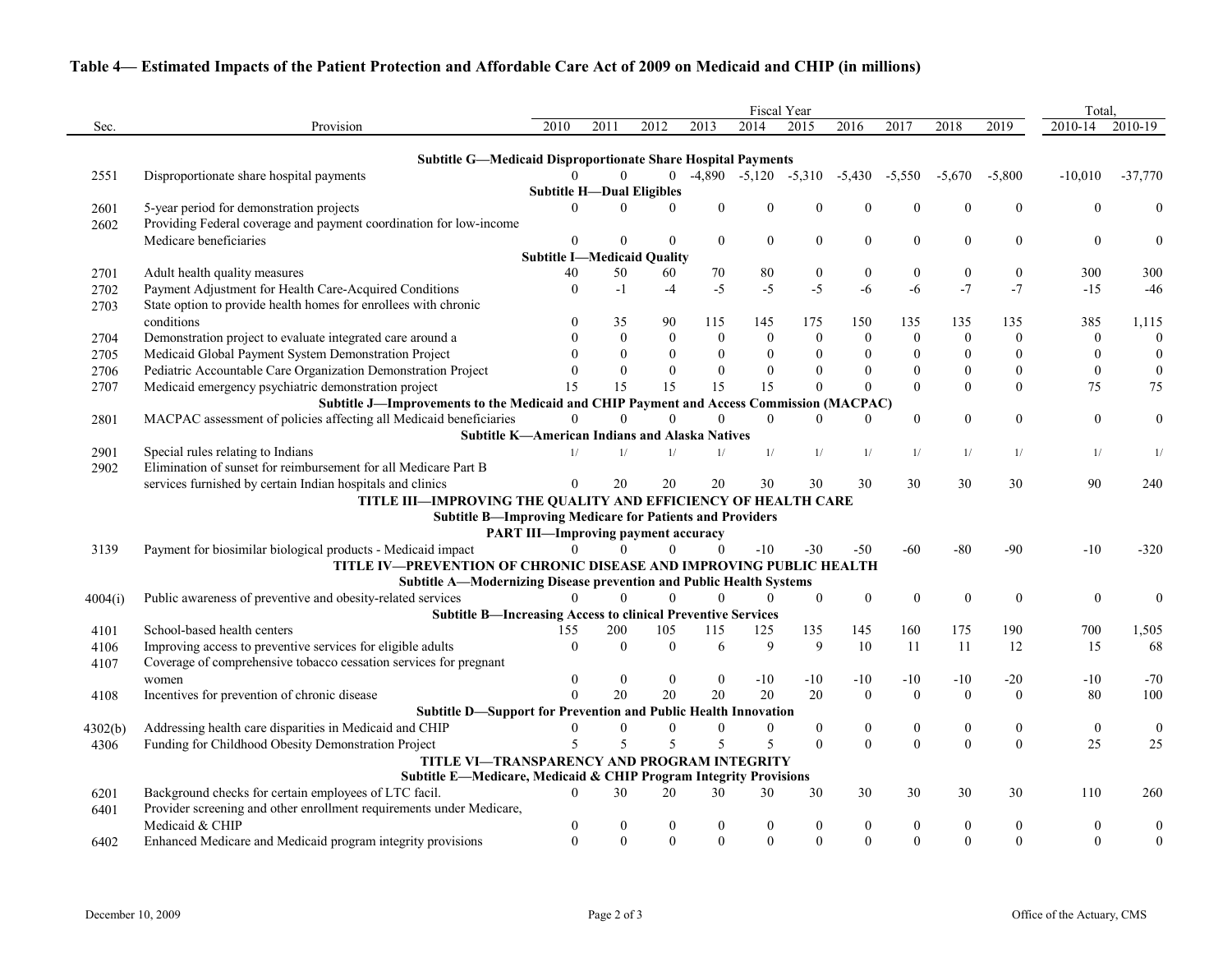# **Table 4— Estimated Impacts of the Patient Protection and Affordable Care Act of 2009 on Medicaid and CHIP (in millions)**

|                 |                                                                               |                  |                | Total.       |                  |                  |                  |                  |                |                    |              |                  |                  |
|-----------------|-------------------------------------------------------------------------------|------------------|----------------|--------------|------------------|------------------|------------------|------------------|----------------|--------------------|--------------|------------------|------------------|
| Sec.            | Provision                                                                     | 2010             | 2011           | 2012         | 2013             | 2014             | 2015             | 2016             | 2017           | 2018               | 2019         | 2010-14          | 2010-19          |
| 6403            | Elimination of duplication between the Healthcare Integrity and               |                  |                |              |                  |                  |                  |                  |                |                    |              |                  |                  |
|                 | Protection Data Bank and the National Practitioner Data Bank                  | $\boldsymbol{0}$ | O              |              | $\Omega$         |                  |                  | $\Omega$         |                |                    |              | $\Omega$         |                  |
| 6407            | Face to face encounter with patient required before physicians may            |                  |                |              |                  |                  |                  |                  |                |                    |              |                  |                  |
|                 | certify eligibility for home health services or durable medical               |                  |                |              |                  |                  |                  |                  |                |                    |              |                  |                  |
|                 | equipment under Medicare                                                      | $\bf{0}$         | $\Omega$       | $\Omega$     | $\theta$         |                  | $\theta$         | $\boldsymbol{0}$ |                |                    | $\theta$     | $\boldsymbol{0}$ |                  |
| 6408            | Enhanced penalties                                                            | $\Omega$         | $\Omega$       | $\Omega$     | $\boldsymbol{0}$ | $\Omega$         | $\boldsymbol{0}$ | $\bf{0}$         | $\theta$       | $\mathbf{0}$       | $\theta$     | $\boldsymbol{0}$ |                  |
| 6411            | Expansion of the Recovery Audit Contractor Program                            |                  | $-80$          | $-170$       | $-250$           | $-310$           | $-330$           | $-360$           | $-390$         | $-420$             | $-450$       | $-810$           | $-2,760$         |
|                 | <b>Subtitle F-Additional Medicaid Program Integrity Provisions</b>            |                  |                |              |                  |                  |                  |                  |                |                    |              |                  |                  |
| 6501            | Termination of provider participation under Medicaid if terminated            |                  |                |              |                  |                  |                  |                  |                |                    |              |                  |                  |
|                 | under Medicare or other State plan                                            | $\theta$         | 0              |              | $\theta$         | 0                | $\Omega$         | $\boldsymbol{0}$ | $\theta$       | $\Omega$           | $\Omega$     | $\theta$         | $\theta$         |
| 6502            | Medicaid exclusion from participation relating to certain ownership,          |                  |                |              |                  |                  |                  |                  |                |                    |              |                  |                  |
|                 | control, and management affiliations                                          | $\mathbf{0}$     | $\overline{0}$ | $\mathbf{0}$ | $\boldsymbol{0}$ | $\boldsymbol{0}$ | $\mathbf{0}$     | $\boldsymbol{0}$ | $\overline{0}$ | $\boldsymbol{0}$   | $\mathbf{0}$ | $\boldsymbol{0}$ | $\mathbf{0}$     |
| 6503            | Billing agents, clearninghouses, or other alternate payees required to        |                  |                |              |                  |                  |                  |                  |                |                    |              |                  |                  |
|                 | register under Medicaid                                                       | $\boldsymbol{0}$ | $\overline{0}$ | $\mathbf{0}$ | $\boldsymbol{0}$ | $\mathbf{0}$     | $\boldsymbol{0}$ | $\mathbf{0}$     | $\mathbf{0}$   | $\boldsymbol{0}$   | $\Omega$     | $\boldsymbol{0}$ | $\mathbf{0}$     |
| 6504            | Requirement to report expanded set of data elements under MMIS to             |                  |                |              |                  |                  |                  |                  |                |                    |              |                  |                  |
|                 | detect fraud and abuse                                                        | $\theta$         | $\Omega$       | $\theta$     | $\boldsymbol{0}$ | $\theta$         | $\theta$         | $\theta$         | $\theta$       | $\theta$           | $\Omega$     | $\theta$         | $\mathbf{0}$     |
| 6505            | Prohibition on payments to institutions or entities located outside of the    |                  |                |              |                  |                  |                  |                  |                |                    |              |                  |                  |
|                 | <b>United States</b>                                                          | $\mathbf{0}$     | $\overline{0}$ | $\theta$     | $\boldsymbol{0}$ | $\mathbf{0}$     | $\theta$         | $\boldsymbol{0}$ | $\theta$       | $\overline{0}$     | $\theta$     | $\boldsymbol{0}$ | $\boldsymbol{0}$ |
| 6506            | Overpayments                                                                  | 780              | $\theta$       | $-60$        | $-65$            | $-70$            | $-75$            | $-80$            | $-85$          | $-95$              | $-100$       | 585              | 150              |
| 6507            | Mandatory State use of national correct coding initiative                     | $-10$            | $-25$          | $-40$        | $-45$            | $-55$            | $-75$            | $-85$            | $-90$          | $-95$              | $-100$       | $-175$           | $-620$           |
| 6508            | General effective date                                                        | $\Omega$         |                | $\Omega$     | $\overline{0}$   |                  | $\Omega$         | $\theta$         | $\Omega$       | $\Omega$           | $\Omega$     | $\boldsymbol{0}$ | $\theta$         |
|                 | TITLE VII-IMPROVING ACCESS TO INNOVATIVE MEDICAL THERAPIES                    |                  |                |              |                  |                  |                  |                  |                |                    |              |                  |                  |
|                 | Subtitle B-More Affordable Medicines for Children and Underserved Communities |                  |                |              |                  |                  |                  |                  |                |                    |              |                  |                  |
| 7101(d)         | Expanded participation in 340B programs - Medicaid credits                    | 2/               |                | 2/           | 2/               |                  | 2/               | 2/               | 2/             | $\mathfrak{D}_{l}$ | 2/           | 2/               |                  |
| <b>SUBTOTAL</b> |                                                                               | $-224$           | $-178$         | $-131$       | $-4,575$         | $-3,900$         | $-3,561$         | $-3,203$         | $-3,092$       | $-2,783$           | $-2,521$     | $-9,008$         | $-24,168$        |
|                 |                                                                               | $-190$           | $-250$         | $-270$       | $-280$           | $-300$           | $-320$           | $-330$           | $-360$         | $-390$             | $-410$       | $-1,290$         | $-3,100$         |
|                 | Interaction - Prescription Drugs<br>Interaction - Medicaid Expansion          | $\theta$         | $\bf{0}$       | $\mathbf{0}$ | $\overline{0}$   | $-214$           | $-318$           | $-391$           | $-410$         | $-435$             | $-465$       | $-214$           | $-2,234$         |
|                 | Interaction with Medicare Premium Provisions                                  | $\Omega$         | 310            | $-250$       | $-430$           | $-490$           | $-700$           | $-870$           | $-1,040$       | $-1,210$           | $-1,370$     | $-860$           | $-6,050$         |
|                 |                                                                               |                  |                |              |                  |                  |                  |                  |                |                    |              |                  |                  |
| <b>TOTAL</b>    |                                                                               | $-414$           | $-118$         | $-651$       | $-5,285$         | $-4,904$         | $-4,899$         | $-4,794$         | $-4,903$       | $-4,818$           | $-4.767$     | $-11,372$        | $-35,552$        |

<sup>1</sup> Included with Title I impacts.

<sup>2</sup> Insufficient detail for estimation.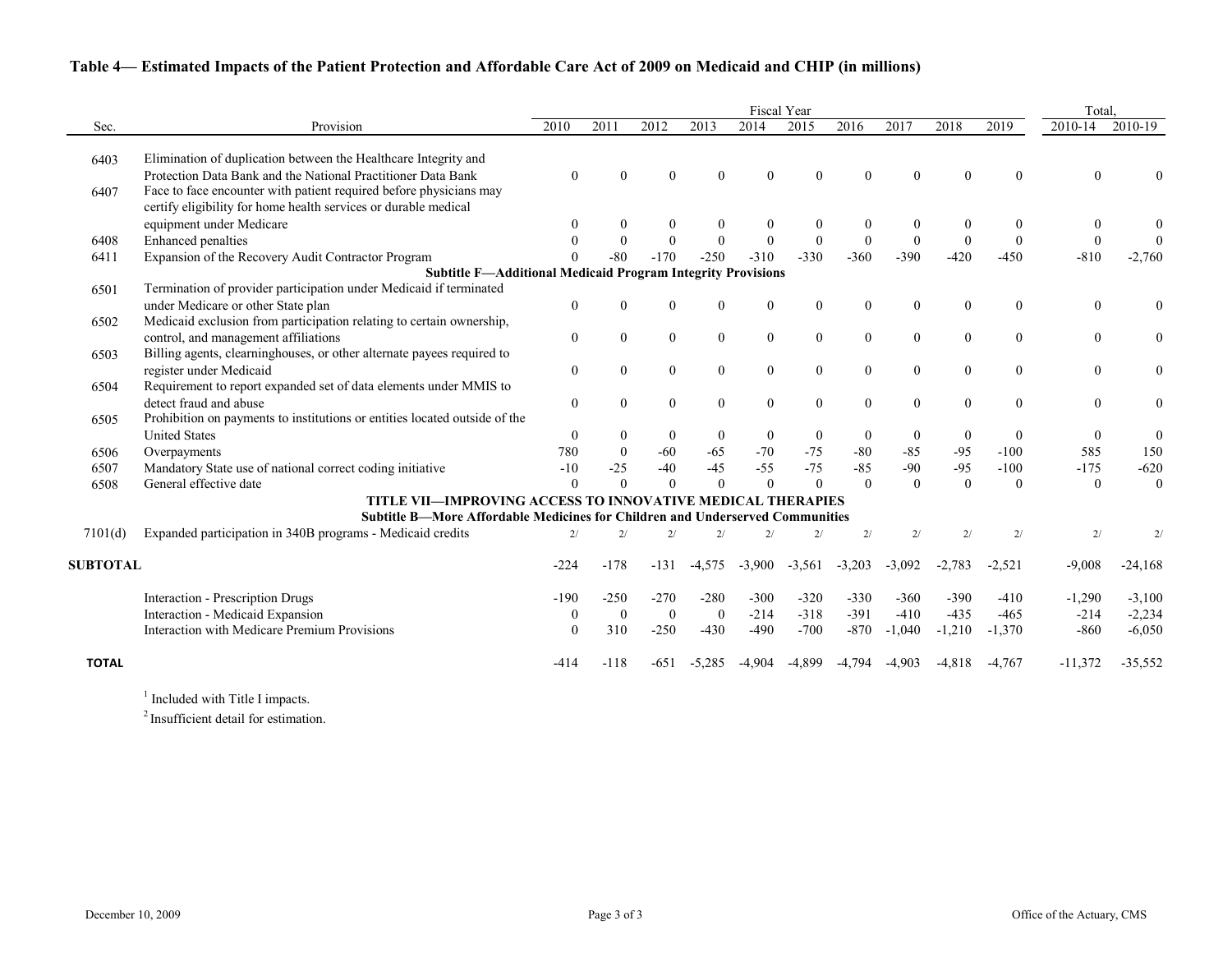### **Table 5 - Estimated Impacts of the Patient Protection and Affordable Care Act of 2009 on National Health Expenditures (NHE), in billions**

|                                                 | Calendar Year |           |           |           |           |           |           |           |           |           |            |  |  |  |
|-------------------------------------------------|---------------|-----------|-----------|-----------|-----------|-----------|-----------|-----------|-----------|-----------|------------|--|--|--|
| <b>Current Law Baseline</b>                     | 2010          | 2011      | 2012      | 2013      | 2014      | 2015      | 2016      | 2017      | 2018      | 2019      | 2010-2019  |  |  |  |
| Total National Health Expenditures (NHE)        | \$2,632.2     | \$2,778.7 | \$2,944.4 | \$3,125.4 | \$3,325.5 | \$3,551.5 | \$3,798.5 | \$4,067.7 | \$4,358.8 | \$4,670.6 | \$35,253.3 |  |  |  |
| Medicare                                        | 515.5         | 550.5     | 591.0     | 634.1     | 679.7     | 732.1     | 790.4     | 857.2     | 930.9     | 1,010.9   | 7,292.3    |  |  |  |
| Medicaid/CHIP                                   | 436.1         | 473.0     | 512.4     | 553.4     | 593.9     | 641.7     | 696.6     | 755.9     | 821.7     | 893.2     | 6,377.9    |  |  |  |
| Federal                                         | 282.2         | 277.9     | 292.7     | 315.9     | 337.8     | 364.3     | 395.0     | 427.9     | 464.6     | 504.5     | 3,662.8    |  |  |  |
| State & Local                                   | 153.9         | 195.1     | 219.6     | 237.6     | 256.1     | 277.4     | 301.5     | 328.0     | 357.1     | 388.7     | 2,715.1    |  |  |  |
| Other Public                                    | 307.7         | 325.1     | 343.9     | 364.6     | 386.6     | 410.5     | 436.4     | 464.0     | 493.2     | 523.6     | 4,055.5    |  |  |  |
| Out of Pocket (OOP)                             | 285.1         | 297.7     | 308.9     | 322.3     | 340.3     | 359.4     | 379.1     | 400.2     | 422.8     | 446.7     | 3,562.4    |  |  |  |
| Employer-sponsored Private Health Insurance     | 847.0         | 879.0     | 919.3     | 966.0     | 1,024.5   | 1,088.4   | 1,156.0   | 1,228.7   | 1,305.6   | 1,387.3   | 10,801.8   |  |  |  |
| Other Private Health Insurance*                 | 49.2          | 51.0      | 54.6      | 57.7      | 59.4      | 61.5      | 63.5      | 65.9      | 68.2      | 70.6      | 601.7      |  |  |  |
| Other Private <sup>†</sup>                      | 191.6         | 202.4     | 214.5     | 227.3     | 241.1     | 257.8     | 276.4     | 296.0     | 316.4     | 338.3     | 2,561.8    |  |  |  |
| NHE as percent of Gross Domestic Product (GDP): | 17.8%         | 17.9%     | 18.1%     | 18.3%     | 18.6%     | 19.0%     | 19.4%     | 19.8%     | 20.3%     | 20.8%     |            |  |  |  |

|                                                           | Calendar Year |           |           |           |           |           |           |           |           |           |            |  |  |
|-----------------------------------------------------------|---------------|-----------|-----------|-----------|-----------|-----------|-----------|-----------|-----------|-----------|------------|--|--|
| Proposed — PPACA                                          | 2010          | 2011      | 2012      | 2013      | 2014      | 2015      | 2016      | 2017      | 2018      | 2019      | 2010-2019  |  |  |
| Total National Health Expenditures (NHE)                  | \$2,652.8     | \$2,789.0 | \$2,937.0 | \$3,094.1 | \$3,352.9 | \$3,605.8 | \$3,859.6 | \$4,112.9 | \$4,389.9 | \$4,693.5 | \$35,487.4 |  |  |
| Medicare                                                  | 527.4         | 548.2     | 575.2     | 602.9     | 626.4     | 682.3     | 726.8     | 779.2     | 838.0     | 900.3     | 6,806.7    |  |  |
| Medicaid/CHIP                                             | 435.7         | 472.7     | 510.6     | 548.2     | 635.6     | 693.6     | 761.8     | 828.7     | 902.0     | 979.7     | 6,768.5    |  |  |
| Federal                                                   | 282.0         | 277.7     | 291.7     | 312.9     | 379.5     | 415.8     | 459.2     | 492.3     | 535.1     | 579.8     | 4,026.1    |  |  |
| State & Local                                             | 153.7         | 195.0     | 218.9     | 235.3     | 256.1     | 277.8     | 302.6     | 336.4     | 366.9     | 399.8     | 2,742.4    |  |  |
| Other Public                                              | 312.3         | 325.6     | 344.4     | 365.1     | 384.1     | 408.5     | 436.7     | 466.2     | 496.8     | 527.2     | 4,066.8    |  |  |
| Out of Pocket (OOP)                                       | 286.8         | 298.8     | 308.6     | 329.8     | 337.9     | 354.7     | 372.2     | 395.9     | 421.9     | 449.8     | 3,556.4    |  |  |
| Employer-sponsored Private Health Insurance               | 849.1         | 888.0     | 927.7     | 961.6     | 1,029.8   | 1,090.3   | 1,129.1   | 1,169.7   | 1,219.3   | 1,292.6   | 10,557.4   |  |  |
| Other Private Health Insurance*                           | 50.2          | 51.3      | 54.1      | 57.0      | 15.9      | 16.1      | 16.1      | 16.0      | 16.0      | 15.9      | 308.5      |  |  |
| Other Private†                                            | 191.4         | 203.7     | 215.7     | 228.5     | 238.3     | 255.3     | 276.2     | 297.5     | 319.2     | 340.6     | 2,566.4    |  |  |
| Exchange - Private Plan                                   |               |           |           |           | 67.7      | 83.8      | 112.1     | 126.9     | 140.5     | 149.3     | 680.3      |  |  |
| Exchange - Public Plan                                    |               |           |           |           | 17.6      | 21.8      | 29.1      | 33.0      | 36.5      | 38.8      | 176.9      |  |  |
| NHE as percent of Gross Domestic Product (GDP) $\ddagger$ | 17.9%         | 18.0%     | 18.0%     | 18.1%     | 18.7%     | 19.2%     | 19.7%     | $20.0\%$  | 20.4%     | 20.9%     |            |  |  |